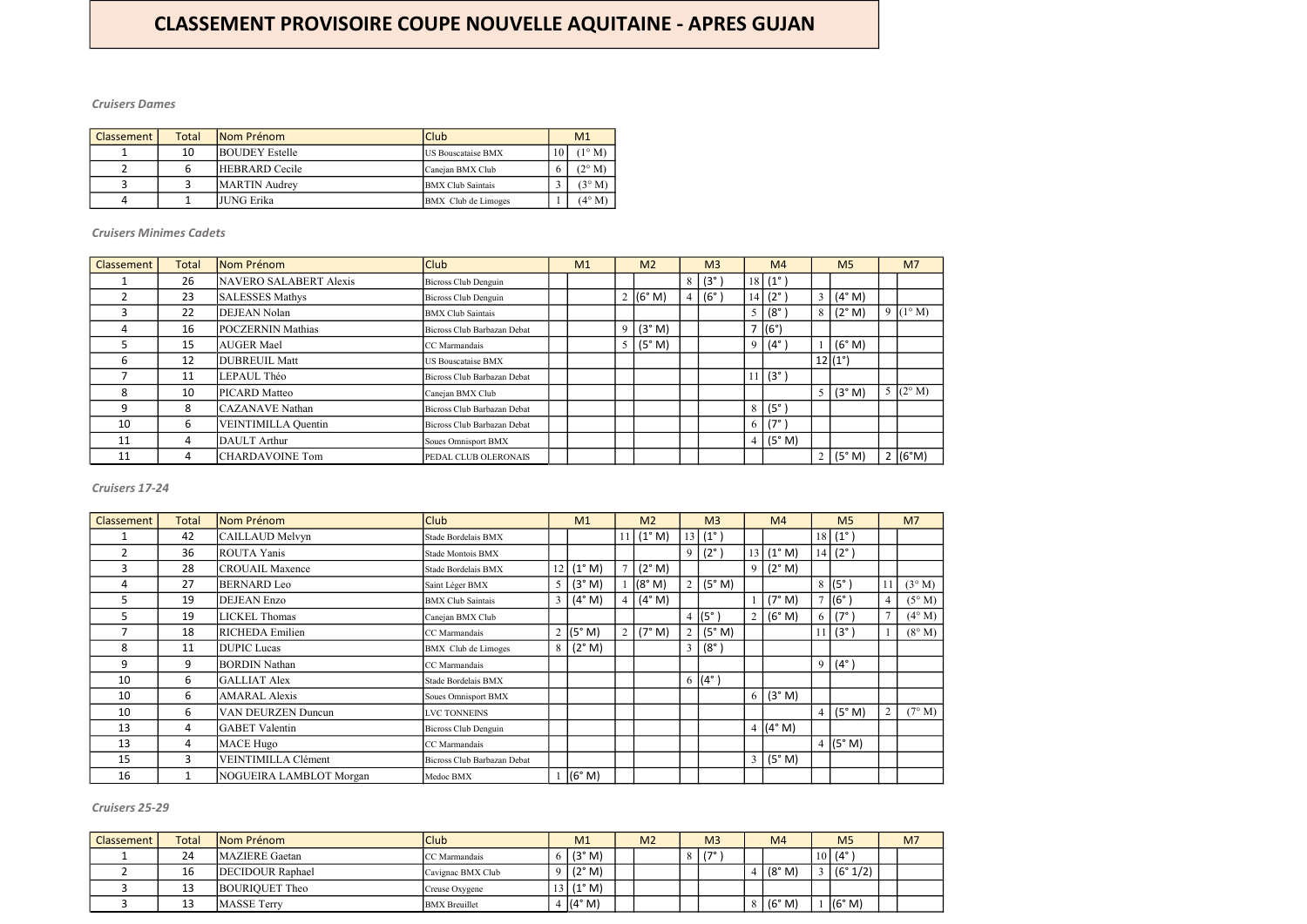|  | METAYER Wilfried     | <b>BMX</b> Breuillet | (5° M) |  |        |  | $\frac{1}{6}$ |  |
|--|----------------------|----------------------|--------|--|--------|--|---------------|--|
|  | <b>GUIET Romain</b>  | . Angerienne         | (6° M) |  | (6° M) |  |               |  |
|  | <b>MARBACH</b> Lucas | BMX Club de Limoges  | (7° M) |  |        |  |               |  |

| Classement     | <b>Total</b>   | Nom Prénom                       | Club                        |                | M1                    |                | M <sub>2</sub>      |                | M <sub>3</sub> |                | M <sub>4</sub> |                | M <sub>5</sub>     |                | M <sub>7</sub>  |
|----------------|----------------|----------------------------------|-----------------------------|----------------|-----------------------|----------------|---------------------|----------------|----------------|----------------|----------------|----------------|--------------------|----------------|-----------------|
| $\mathbf{1}$   | 54             | <b>DELMAS</b> Swann              | Bicross Club Denguin        |                |                       | 18             | $(1^{\circ})$       | 18             | $(1^{\circ})$  | 18             | $(1^{\circ})$  |                |                    |                |                 |
| $\overline{2}$ | 47             | <b>SABRIA Franck</b>             | Canejan BMX Club            | 18             | $(2^{\circ})$         | 14             | $(2^{\circ})$       | 6              | $(7^\circ)$    |                |                | 9              | (5°)               |                |                 |
| 3              | 46             | PETIGNAUD Sébastien              | <b>BMX</b> Club de Limoges  |                | $13(4^{\circ})$       | 9              | $(4^{\circ})$       | $\,8\,$        | $(5^\circ)$    |                |                | 5              | (5° 1/2)           | 11             | $(1^{\circ} M)$ |
| 4              | 39             | <b>TARIS Nicolas</b>             | <b>Bicross Club Denguin</b> |                |                       |                |                     | 14             | $(2^{\circ})$  | 14             | $(2^{\circ})$  | 11             | $(3^{\circ})$      |                |                 |
| 4              | 39             | <b>PINSON Franck</b>             | Cavignac BMX Club           | 22             | $(1^{\circ})$         |                |                     |                |                | 11             | $(3^{\circ})$  | 6              | $(8^\circ)$        |                |                 |
| 6              | 33             | <b>DUBREUIL Thibault</b>         | <b>US Bouscataise BMX</b>   | 15             | (3°)                  | 11             | $(3^\circ)$         |                |                |                |                | $\overline{7}$ | $(7^\circ)$        |                |                 |
| $\overline{7}$ | 32             | THEREZE Stephane                 | Medoc BMX                   | 11             | $(6^\circ)$           |                | 4 ( $(5^{\circ}$ M) | $\overline{4}$ | (5° M)         |                | 8 (5°)         | 5              | (5° 1/2)           |                |                 |
| 8              | 30             | <b>GRELAUD Florent</b>           | Cognac BMX                  | $\overline{4}$ | (5° M)                | $\overline{7}$ | $(6^\circ)$         | $\overline{9}$ | $(4^{\circ})$  |                |                | $\overline{3}$ | (5° M)             | $\overline{7}$ | (2° M)          |
| 9              | 25             | <b>COUREAUD Thomas</b>           | US Bouscataise BMX          | 12             | $(5^\circ)$           |                | $8 (5^\circ)$       | 5              | $(8^\circ)$    |                |                |                |                    |                |                 |
| 10             | 21             | <b>KORSOUN Cyril</b>             | Cavignac BMX Club           |                |                       |                |                     | $\overline{7}$ | (6°)           |                |                |                | $14 (2^{\circ})$   |                |                 |
| 11             | 20             | <b>BEAUMONT</b> Stephane         | CC Marmandais               |                |                       |                |                     | 11             | (3°)           | 9              | $(4^{\circ})$  |                |                    |                |                 |
| 12             | 18             | ZAMBLE BI Ruben                  | Stade Bordelais BMX         |                |                       |                |                     |                |                |                |                |                | $18   (1^{\circ})$ |                |                 |
| 13             | 15             | VILLARD Romuald                  | Cognac BMX                  |                | (6° 1/2)              | $\overline{3}$ | (6° M)              |                |                |                |                | $\overline{3}$ | (5° M)             | $\overline{2}$ | $(4^{\circ}$ M) |
| 14             | 13             | <b>SCLAVON Jerome</b>            | Cognac BMX                  | $8\,$          | (5° 1/2)              |                |                     |                |                | 2 <sup>1</sup> | (7° M)         | 3              | (5° M)             |                |                 |
| 14             | 13             | <b>DAGNAUD</b> Fabien            | U.V. Angerienne             | 9              | $(8^\circ)$           |                |                     | $\overline{4}$ | (5° M)         |                |                |                |                    |                |                 |
| 16             | 12             | <b>GENTIL Eric</b>               | <b>BMX</b> Club de Limoges  | 8              | (5° 1/2)              |                |                     |                |                |                |                |                |                    | $\overline{4}$ | (3° M)          |
| 17             | 11             | DUGALLEIX William                | CC Marmandais               | $\overline{2}$ | (7° M)                |                | 2 $(7° M)$          | $\mathfrak{Z}$ | (6° M)         | 4              | (5° M)         |                |                    |                |                 |
| 18             | 10             | <b>GUILLEUX Laurent</b>          | <b>BMX Club Niortais</b>    | $\overline{4}$ | (5° M)                | $\overline{3}$ | (6° M)              | $\overline{3}$ | (6° M)         |                |                |                |                    |                |                 |
| 18             | 10             | <b>OUINTANET Julien</b>          | Creuse Oxygene              | 10             | $(7^{\circ})$         |                |                     |                |                |                |                |                |                    |                |                 |
| 20             | 8              | POUMEYREAU Alexandre             | CC Marmandais               |                | $\overline{2}$ (7° M) | $\overline{4}$ | (5° M)              | $\overline{2}$ | (7° M)         |                |                |                |                    |                |                 |
| 20             | 8              | <b>AMARAL Frédéric</b>           | Soues Omnisport BMX         |                |                       |                |                     |                |                | $\overline{7}$ | $(6^\circ)$    |                |                    | $\mathbf{1}$   | (5° M)          |
| 22             | $\overline{7}$ | <b>LHERIDAUD Michael</b>         | <b>BMX</b> Club de Limoges  |                | (6° 1/2)              |                |                     |                |                |                |                |                |                    |                |                 |
| 23             | 6              | PILLET David                     | Stade Bordelais BMX         |                |                       | 6              | $(7^\circ)$         |                |                |                |                |                |                    |                |                 |
| 23             | 6              | TROSZCZYNSKI Christophe          | <b>BMX</b> Club Frontignan  |                |                       |                |                     |                |                | 6              | $(7^\circ)$    |                |                    |                |                 |
| 25             | 5              | <b>CAMPIOLI Philippe</b>         | Soues Omnisport BMX         |                |                       |                |                     |                |                | 5              | $(8^\circ)$    |                |                    |                |                 |
| 25             | 5              | MAISSANT Rodolphe                | U.V. Angerienne             | 3              | (6° M)                |                |                     | $\overline{2}$ | (7° M)         |                |                |                |                    |                |                 |
| 27             | 4              | <b>CAPLIER Nicolas</b>           | <b>BMX</b> Breuillet        | $\overline{4}$ | (5° M)                |                |                     |                |                |                |                |                |                    |                |                 |
| 27             | 4              | COIC Stephane                    | Stade Bordelais BMX         |                |                       |                |                     |                |                |                |                | $\overline{4}$ | (6° 1/2)           |                |                 |
| 27             | 4              | <b>POCZERNIN Jean Christophe</b> | Bicross Club Barbazan Debat |                |                       |                |                     |                |                | 4 <sup>1</sup> | (5° M)         |                |                    |                |                 |
| 30             | 3              | <b>POURPOINT Florian</b>         | <b>BMX</b> Club Saintais    | $\overline{3}$ | (6° M)                |                |                     |                |                |                |                |                |                    |                |                 |
| 30             | 3              | PARDAL Mario                     | <b>BMX Club Saintais</b>    | 3              | (6° M)                |                |                     |                |                |                |                |                |                    |                |                 |
| 32             | $\overline{2}$ | <b>BORDIN Benoist</b>            | CC Marmandais               |                |                       |                |                     |                |                |                |                | $\overline{2}$ | (6° M)             |                |                 |
| 32             | $\overline{2}$ | FACCHETTI Dominique              | Saint Léger BMX             | $\overline{2}$ | (7° M)                |                |                     |                |                |                |                |                |                    |                |                 |

| <b>Classement</b> | Total | Nom Prénom             | <b>Club</b>               |    | M1           |             | M <sub>2</sub> |                | M <sub>3</sub> |                | M <sub>4</sub> |             | M <sub>5</sub> |                | M <sub>7</sub>      |
|-------------------|-------|------------------------|---------------------------|----|--------------|-------------|----------------|----------------|----------------|----------------|----------------|-------------|----------------|----------------|---------------------|
|                   | 63    | <b>BOUDEY Estelle</b>  | <b>US Bouscataise BMX</b> |    |              |             | $(6^{\circ})$  | 18             | (1°            | $\overline{ }$ | (6°            | 18          | $(2^{\circ}$   | 9              | $(4^\circ)$         |
|                   | 51    | <b>CAPLIER Nicolas</b> | <b>BMX</b> Breuillet      |    |              | 15          | $(3^{\circ})$  | 14             | $(2^{\circ}$   | 8              | $(5^\circ$     |             |                |                | $14   (2^{\circ})$  |
|                   | 46    | <b>BARINOIL Jérémy</b> | Bicross de Mios           |    | (3°          |             |                |                |                |                | (5° M)         | 13          | (4°            |                | $18(1^{\circ})$     |
|                   | 40    | <b>HEBRARD</b> Cecile  | Canejan BMX Club          |    |              | 18          | (2°)           | $\mathbf{r}$   | $(6^{\circ}$   |                |                | 15          | $(3^{\circ}$   |                |                     |
|                   | 37    | POURPOINT Florian      | <b>BMX Club Saintais</b>  |    |              | 13          | $(4^{\circ})$  | 8              | (5°            |                |                | 8           | (5° 1/2)       |                | $8 (5^\circ)$       |
| h                 | 25    | <b>AUGER Pascal</b>    | CC Marmandais             |    |              | $\mathbf Q$ | (8°            | $\overline{4}$ | (5° M)         |                | (6° M)         | $\mathbf Q$ | $(8^\circ$     |                |                     |
| h                 | 25    | <b>HERMANT Bruno</b>   | U.V. Angerienne           | 18 | $(1^{\circ}$ |             |                |                |                |                |                |             |                | $\overline{ }$ | $\vert$ (6° $\vert$ |
| 8                 | 24    | <b>POITEVIN Enrick</b> | <b>BMX</b> Breuillet      | 8  | (5°          |             | (6° 1/2)       |                | (5° M)         |                | (6° M)         | $\gamma$    | (7° M)         |                |                     |
| 8                 | 23    | CHAMPLAIN Orlaine      | Medoc BMX                 |    |              | 12          | $(5^\circ)$    | 11             | (3°            |                |                |             |                |                |                     |
| 8                 | 23    | NOGUEIRA Anthony       | Medoc BMX                 | 14 | (2°          |             |                | 9              | (4°            |                |                |             |                |                |                     |
| 10                | 22    | POUMEYREAU Alexandre   | CC Marmandais             |    |              |             |                |                |                |                |                | 22          | (1°            |                |                     |
| 10                | 22    | <b>CLAOUE</b> Karine   | Stade Bordelais BMX       |    |              | 22          | $(1^{\circ})$  |                |                |                |                |             |                |                |                     |
| 10                | 22    | <b>MARTIN</b> Audrey   | <b>BMX Club Saintais</b>  |    |              |             |                | 6              | '7°            |                |                | 11          | $(6^\circ$     | 5              | $(8^\circ)$         |

Cruisers Vétérans

Cruisers Loisirs / Cruisers Dames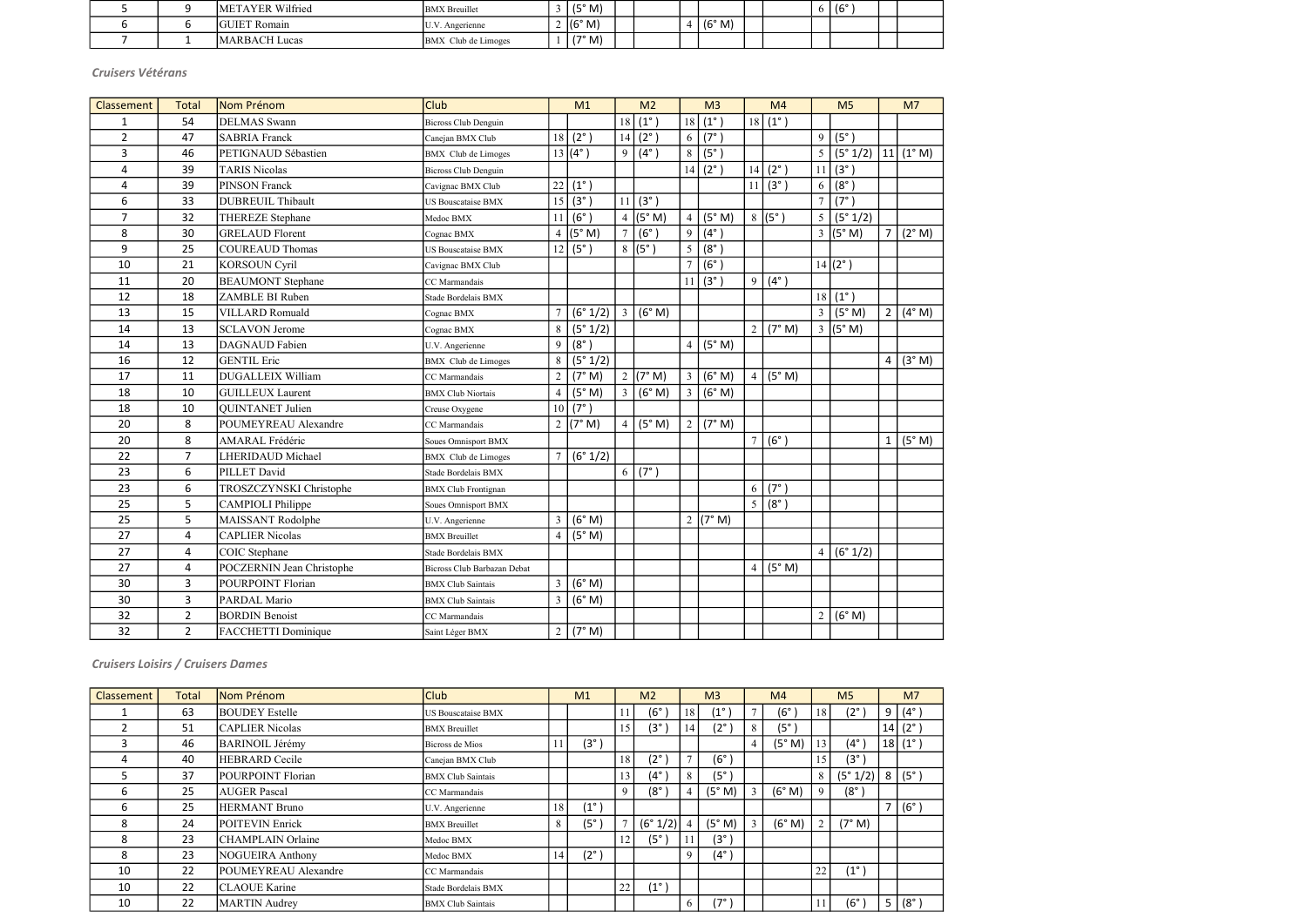| 14 | 19             | <b>TESTET Gilles</b>     | CC Marmandais               | 6              | $(7^\circ)$   |                | $(6° 1/2)$ 2 |   | (7° M)      |                |               | $\overline{4}$ | (5° M)   |   |             |
|----|----------------|--------------------------|-----------------------------|----------------|---------------|----------------|--------------|---|-------------|----------------|---------------|----------------|----------|---|-------------|
| 14 | 19             | <b>THEMIER Fabrice</b>   | PEDAL CLUB OLERONAIS        | 4              | (5° M)        | 8              | $(5° 1/2)$ 2 |   | (7° M)      | $\sqrt{2}$     | (7° M)        |                |          |   | 3 (6° M)    |
| 16 | 18             | MACHADO Cécilia          | Soues Omnisport BMX         |                |               |                |              |   |             | 18             | $(1^{\circ})$ |                |          |   |             |
| 17 | 16             | <b>DIDIER</b> Stefan     | Canejan BMX Club            | 3              | (6° M)        |                | (5° M)       | 3 | (6° M)      | 5              | $(8^\circ)$   |                | (8° M)   |   |             |
| 17 | 16             | <b>ROUSSEL Vincent</b>   | Canejan BMX Club            | 5              | $(8^\circ)$   |                | (6° M)       |   | (8° M)      | $\overline{4}$ | (5° M)        | $\mathfrak{Z}$ | (6° M)   |   |             |
| 17 | 16             | PARDAL Mario             | <b>BMX</b> Club Saintais    |                |               | 10             | $(7^\circ)$  |   |             |                |               |                |          | 6 | $(7^\circ)$ |
| 20 | 14             | MOLL Christopher         | Bicross Club Denguin        |                |               |                |              |   |             | 14             | $(2^{\circ})$ |                |          |   |             |
| 20 | 14             | TUO Thierry              | CC Marmandais               |                |               | $\overline{4}$ | (5° M)       |   |             |                |               | 10             | (7°)     |   |             |
| 20 | 14             | <b>JUNG Erika</b>        | <b>BMX</b> Club de Limoges  |                |               | 8              | $(5° 1/2)$ 3 |   | (6° M)      |                |               |                |          |   | 3 (6° M)    |
| 23 | 13             | <b>VOISIN</b> Ludovic    | <b>BMX</b> Breuillet        |                |               |                |              |   |             | 6              | $(7^\circ)$   |                | (6° 1/2) |   |             |
| 24 | 12             | PROUTEAU Kevin           | <b>BMX</b> Club Saintais    |                |               |                |              |   |             |                |               | 12             | (5°)     |   |             |
| 24 | 12             | VANDERMEERSCH Xavier     | Medoc BMX                   | 3              | (6° M)        | 3              | (6° M)       |   |             |                | (8° M)        | $\mathfrak{Z}$ | (6° M)   |   | 2 (7° M)    |
| 26 | 11             | <b>SALESSES Anais</b>    | Bicross Club Denguin        |                |               |                |              |   |             | 11             | (3°)          |                |          |   |             |
| 26 | 11             | <b>SOUPIZE Gauthier</b>  | Canejan BMX Club            | 4              | (5° M)        |                |              | 5 | $(8^\circ)$ |                |               | $\overline{2}$ | (7° M)   |   |             |
| 26 | 11             | <b>GUILLEUX Laurent</b>  | <b>BMX Club Niortais</b>    |                |               |                |              |   |             |                |               |                |          |   | 11 (3°)     |
| 29 | 9              | PINCON Hugo              | PEDAL CLUB OLERONAIS        | 9              | $(4^{\circ})$ |                |              |   |             |                |               |                |          |   |             |
| 29 | 9              | PRAT Gregory             | <b>Bicross Club Denguin</b> |                |               |                |              |   |             | 9              | $(4^{\circ})$ |                |          |   |             |
| 29 | 9              | <b>NADREAU Fabien</b>    | PEDAL CLUB OLERONAIS        | 7              | $(6^\circ)$   |                |              |   |             |                |               |                |          |   | 2 $(7° M)$  |
| 32 | 8              | DUGALLEIX William        | CC Marmandais               |                |               |                |              |   |             |                |               | 8              | (5° 1/2) |   |             |
| 33 | 7              | <b>CHAPRON</b> Julien    | Medoc BMX                   |                |               |                |              |   |             |                |               |                | (6° 1/2) |   |             |
| 33 | $\overline{7}$ | <b>MARIMON Frederic</b>  | CC Marmandais               | $\overline{2}$ | (7° M)        |                | (5° M)       |   |             |                |               |                | (8° M)   |   |             |
| 35 | 4              | <b>GJURASEVIC Marion</b> | <b>UCS</b> Anglet           |                |               |                |              |   |             | $\overline{2}$ | (7° M)        | $\overline{2}$ | (7° M)   |   |             |
| 35 | 4              | <b>GJURASEVIC Pierre</b> | <b>UCS</b> Anglet           |                |               |                |              |   |             |                |               | $\overline{4}$ | (5° M)   |   |             |
| 35 | 4              | <b>KERVELLEC Glenn</b>   | Canejan BMX Club            |                |               |                |              |   |             |                |               | $\overline{4}$ | (5° M)   |   |             |
| 35 | 4              | FACCHETTI Dominique      | Saint Léger BMX             |                |               |                |              |   |             |                |               |                |          |   | 4 $(5° M)$  |
| 35 | 4              | <b>HENNION</b> Cedric    | U.V. Angerienne             |                |               |                |              |   |             |                |               |                |          |   | 4 (5°M)     |
| 40 | 3              | <b>DUGAY</b> Michel      | Bicross de Mios             |                |               |                |              |   |             |                |               | $\overline{3}$ | (6° M)   |   |             |
| 41 | $\overline{2}$ | TUIN Christelle          | <b>UCS</b> Anglet           |                |               |                |              |   |             |                | (8° M)        |                | (8° M)   |   |             |

| Classement     | <b>Total</b> | Nom Prénom                             | <b>Club</b>                 |                | M1                |                | M <sub>2</sub> |                | M <sub>3</sub>    |    | M <sub>4</sub> |                | M <sub>5</sub>          |                | M <sub>7</sub>     |
|----------------|--------------|----------------------------------------|-----------------------------|----------------|-------------------|----------------|----------------|----------------|-------------------|----|----------------|----------------|-------------------------|----------------|--------------------|
| 1              | 110          | <b>FORESTE Hugo</b>                    | <b>Bicross Club Denguin</b> |                |                   | 22             | $(1^{\circ})$  | 22             | $(1^{\circ})$     | 22 | $(2^{\circ})$  | 22             | $(1^{\circ})$           | 22             | $(1^{\circ})$      |
| $\overline{2}$ | 98           | <b>BARINOIL Timothy</b>                | Bicross de Mios             | 18             | $(2^{\circ})$     | 15             | $(3^\circ)$    | 18             | $(2^{\circ})$     | 17 | $(4^{\circ})$  | 15             | (3°)                    |                | 15 (3°)            |
| 3              | 64           | <b>BENOIT</b> Esteban                  | <b>UCS</b> Anglet           | 15             | (3 <sup>°</sup> ) | 18             | $(2^{\circ})$  | 15             | $(3^\circ)$       | 10 | (7° 1/2)       | 6              | (7° 1/2)                |                |                    |
| 4              | 59           | <b>RENOUX Louis</b>                    | U.V. Angerienne             | 22             | $(1^{\circ})$     | 10             | (7°)           |                |                   | 15 | $(6^\circ)$    |                |                         | 12             | $(5^{\circ})$      |
| 5              | 57           | <b>VEZIEN Nolan</b>                    | Saint Léger BMX             | 13             | $(4^\circ)$       | 13             | $(4^{\circ})$  | 13             | $(4^{\circ})$     |    |                |                |                         | 18             | $(2^{\circ})$      |
| 6              | 54           | <b>LEMOS DE ABREU MAISONNIER Jonas</b> | Stade Montois BMX           | 9              | $(8^\circ)$       | $\overline{7}$ | (6° 1/2)       | $8\,$          | (5° 1/2)          | 12 | (5° 1/2)       | 10             | $(7^\circ)$             |                | 8 (5°1/2)          |
| $\overline{7}$ | 44           | <b>TUIN FAGGION Elliot</b>             | <b>UCS</b> Anglet           |                |                   | $\overline{7}$ | (6° 1/2)       | 12             | (5 <sup>°</sup> ) | 13 | $(8^\circ)$    | 12             | (5°)                    |                |                    |
| 8              | 43           | <b>HENNION</b> Andrej                  | U.V. Angerienne             | 11             | $(6^\circ)$       | $\sqrt{5}$     | (8° 1/2)       | 10             | (7°)              |    |                | 6              | $(7° 1/2)$ 11 (6°)      |                |                    |
| 9              | 42           | <b>PARMENON Esteban</b>                | Medoc BMX                   | $\,8\,$        | (5° 1/2)          | 6              | (7° 1/2)       | 11             | (6°)              |    |                |                | $(6° 1/2)$ 10 $(7°)$    |                |                    |
| 10             | 35           | <b>BUISSON Timéo</b>                   | <b>BMX</b> Breuillet        | 8              | (5° 1/2)          | $\overline{4}$ | (5° M)         | 9              | $(8^\circ)$       |    |                |                | (6° 1/2)                |                | 7 (6°1/2)          |
| 11             | 34           | <b>BETIN</b> Theo                      | <b>BMX Club Saintais</b>    | 6              | (7° 1/2)          | 8              | (5° 1/2)       |                |                   |    |                | 11             | $(6^\circ)$             | 9 <sup>1</sup> | $(8^\circ)$        |
| 11             | 34           | <b>DELAUNAY Axel</b>                   | <b>BMX</b> Val du Taurion   | 12             | (5°)              |                |                |                |                   |    |                | 9              | $(8^\circ)$             |                | $13   (4^{\circ})$ |
| 13             | 30           | <b>CLEMENT</b> Nominoe                 | <b>BMX</b> Gujanais         |                |                   | 12             | (5°)           |                |                   |    |                | 18             | $(2^{\circ})$           |                |                    |
| 14             | 27           | <b>BRETHES Jules</b>                   | Stade Montois BMX           | 10             | (7°)              |                |                |                |                   | 9  | (8° 1/2)       | 8              | (5° 1/2)                |                |                    |
| 14             | 27           | <b>SOUFFRAN Leon</b>                   | Canejan BMX Club            |                |                   | 11             | (6°)           |                |                   |    |                | 8              | $(5° 1/2)$ 8 $(5° 1/2)$ |                |                    |
| 16             | 26           | <b>MORALES</b> Gabriel                 | Soues Omnisport BMX         |                |                   |                |                |                |                   | 26 | $(1^{\circ})$  |                |                         |                |                    |
| 17             | 24           | MAHI Keoni                             | <b>UCS</b> Anglet           |                |                   |                |                |                |                   | 19 | (3°)           | 5 <sup>5</sup> | (8° 1/2)                |                |                    |
| 17             | 24           | <b>MARTIN Paul</b>                     | Stade Bordelais BMX         |                |                   | $\overline{4}$ | (5° M)         |                |                   | 8  | (5° 1/4)       | 5              | $(8° 1/2)$ 7 $(6° 1/2)$ |                |                    |
| 19             | 18           | <b>VOISIN</b> Arthur                   | <b>BMX</b> Breuillet        |                | (6° 1/2)          |                |                |                |                   | 8  | (5° 1/4)       | 3              | (6° M)                  |                |                    |
| 20             | 16           | <b>TISSIER CANTILE Noah</b>            | <b>UCS</b> Anglet           |                |                   |                |                |                |                   | 16 | (5°)           |                |                         |                |                    |
| 20             | 16           | <b>GOURDET</b> Jacques                 | Cognac BMX                  | $\overline{4}$ | (5° M)            |                |                | 6              | (7° 1/2)          |    |                | $\overline{2}$ | (7° M)                  |                | 4 ( $(5° M)$ )     |
| 22             | 14           | CANO Juan                              | Soues Omnisport BMX         |                |                   |                |                |                |                   | 14 | $(7^\circ)$    |                |                         |                |                    |
| 23             | 13           | <b>AUGIER Milo</b>                     | Bicross de Mios             | 3              | (6° M)            |                |                | $\overline{7}$ | (6° 1/2)          |    |                | $\overline{3}$ | (6° M)                  |                |                    |
| 23             | 13           | <b>SEUGNET Ruben</b>                   | <b>BMX Club Saintais</b>    |                |                   |                | 5 (8°1/2)      | 8              | (5° 1/2)          |    |                |                |                         |                |                    |
| 23             | 13           | <b>VERNE</b> Iban                      | <b>BMX</b> Gujanais         |                |                   |                |                |                |                   |    |                | 13             | $(4^{\circ})$           |                |                    |

# 7 et - Garçons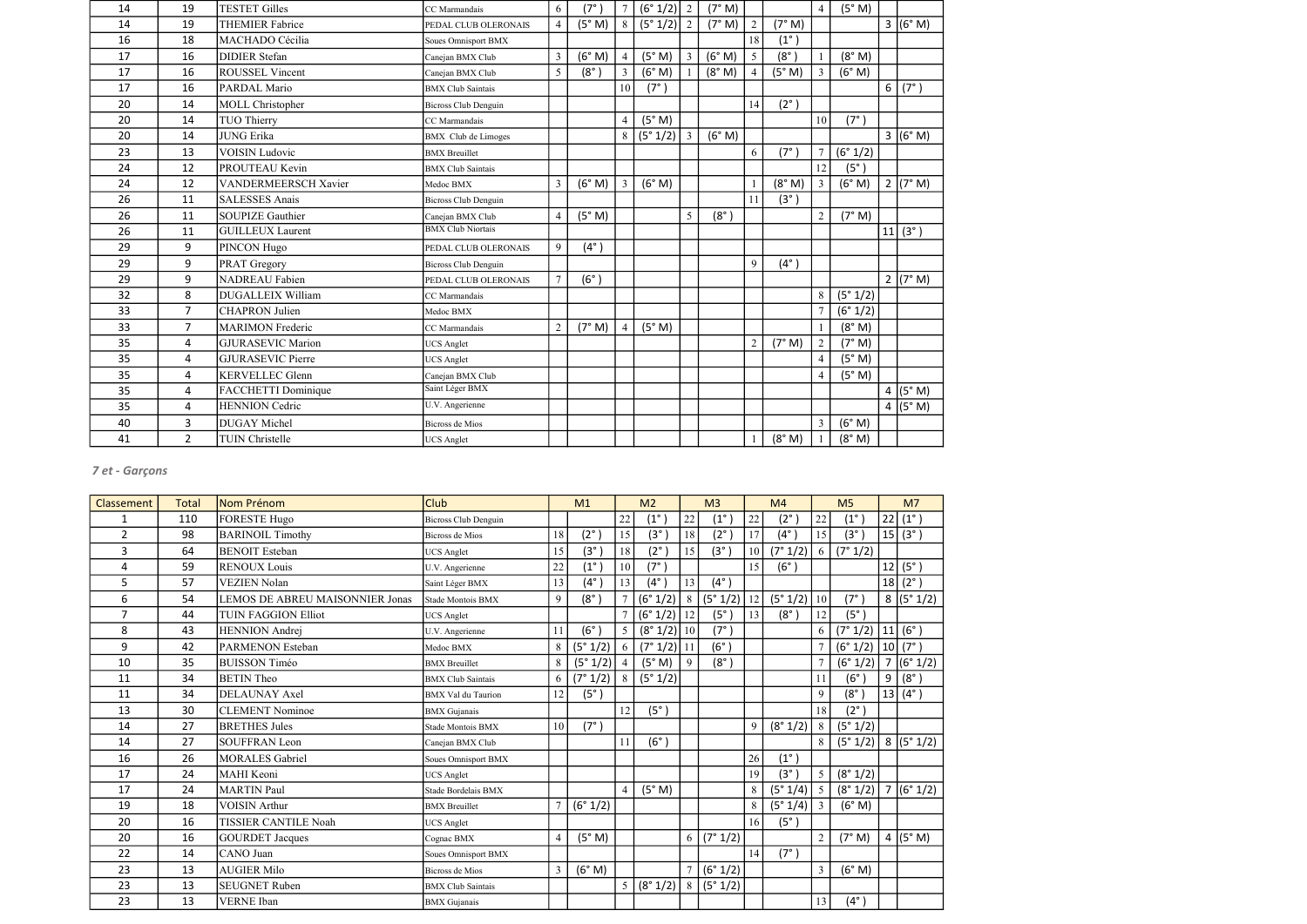| 26 | 12             | <b>GREENSHIELDS</b> Archie  | <b>UCS</b> Anglet           |                |                    |                |                    |                 |                        | 12              | (5° 1/2)   |                |                    |   |         |
|----|----------------|-----------------------------|-----------------------------|----------------|--------------------|----------------|--------------------|-----------------|------------------------|-----------------|------------|----------------|--------------------|---|---------|
| 27 | 11             | <b>FORTRIE Enzo</b>         | Soues Omnisport BMX         |                |                    |                |                    |                 |                        | 11 <sup>1</sup> | (6° 1/2)   |                |                    |   |         |
| 27 | 11             | <b>LAVIGNE Nerio</b>        | <b>UCS</b> Anglet           |                |                    |                |                    |                 |                        | 11 <sup>1</sup> | (6° 1/2)   |                |                    |   |         |
| 27 | 11             | HIDREAU Gaspard             | U.V. Angerienne             |                | 7 (6°1/2)          |                |                    |                 |                        |                 |            |                |                    | 4 | (5° M)  |
| 27 | 11             | <b>TILLY Nahel</b>          | <b>BMX</b> Val du Taurion   |                |                    |                |                    |                 | $\frac{1}{7}$ (6° 1/2) |                 |            |                |                    |   | 4 (5°M) |
| 31 | 10             | <b>BANKUTI Abel</b>         | Soues Omnisport BMX         |                |                    |                |                    |                 |                        | 10              | (7° 1/2)   |                |                    |   |         |
| 31 | 10             | NICOLI FASOLA Mathis        | Canejan BMX Club            | 6              | (7° 1/2)           |                |                    |                 |                        |                 |            | $\overline{4}$ | (5° M)             |   |         |
| 33 | 9              | <b>CAMIADE Tom</b>          | <b>UCS</b> Anglet           |                |                    |                |                    |                 |                        | 9               | (8° 1/2)   |                |                    |   |         |
| 33 | 9              | JAEGER AMBROZIO Marius      | <b>LVC TONNEINS</b>         |                |                    |                |                    | 5               | (8° 1/2)               | $\overline{4}$  | (5° M)     |                |                    |   |         |
| 33 | 9              | <b>MARTIN Liam</b>          | <b>BMX</b> Club Saintais    |                |                    | $\overline{4}$ | (5° M)             | $5\overline{)}$ | (8° 1/2)               |                 |            |                |                    |   |         |
| 33 | 9              | <b>SANSON Romeo</b>         | Stade Bordelais BMX         |                |                    | $\mathfrak{g}$ | (8°)               |                 |                        |                 |            |                |                    |   |         |
| 37 | 8              | <b>BONIN</b> Antoine        | Artigues Vélo Club          |                |                    | 8              | (5° 1/2)           |                 |                        |                 |            |                |                    |   |         |
| 37 | 8              | <b>CHIQUET Gaston</b>       | <b>UCS</b> Anglet           |                |                    |                |                    |                 |                        | 8               | (5°1/4)    |                |                    |   |         |
| 37 | 8              | <b>DUBOUIL Axel</b>         | CC Marmandais               |                |                    | $\overline{4}$ | (5° M)             |                 |                        |                 |            | $\overline{4}$ | (5° M)             |   |         |
| 37 | 8              | <b>GUIOCHON Leoné</b>       | <b>US Bouscataise BMX</b>   |                |                    |                |                    | $\overline{4}$  | (5° M)                 |                 |            | $\overline{4}$ | (5° M)             |   |         |
| 37 | 8              | KAMATA Taiga                | <b>UCS</b> Anglet           |                |                    |                |                    |                 |                        | 8               | (5° 1/4)   |                |                    |   |         |
| 37 | 8              | <b>LACOMBE Charles</b>      | Stade Montois BMX           |                |                    |                |                    | $\overline{4}$  | (5° M)                 | $\mathfrak{Z}$  | (6° M)     | -1             | (8° M)             |   |         |
| 37 | 8              | QUEFFELEC Maxime            | Canejan BMX Club            | $\overline{4}$ | (5° M)             | $\overline{2}$ | (7° M)             |                 |                        |                 |            | 2 <sup>1</sup> | (7° M)             |   |         |
| 44 | 7              | EN NATTOUH Yazid            | <b>US Bouscataise BMX</b>   |                |                    |                | $2$ (7° M)         | 4               | (5° M)                 |                 |            | $\mathbf{1}$   | (8° M)             |   |         |
| 45 | 6              | <b>COTO</b> Louis           | <b>US Bouscataise BMX</b>   |                |                    |                |                    | 6               | (7° 1/2)               |                 |            |                |                    |   |         |
| 45 | 6              | <b>DEHEZ</b> Alexandre      | Stade Bordelais BMX         |                |                    |                | $6$ (7° 1/2)       |                 |                        |                 |            |                |                    |   |         |
| 45 | 6              | <b>MARTIN</b> Gabriel       | Canejan BMX Club            | 5 <sup>5</sup> | (8° 1/2)           |                |                    |                 |                        |                 |            | -1             | (8° M)             |   |         |
| 45 | 6              | REGADE Gaspard              | Medoc BMX                   |                |                    |                |                    | $\overline{4}$  | (5° M)                 |                 |            |                | 2 $(7° M)$         |   |         |
| 49 | 5              | <b>BASSANT Tom</b>          | PEDAL CLUB OLERONAIS        | 5              | (8° 1/2)           |                |                    |                 |                        |                 |            |                |                    |   |         |
| 49 | 5              | <b>LARIGNON Ethan</b>       | Saint Léger BMX             | 3              | (6° M)             |                |                    |                 |                        |                 |            |                | 2 ( $7^{\circ}$ M) |   |         |
| 51 | 4              | CHÂTAIGNIER Hippolyte       | <b>BMX Club Niortais</b>    | $\overline{4}$ | (5° M)             |                |                    |                 |                        |                 |            |                |                    |   |         |
| 51 | 4              | DARRIEUMERLOU Eneko         | <b>UCS</b> Anglet           |                |                    |                |                    |                 |                        | $\overline{4}$  | (5° M)     |                |                    |   |         |
| 51 | 4              | <b>FRIEDRICHS Alva Nils</b> | <b>UCS</b> Anglet           |                |                    |                |                    |                 |                        | $\overline{4}$  | (5° M)     |                |                    |   |         |
| 51 | 4              | <b>GRATADOUX Antonin</b>    | U.V. Angerienne             |                | 4 $(5° M)$         |                |                    |                 |                        |                 |            |                |                    |   |         |
| 51 | 4              | <b>IDRIS Raphael</b>        | <b>BMX</b> Gujanais         |                |                    |                |                    |                 |                        |                 |            | 4 <sup>1</sup> | (5° M)             |   |         |
| 51 | 4              | <b>LASCORZ Matty</b>        | Bicross Club Barbazan Debat |                |                    |                |                    |                 |                        | $\overline{4}$  | (5° M)     |                |                    |   |         |
| 51 | 4              | LE GALL Oscar               | <b>UCS</b> Anglet           |                |                    |                |                    |                 |                        |                 | $4$ (5° M) |                |                    |   |         |
| 58 | 3              | <b>BOUCETTA</b> Evan        | Stade Bordelais BMX         |                |                    |                | $3 (6° \text{ M})$ |                 |                        |                 |            |                |                    |   |         |
| 58 | 3              | <b>BSAIES</b> Leith         | Stade Bordelais BMX         |                |                    |                | $3 (6° \text{ M})$ |                 |                        |                 |            |                |                    |   |         |
| 58 | 3              | <b>CHESNOT Mathys</b>       | Artigues Vélo Club          |                |                    |                |                    | $\overline{3}$  | (6° M)                 |                 |            |                |                    |   |         |
| 58 | 3              | <b>LAGASSAT Valentin</b>    | Stade Bordelais BMX         |                |                    | 3 <sup>1</sup> | (6° M)             |                 |                        |                 |            |                |                    |   |         |
| 58 | 3              | LASTIRI GARAT Eneko         | <b>UCS Anglet</b>           |                |                    |                |                    |                 |                        | 3               | (6° M)     |                |                    |   |         |
| 58 | 3              | <b>LEBARBIER Axel</b>       | <b>BMX</b> Breuillet        | $\mathfrak{Z}$ | (6° M)             |                |                    |                 |                        |                 |            |                |                    |   |         |
| 58 | 3              | PARIAT Raphael              | Medoc BMX                   |                |                    |                |                    |                 |                        |                 |            |                | $3 (6° \text{ M})$ |   |         |
| 58 | 3              | <b>PELLETIER Louis</b>      | PEDAL CLUB OLERONAIS        |                | $3 (6° \text{ M})$ |                |                    |                 |                        |                 |            |                |                    |   |         |
| 58 | 3              | PICAUDÉ Noah                | Soues Omnisport BMX         |                |                    |                |                    |                 |                        | $\overline{3}$  | (6° M)     |                |                    |   |         |
| 58 | 3              | PRAT Esteban                | Bicross Club Denguin        |                |                    |                |                    |                 |                        | $\mathfrak{Z}$  | (6° M)     |                |                    |   |         |
| 58 | 3              | <b>SABRI</b> Daoud          | Stade Bordelais BMX         |                |                    |                | 3 (6° M)           |                 |                        |                 |            |                |                    |   |         |
| 58 | 3              | <b>TOQUEREAU Jules</b>      | <b>US Bouscataise BMX</b>   |                |                    |                |                    |                 | $3 (6° \text{ M})$     |                 |            |                |                    |   |         |
| 58 | 3              | VALLET Ayden                | <b>US Bouscataise BMX</b>   |                |                    |                |                    |                 | $3 (6° \text{ M})$     |                 |            |                |                    |   |         |
| 58 | 3              | <b>VIGNIER Bastien</b>      | Medoc BMX                   |                |                    |                |                    |                 |                        |                 |            |                | 3   (6° M)         |   |         |
| 58 | 3              | <b>EYSSARTIER Malo</b>      | <b>BMX Club Niortais</b>    |                |                    |                |                    |                 |                        |                 |            |                |                    |   | 3 (6°M) |
| 73 | $\overline{2}$ | <b>LAMBERT</b> Lina         | Artigues Vélo Club          |                |                    |                |                    |                 | 2 $(7° M)$             |                 |            |                |                    |   |         |
| 73 | $\overline{2}$ | BEN MIMOUN MOUNOUS Maël     | Soues Omnisport BMX         |                |                    |                |                    |                 |                        | $\sqrt{2}$      | (7° M)     |                |                    |   |         |
| 73 | $\overline{2}$ | <b>CHIQUET Lazare</b>       | <b>UCS</b> Anglet           |                |                    |                |                    |                 |                        | $\overline{2}$  | (7° M)     |                |                    |   |         |
| 73 | $\overline{2}$ | KHAYATI Ibrahim             | Stade Bordelais BMX         |                |                    |                | $2$ (7° M)         |                 |                        |                 |            |                |                    |   |         |
| 73 | $\overline{2}$ | STOLTZ Noah                 | <b>US Bouscataise BMX</b>   |                |                    |                |                    |                 | 2 ( $7^{\circ}$ M)     |                 |            |                |                    |   |         |
| 73 | $\overline{2}$ | TREHARD Léo                 | <b>BMX</b> Breuillet        | $\overline{2}$ | (7° M)             |                |                    |                 |                        |                 |            |                |                    |   |         |
| 73 | $\overline{2}$ | TRÉMOLET Théo Paul          | <b>BMX Club Niortais</b>    |                | 2 ( $7^{\circ}$ M) |                |                    |                 |                        |                 |            |                |                    |   |         |
| 80 | $\mathbf{1}$   | <b>BARNY</b> Aaron          | Cavignac BMX Club           |                |                    |                | (8° M)             |                 |                        |                 |            |                |                    |   |         |
| 80 | $\mathbf{1}$   | HOFFMANN Nathan             | <b>BMX</b> Gujanais         |                |                    |                |                    |                 |                        |                 |            | $\mathbf{1}$   | (8° M)             |   |         |
|    |                |                             |                             |                |                    |                |                    |                 |                        |                 |            |                |                    |   |         |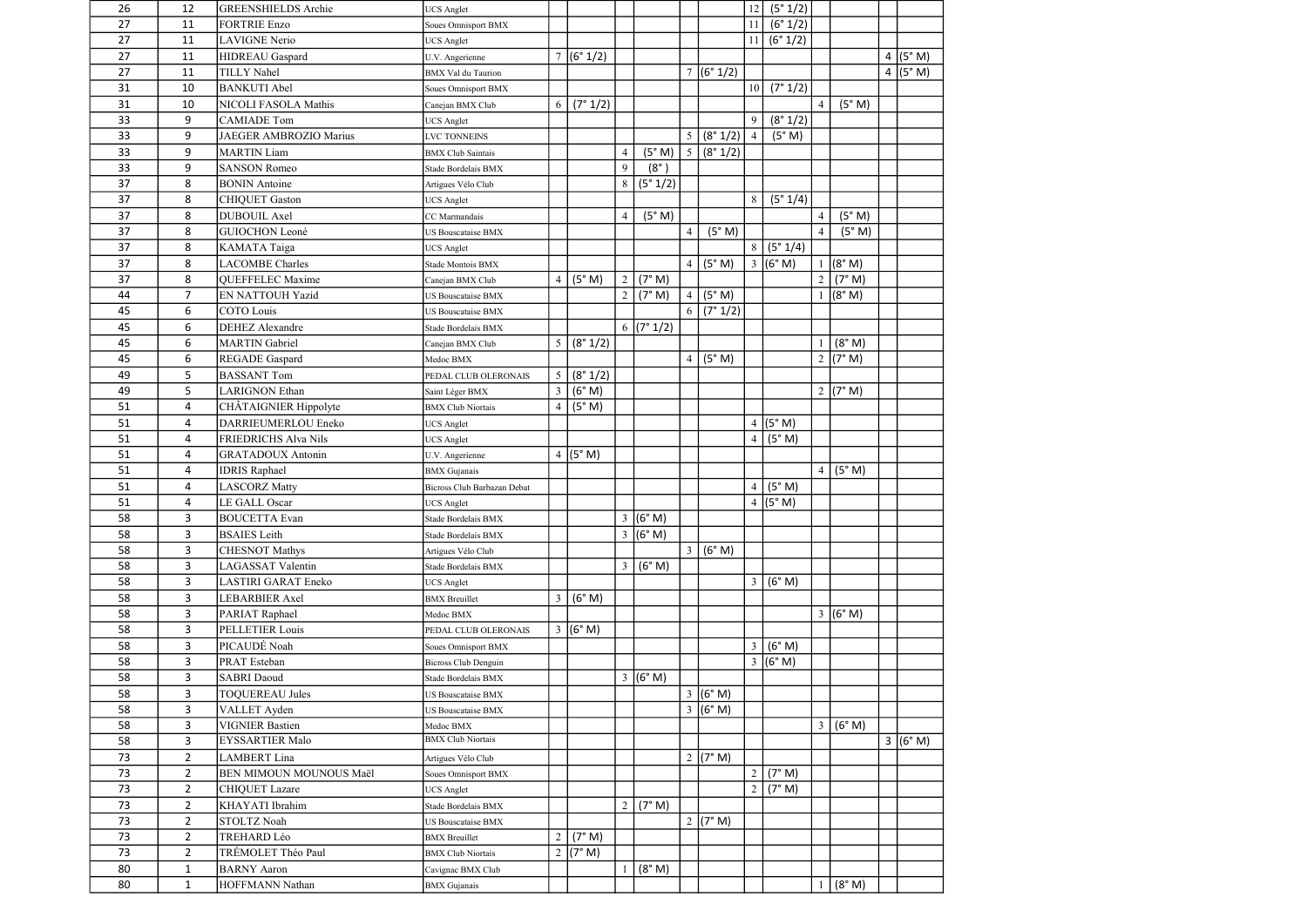| Classement     | Total          | Nom Prénom                                            | Club                                      |                | M <sub>1</sub> |                          | M <sub>2</sub>               |                | M <sub>3</sub>    |                | M <sub>4</sub> |                  | M <sub>5</sub> |                | M6                 |
|----------------|----------------|-------------------------------------------------------|-------------------------------------------|----------------|----------------|--------------------------|------------------------------|----------------|-------------------|----------------|----------------|------------------|----------------|----------------|--------------------|
| 1              | 113            | <b>FERRER Jahly</b>                                   | Cognac BMX                                | 22             | $(2^\circ)$    | 17                       | $(4^{\circ})$                | 26             | $(1^{\circ}$      |                |                | 26               | $(1^{\circ})$  | 22             | $(1^{\circ})$      |
| $\overline{2}$ | 112            | PASCAUD Shayan                                        | <b>UCS Anglet</b>                         | 26             | $(1^{\circ})$  | 19                       | (3°)                         | 19             | $(3^\circ)$       | 22             | $(1^{\circ})$  | 17               | $(4^{\circ})$  | 9              | $(8^\circ)$        |
| 3              | 85             | RAOULAS Hugo                                          | Stade Bordelais BMX                       | 17             | $(4^{\circ})$  | 26                       | $(1^{\circ})$                | 13             | (8°               | 13             | $(4^{\circ})$  | 16               | (5°)           |                |                    |
| 4              | 76             | LONGEQUEUE Timeo                                      | <b>BMX</b> Val du Taurion                 | 13             | $(8^\circ)$    | 22                       | $(2^{\circ})$                | 17             | $(4^\circ)$       |                |                | 14               | $(7^\circ)$    | 10             | $(7^{\circ})$      |
| 5              | 74             | LARCABAL Xabi                                         | <b>UCS</b> Anglet                         | 12             | (5° 1/2)       | 15                       | (6°)                         | 16             | (5 <sup>°</sup> ) |                | (8° M)         | 15               | $(6^\circ)$    | 15             | $(3^{\circ})$      |
| 6              | 68             | ROY Enzo                                              | Medoc BMX                                 | 14             | $(7^\circ)$    | 16                       | (5°)                         | 15             | $(6^\circ$        | 4              | (5° M)         | 19               | (3°)           |                |                    |
| $\overline{7}$ | 57             | <b>ZANETTI Alan</b>                                   | Bicross Terrassonnais                     | 12             | (5° 1/2)       | $\overline{4}$           | (5° M)                       | 9              | (8° 1/2)          | 11             | $(6^\circ)$    | 9                | (8° 1/2)       |                | $ 12 $ (5°)        |
| 8              | 53             | RODRIGUEZ PARRA Esteban                               | <b>Bicross Club Denguin</b>               |                |                | 13                       | $(8^\circ)$                  | 8              | (5° 1/4)          | 10             | $(7^\circ)$    | 22               | $(2^{\circ})$  |                |                    |
| 8              | 53             | <b>GOMEZ Matheo</b>                                   | <b>UCS</b> Anglet                         | $\overline{4}$ | (5° M)         | 12                       | (5° 1/2)                     | 12             | (5° 1/2)          | 18             | $(2^{\circ})$  | $\overline{7}$   | (6° 1/4)       |                |                    |
| 10             | 48             | <b>BARCAT Maxence</b>                                 | Stade Bordelais BMX                       |                |                | 14                       | $(7^\circ)$                  | 22             | $(2^{\circ})$     |                |                | 12               | (5° 1/2)       |                |                    |
| 10             | 48             | <b>ROCHER Aitor</b>                                   | <b>UCS</b> Anglet                         |                |                | 12                       | (5° 1/2)                     | 8 <sup>1</sup> | (5° 1/4)          | 15             | $(3^\circ)$    | 13               | $(8^\circ)$    |                |                    |
| 10             | 48             | REFAUVELET Mael                                       | <b>BMX</b> Club Niortais                  | 11             | (6° 1/2)       |                          | 10   (7° 1/2)   12           |                | (5° 1/2)          |                |                | $\overline{7}$   | (6° 1/4)       |                | 8 (5°1/2)          |
| 13             | 45             | <b>JULIENNE Leo</b>                                   | <b>BMX</b> Club de Limoges                | 11             | (6° 1/2)       |                          | 11   (6° 1/2)                | 8 <sup>1</sup> | (5° 1/4)          |                |                | 8                | (5° 1/4)       | $\overline{7}$ | (6° 1/2)           |
| 14             | 44             | <b>OMAR</b> Sayan                                     | <b>BMX</b> Club Niortais                  | 16             | (5°)           |                          | 11   (6° 1/2)                |                | 10(7°1/2)         |                |                |                  |                | $\overline{7}$ | (6° 1/2)           |
| 15             | 42             | <b>BOISSEAU</b> Axel                                  | Cognac BMX                                | 10             | (7° 1/2)       | 10 <sup>1</sup>          | (7° 1/2)                     | $\overline{3}$ | (6° M)            |                |                | 8                | (5° 1/4)       | 11             | $(6^\circ)$        |
| 16             | 39             | <b>MARIMON</b> Alexandre                              | CC Marmandais                             | 15             | (6°)           | 9                        | $(8° 1/2)$   11   $(6° 1/2)$ |                |                   |                |                | $\overline{4}$   | (5° M)         |                |                    |
| 17             | 38             | <b>BILLY Léandre</b>                                  | <b>BMX Club Niortais</b>                  | 8              | (5° 1/4)       | $\overline{8}$           | (5° 1/4)                     | 9              | (8° 1/2)          |                |                |                  |                |                | $13   (4^{\circ})$ |
| 18             | 37             | <b>MASSE</b> Lenny                                    | <b>BMX</b> Breuillet                      | 19             | (3°)           |                          |                              |                |                   |                | (6° 1/2)       | 11               | (6° 1/2)       |                |                    |
| 18             | 37             | ZINDEL Django                                         | <b>BMX</b> Breuillet                      |                |                | 8 <sup>1</sup>           | $(5°1/4)$ 14                 |                | $(7^\circ)$       |                |                | 9                | (8° 1/2)       |                | 6 (7°1/2)          |
| 20             | 33             | RODRIGUES DA SILVA Louka                              | Bicross de Mios                           | 10             | (7° 1/2)       |                          |                              | 8              | (5° 1/4)          | $\overline{4}$ | (5° M)         | 11               | (6° 1/2)       |                |                    |
| 21             | 32             | <b>LOPEPE Gustave</b>                                 | <b>UCS</b> Anglet                         |                |                |                          |                              | 11             | (6° 1/2)          | 9              | $(8^\circ)$    | 12               | (5° 1/2)       |                |                    |
| 22             | 27             | DESCAMPS BLANCHARD Enzo                               | <b>BMX</b> Val du Taurion                 | 8              | (5° 1/4)       |                          |                              | $\overline{4}$ | (5° M)            |                |                | $\overline{7}$   | (6° 1/4)       |                | 8 (5°1/2)          |
| 23             | 24             | <b>ALAFORT Kylian</b>                                 | Cognac BMX                                | $\overline{3}$ | (6° M)         | 9                        | (8° 1/2)                     | $\overline{4}$ | (5° M)            |                |                | 3                | (6° M)         |                | 5 (8°1/2)          |
| 24             | 22             | SIEBERT George                                        | Condat BMX Club                           | $\overline{4}$ | (5° M)         |                          |                              |                | 10 (7°1/2)        |                |                | 8                | (5° 1/4)       |                |                    |
| 25             | 21             | <b>DRON</b> Lenny                                     | Artigues Vélo Club                        | 9              | (8° 1/2)       | 8                        | (5° 1/4)                     |                |                   |                |                | $\overline{4}$   | (5° M)         |                |                    |
| 26             | 19             | <b>MOLL</b> Sebastien                                 | <b>Bicross Club Denguin</b>               |                |                | $\overline{4}$           | (5° M)                       |                |                   | 5              | (8° 1/2)       | $\vert 10 \vert$ | (7° 1/2)       |                |                    |
| 27             | 18             | <b>BARTHELET Timoleon</b>                             | <b>UCS</b> Anglet                         |                |                |                          |                              |                |                   | 8              | (5° 1/2)       | 10               | (7° 1/2)       |                |                    |
| 27             | 18             | PILATE Lucas                                          | Bicross de Mios                           | $\overline{4}$ | (5° M)         |                          |                              | $\mathfrak{Z}$ | (6° M)            | $\overline{4}$ | (5° M)         | $\overline{4}$   | (5° M)         |                | 3 (6°M)            |
| 27             | 18             | <b>BEGUE Kenzo</b>                                    | <b>BMX</b> Breuillet                      |                |                |                          |                              |                |                   |                |                |                  |                | 18             | $(2^{\circ})$      |
| 30             | 13             | JOURDREIN Eguen                                       | <b>UCS</b> Anglet                         |                |                | $\mathcal{R}$            | (6° M)                       | $\overline{4}$ | (5° M)            | 6              | (7° 1/2)       |                  |                |                |                    |
| 31             | 12             | <b>MERCIER Paris</b>                                  | <b>UCS</b> Anglet                         |                |                |                          |                              |                |                   | 12             | $(5^\circ)$    |                  |                |                |                    |
| 31             | 12             | ZAMBLE BI Jael                                        | Stade Bordelais BMX                       |                |                | 8                        | (5° 1/4)                     |                |                   |                |                | $\overline{4}$   | (5° M)         |                |                    |
| 33             | 10             | <b>ESCALLIER Ethan</b>                                | Medoc BMX                                 |                |                |                          |                              | $\mathfrak{Z}$ | (6° M)            |                |                | $\overline{7}$   | (6° 1/4)       |                |                    |
| 34             | 9              | <b>CIBLAC Mathis</b>                                  | <b>BMX</b> Val du Taurion                 | 9              | (8° 1/2)       |                          |                              |                |                   |                |                |                  |                |                |                    |
| 34             | 9              | FOUR SCOGNAMIGLIO Nathanaël                           | <b>BMX</b> Club Niortais                  | $\overline{4}$ | (5° M)         |                          |                              | $\overline{2}$ | (7° M)            |                |                | $\overline{3}$   | (6° M)         |                |                    |
| 34             | 9              | <b>CREPIN Ethan</b>                                   |                                           |                |                |                          |                              |                |                   |                |                | $\mathfrak{Z}$   | (6° M)         |                | 6 $(7° 1/2)$       |
| 37             | 8              | <b>BRIOTET Hugo</b>                                   | Cavignac BMX Club                         |                |                |                          |                              |                |                   |                |                | 8                | (5° 1/4)       |                |                    |
| 37             | 8              | <b>CLEDON</b> Tiago                                   | <b>BMX</b> Gujanais                       |                |                |                          |                              |                |                   | 8              | (5° 1/2)       |                  |                |                |                    |
| 37             | 8              | ROGEON Yoni                                           | <b>UCS</b> Anglet<br><b>BMX</b> Breuillet | 8              | (5° 1/4)       |                          |                              |                |                   |                |                |                  |                |                |                    |
| 37             | 8              | <b>HERZIG Nolan</b>                                   | Stade Montois BMX                         |                |                |                          |                              |                |                   |                |                | $\overline{4}$   | (5° M)         | 4              | (5° M)             |
| 37             | 8              | <b>JARNOUX Clement</b>                                |                                           | $\overline{4}$ | (5° M)         |                          |                              |                |                   |                |                |                  |                |                | 4 $(5° M)$         |
| 42             | $\overline{7}$ | <b>CUGERONE</b> Quentin                               | <b>BMX Club Niortais</b>                  |                |                |                          |                              |                |                   |                | (6° 1/2)       |                  |                |                |                    |
| 42             | $\overline{7}$ | <b>ELAOUAL</b> Seymen                                 | Soues Omnisport BMX                       | $\mathfrak{Z}$ | (6° M)         |                          |                              |                |                   | 3              | (6° M)         |                  | (8° M)         |                |                    |
|                | 6              |                                                       | Bicross de Mios                           |                |                |                          |                              |                |                   |                |                |                  |                |                |                    |
| 44<br>44       | 6              | <b>SCHRIJVER Miko</b><br><b>VANNIER Louis</b>         | <b>UCS</b> Anglet                         |                |                |                          |                              | $\overline{4}$ | (5° M)            | 6              | (7° 1/2)       | $\overline{2}$   | (7° M)         |                |                    |
|                |                |                                                       | CC Marmandais                             |                |                |                          |                              |                |                   |                |                |                  |                |                |                    |
| 44             | 6              | <b>EYSSARTIER Hugo</b>                                | <b>BMX</b> Club Niortais                  | $\overline{2}$ | (7° M)         |                          |                              |                |                   |                |                |                  |                |                | 4 $(5° M)$         |
| 47             | 5              | LABIA Leonard                                         | Bicross de Mios                           |                |                |                          |                              | $\overline{2}$ | (7° M)            |                |                | 3                | (6° M)         |                |                    |
| 47             | 5              | <b>ORTUNIO Nicolas</b>                                | Pau BMX Club Aquitaine                    |                |                |                          |                              |                |                   | 5              | (8° 1/2)       |                  |                |                |                    |
| 47             | 5              | PERNOT Axel                                           | Cavignac BMX Club                         |                |                |                          |                              | 2              | (7° M)            |                |                | $\mathfrak{Z}$   | (6° M)         |                |                    |
| 47             | 5              | <b>SALLEFRANQUE Loris</b><br><b>CARDINEAU</b> Quentin | CC Marmandais<br>U.V. Angerienne          |                |                |                          |                              | $\mathfrak{Z}$ | (6° M)            |                |                | $\overline{2}$   | (7° M)         |                |                    |
| 47             | 5              |                                                       |                                           |                |                |                          |                              |                |                   |                |                |                  |                |                | 5 (8°1/2)          |
| 52             | 4              | <b>ARDILEY Evan</b>                                   | Canejan BMX Club                          |                |                | $\overline{c}$           | (7° M)                       |                |                   |                |                | $\overline{2}$   | (7° M)         |                |                    |
| 52             | 4              | <b>BERNAT Tom</b>                                     | Artigues Vélo Club                        |                |                | $\overline{\mathcal{A}}$ | (5° M)                       |                |                   |                |                |                  |                |                |                    |
| 52             | 4              | <b>DANIEL Damian</b>                                  | Stade Bordelais BMX                       |                |                | $\overline{4}$           | (5° M)                       |                |                   |                |                |                  |                |                |                    |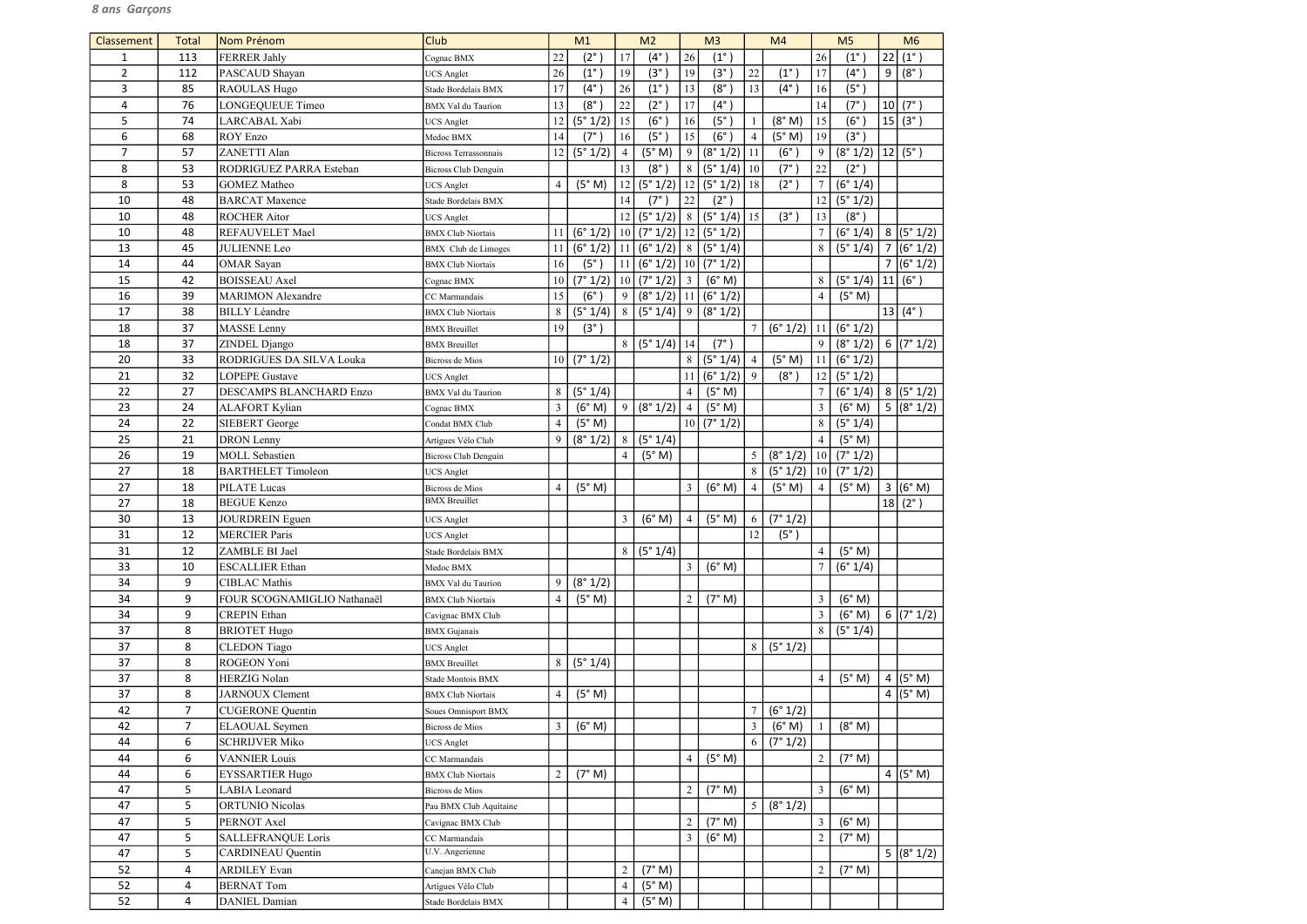| 52 | 4              | <b>LEROSIER Eliott</b>    | Stade Bordelais BMX         |                |        | $\overline{4}$ | (5° M) |                |        |                |        |                |        |            |
|----|----------------|---------------------------|-----------------------------|----------------|--------|----------------|--------|----------------|--------|----------------|--------|----------------|--------|------------|
| 52 | 4              | <b>MIGOT Victor</b>       | <b>BMX</b> Club de Limoges  |                |        |                |        |                |        |                |        | $\overline{4}$ | (5° M) |            |
| 52 | 4              | POCHELU Jokin             | <b>UCS</b> Anglet           |                |        |                |        |                |        | $\overline{4}$ | (5° M) |                |        |            |
| 52 | 4              | <b>VUOSO Jules</b>        | US Bouscataise BMX          |                |        |                |        | $\overline{4}$ | (5° M) |                |        |                |        |            |
| 52 | 4              | <b>BAILLY Maxence</b>     | <b>BMX Club Niortais</b>    |                |        |                |        |                |        |                |        |                |        | 4 $(5° M)$ |
| 60 | 3              | <b>BADEIG</b> Pierre      | <b>UCS Anglet</b>           |                |        |                |        |                |        | $\overline{3}$ | (6° M) |                |        |            |
| 60 | 3              | <b>BOUSQUIE Valentin</b>  | Stade Bordelais BMX         |                |        | $\overline{3}$ | (6° M) |                |        |                |        |                |        |            |
| 60 | 3              | <b>CORMIER Sacha</b>      | Stade Bordelais BMX         |                |        | $\overline{3}$ | (6° M) |                |        |                |        |                |        |            |
| 60 | 3              | <b>COSSON</b> Enoha       | PEDAL CLUB OLERONAIS        | $\overline{3}$ | (6° M) |                |        |                |        |                |        |                |        |            |
| 60 | 3              | <b>GOUJON</b> Leandro     | Canejan BMX Club            |                |        |                |        |                |        |                |        | $\overline{3}$ | (6° M) |            |
| 60 | 3              | <b>HARLY Théo</b>         | <b>BMX</b> Club Saintais    | $\overline{3}$ | (6° M) |                |        |                |        |                |        |                |        |            |
| 60 | 3              | <b>LAMBERT Aloïs</b>      | <b>US Bouscataise BMX</b>   |                |        |                |        | $\overline{3}$ | (6° M) |                |        |                |        |            |
| 60 | 3              | <b>MIEZE Eliott</b>       | Soues Omnisport BMX         |                |        |                |        |                |        | $\overline{3}$ | (6° M) |                |        |            |
| 60 | 3              | PRAT Lohan                | <b>Bicross Club Denguin</b> |                |        |                |        |                |        | $\overline{3}$ | (6° M) |                |        |            |
| 60 | 3              | <b>TESSIER Louis</b>      | U.V. Angerienne             | 3              | (6° M) |                |        |                |        |                |        |                |        |            |
| 60 | $\overline{3}$ | <b>MAGAUD Paul</b>        | <b>BMX Club Niortais</b>    |                |        |                |        |                |        |                |        |                |        | 3 (6° M)   |
| 71 | $\overline{2}$ | <b>MARTIN Kylian</b>      | PEDAL CLUB OLERONAIS        |                |        |                |        |                |        |                |        | $\overline{2}$ | (7° M) |            |
| 71 | $\overline{2}$ | <b>BOURGUIGNON Maden</b>  | Soues Omnisport BMX         |                |        |                |        |                |        | $\overline{2}$ | (7° M) |                |        |            |
| 71 | $\overline{2}$ | <b>BROCAIL Nolan</b>      | <b>BMX</b> Gujanais         |                |        |                |        |                |        |                |        | $\overline{2}$ | (7° M) |            |
| 71 | $\overline{2}$ | ETCHEVERRY GARAT Txomin   | <b>UCS</b> Anglet           |                |        |                |        |                |        | $\overline{2}$ | (7° M) |                |        |            |
| 71 | $\overline{2}$ | <b>FERRIERE</b> Antoine   | PEDAL CLUB OLERONAIS        | $\overline{2}$ | (7° M) |                |        |                |        |                |        |                |        |            |
| 71 | $\overline{2}$ | <b>HAROUCHE Evan</b>      | <b>UCS</b> Anglet           |                |        |                |        |                |        | $\overline{2}$ | (7° M) |                |        |            |
| 71 | $\overline{2}$ | <b>LEBIHAN</b> Anthonin   | Stade Bordelais BMX         |                |        | $\overline{2}$ | (7° M) |                |        |                |        |                |        |            |
| 71 | $\overline{2}$ | <b>LOUF Maxim</b>         | Canejan BMX Club            |                |        |                |        |                |        |                |        | $\overline{2}$ | (7° M) |            |
| 71 | $\overline{2}$ | <b>MAUBOURGUET Eliott</b> | CC Marmandais               |                |        | $\overline{2}$ | (7° M) |                |        |                |        |                |        |            |
| 71 | $2^{\circ}$    | PELON Mao                 | U.V. Angerienne             | $\overline{2}$ | (7° M) |                |        |                |        |                |        |                |        |            |
| 71 | $\overline{2}$ | <b>RENOU Nathanael</b>    | Soues Omnisport BMX         |                |        |                |        |                |        | $\overline{2}$ | (7° M) |                |        |            |
| 71 | $\overline{2}$ | POUPEAU Baptiste          | Saint Léger BMX             |                |        |                |        |                |        |                |        |                |        | 2 (7° M)   |
| 83 | $\mathbf{1}$   | <b>BOLLING Tom</b>        | <b>UCS</b> Anglet           |                |        |                |        |                |        |                | (8° M) |                |        |            |

| Classement | Total | Nom Prénom              | <b>Club</b>         | M1                     | M <sub>2</sub> | M <sub>3</sub> | M <sub>4</sub>       | M <sub>5</sub> | M7                |
|------------|-------|-------------------------|---------------------|------------------------|----------------|----------------|----------------------|----------------|-------------------|
|            | 39    | <b>FAUGERAS</b> Luce    | Condat BMX Club     | $\frac{1}{5}$          | ,  (6° )       | 17°            |                      | $10$ (4°       | $8 \mid (4^\circ$ |
|            | 31    | BIANCUZZI Louna         | US Bouscataise BMX  | $\sim$   (7°)          | .   (8° ́      | $(6^\circ$     | $(8^\circ$           | 170            | (5° M)            |
|            |       | CARBO Noélie            | Soues Omnisport BMX |                        |                |                | $8 \mid (4^{\circ})$ |                |                   |
|            |       | <b>RIVOIRE</b> Faustine | Cavignac BMX Club   | $\sim$ $(7^{\circ}$ M) |                |                |                      | (5° M)         |                   |
|            |       | LAMBERT Lina            | Artigues Vélo Club  |                        |                |                |                      | (7° M)         |                   |

| <b>Classement</b> | Total | Nom Prénom                    | <b>Club</b>              |                 | M <sub>1</sub>        |                | M <sub>2</sub>     |               | M <sub>3</sub> |               | M <sub>4</sub>         |              | M <sub>5</sub>         |                | M <sub>7</sub>              |
|-------------------|-------|-------------------------------|--------------------------|-----------------|-----------------------|----------------|--------------------|---------------|----------------|---------------|------------------------|--------------|------------------------|----------------|-----------------------------|
|                   | 74    | <b>VOISIN Noeline</b>         | <b>BMX</b> Breuillet     |                 | $18(1^{\circ})$       |                | $10   (2^{\circ})$ |               |                |               | 14   (1 <sup>°</sup> ) |              | 14   (1 <sup>°</sup> ) |                | $18 (1^\circ)$              |
|                   | 60    | <b>LECONTE Lola</b>           | U.V. Angerienne          | 11 <sup>1</sup> | $(3^{\circ})$         | 4 <sup>1</sup> | $(5^\circ)$        | 11            | $(3^\circ)$    |               | $10(2^{\circ})$        |              | $10 (2^{\circ})$       |                | $14   (2^{\circ})$          |
| 3                 | 55    | <b>LEGRAND</b> Leane          | BMX Club de Limoges      | 9               | $(4^{\circ})$         | $\tau$         | $(3^\circ)$        | 14            | $(2^{\circ})$  | $\mathcal{I}$ | $ (3^{\circ})$         | $\mathbf{r}$ | $(3^\circ)$            |                | (3°)                        |
| 4                 | 46    | <b>BALARAN Liala</b>          | <b>BCC Campsas</b>       | 14              | $(2^{\circ})$         |                | $14   (1^{\circ})$ | 18            | $(1^{\circ})$  |               |                        |              |                        |                |                             |
| 5.                | 35    | <b>ROCH Mila</b>              | Stade Bordelais BMX      |                 | 6 ( $(5^{\circ} M)$ ) | 5              | $(4^{\circ})$      | 9             | $(4^{\circ})$  |               | 4 (6°)                 | 3            | $(8^\circ)$            | 8              | (6°)                        |
| 6                 | 27    | PETIGNAUD Maiwenn             | BMX Club de Limoges      | $\tau$          | $(8^\circ)$           | 3 <sup>1</sup> | $(7^\circ$         | 6             | (5° M)         |               |                        | 4            | (6°)                   | $\overline{7}$ | $(7^\circ)$                 |
|                   | 20    | CROUZET Lea                   | <b>BMX Club Niortais</b> |                 | 5 (6° M)              |                | 2 $(5° M)$         |               | $6$ (5° M)     |               |                        |              | (6° M)                 |                | 6   (8°)                    |
| 8                 | 18    | LOPEZ Lola                    | <b>BMX</b> Gujanais      |                 |                       |                |                    | 8             | $(5^\circ)$    | 5             | $\vert$ (5°)           | 5            | $\vert$ (5°)           |                |                             |
| 9                 | 17    | JAUFRIT Jade                  | Cavignac BMX Club        |                 | $3 (8° \text{ M})$    |                |                    |               | 5 $(6° M)$     |               | 2 ( $(5^{\circ}$ M)    |              | 2 (5° M)               |                | $5 \mid (5^{\circ} \mid M)$ |
| 9                 | 17    | MORINEAU VIEL Adèle           | <b>BMX Club Niortais</b> | 8               | $(6^{\circ})$         |                |                    |               |                |               |                        |              |                        | 9              | $(5^{\circ})$               |
| 11                | 14    | FREMONT Alizée                | U.V. Angerienne          |                 | $3 (8° \text{ M})$    |                |                    |               | 5 (6°M)        |               | $2$ (5° M)             |              |                        |                | $4 (6° \text{ M})$          |
| 12                | 7     | <b>LAVERRET ANDRIEU Janis</b> | Canejan BMX Club         |                 | 4 $(7° M)$            |                |                    |               |                |               | $3 \mid (7^\circ)$     |              |                        |                |                             |
| 12                | 7     | <b>ZIMMERMANN Laurine</b>     | U.V. Angerienne          |                 | 5 (6° M)              |                | 2 $(5° M)$         |               |                |               |                        |              |                        |                |                             |
| 12                |       | <b>TOQUEREAU Anna</b>         | US Bouscataise BMX       |                 |                       |                |                    | $\mathcal{I}$ | $(8^\circ)$    |               |                        |              |                        |                |                             |
| 15                | 6     | THORAUD Elyana                | U.V. Angerienne          |                 | 6 ( $(5^{\circ} M)$ ) |                |                    |               |                |               |                        |              |                        |                |                             |

## 8 ans et - Filles

## Pupilles Filles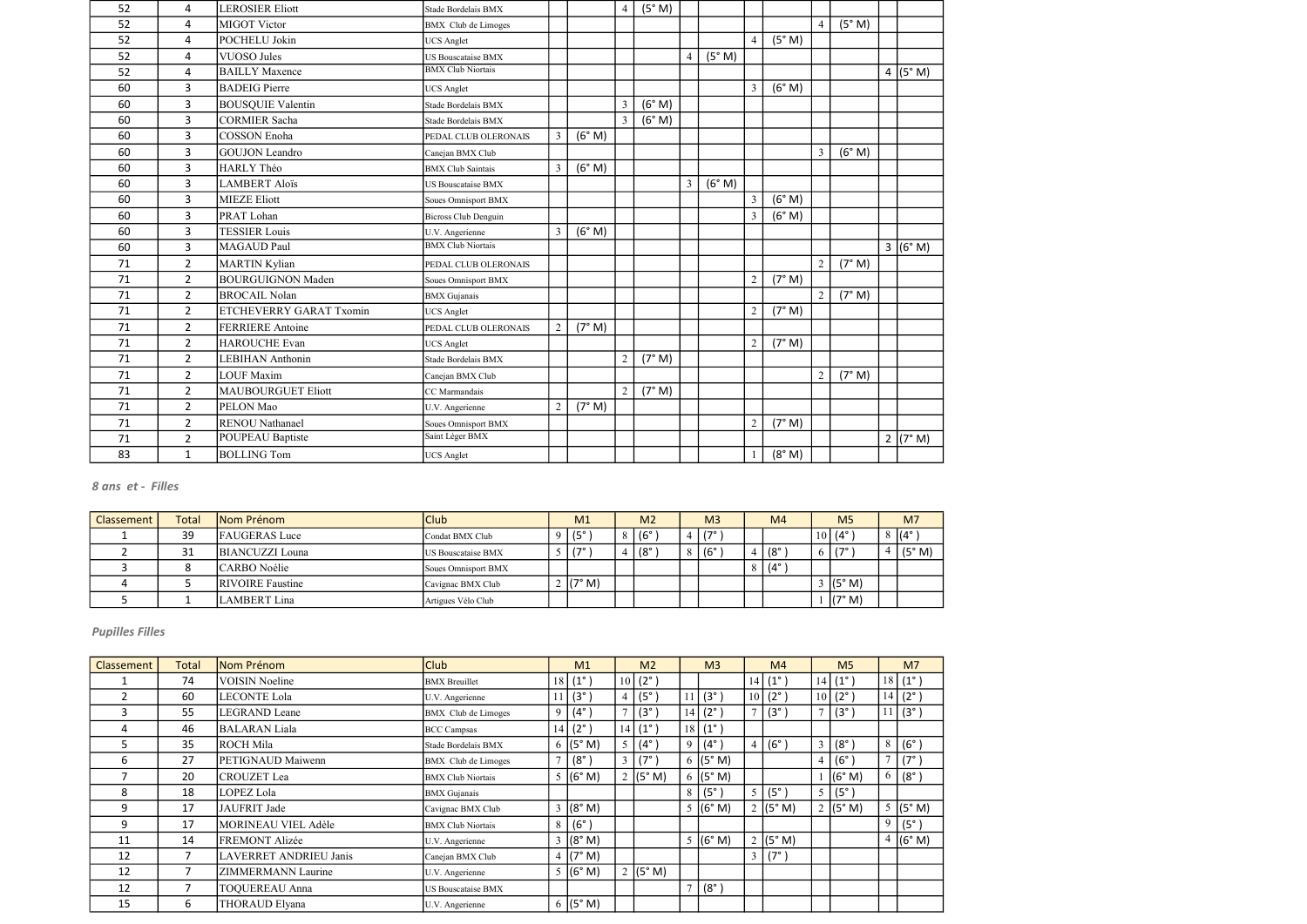| <b>Classement</b> | <b>Total</b> | Nom Prénom                 | Club                                          |    | M1                 |                 | M <sub>2</sub>           |                | M <sub>3</sub>           |    | M <sub>4</sub>         |                | M <sub>5</sub>     |    | M6               |
|-------------------|--------------|----------------------------|-----------------------------------------------|----|--------------------|-----------------|--------------------------|----------------|--------------------------|----|------------------------|----------------|--------------------|----|------------------|
| 1                 | 134          | <b>GAUTRON Paul</b>        | <b>BMX</b> Breuillet                          | 19 | (3°)               | 26              | $(1^{\circ})$            | 22             | $(2^{\circ})$            | 22 | $(2^{\circ})$          | 26             | $(2^{\circ})$      | 19 | (3°)             |
| $\overline{2}$    | 101          | CHASSAGNOLE Naël           | Saint Léger BMX                               | 26 | $(1^{\circ})$      |                 |                          | 26             | $(1^{\circ})$            |    |                        | 23             | (3°)               | 26 | $(1^{\circ})$    |
| 3                 | 92           | <b>LIAIGRE Hugo</b>        | Saint Léger BMX                               | 17 | $(4^{\circ})$      | 16              | (5°)                     | 19             | (3°)                     |    |                        | 18             | $(7^{\circ})$      | 22 | $(2^{\circ})$    |
| 4                 | 81           | ROCHETTE Joey              | <b>BMX</b> Breuillet                          | 22 | $(2^{\circ})$      |                 | $17   (4^{\circ})$       |                | $\overline{11}$ (6° 1/2) |    |                        |                | 16(5°1/2)          |    | $ 15 $ (6°)      |
| 5                 | 71           | <b>COUREAUD Louis</b>      | <b>US Bouscataise BMX</b>                     |    | 10 (7° 1/2)        |                 | 13(8°)                   | 17             | $(4^{\circ})$            |    | 8 (5°1/4)              | 9              | (8° 1/4)           |    | 14   (7°)        |
| 6                 | 70           | ELISSALDE Julen            | <b>UCS</b> Anglet                             |    | $14   (7^{\circ})$ |                 |                          |                | 12 (5°1/2)               | 19 | $(3^{\circ})$          | 9              | (8° 1/4)           |    | 16   (5°)        |
| $\overline{7}$    | 68           | <b>COTTEREAU Gabriel</b>   | Cavignac BMX Club                             |    | 11 (6°1/2)         |                 | 11 (6°1/2)               | 9              | (8° 1/2)                 | 14 | $(7^\circ)$            |                | 13 (8°1/2)         |    | 10 (7° 1/2)      |
| 8                 | 65           | <b>TUIN FAGGION Basile</b> | <b>UCS Anglet</b>                             |    |                    | 19              | $(3^{\circ})$            | 8              | (5° 1/4)                 | 17 | $(4^{\circ})$          | 21             | $(4^{\circ})$      |    |                  |
| 9                 | 62           | POURPOINT Theo             | <b>BMX</b> Club Saintais                      |    | 15 (6°)            | 14              | $(7^{\circ})$            |                | 8 (5°1/4)                |    |                        |                | 13 (8°1/2)         |    | 12 (5°1/2)       |
| 10                | 60           | <b>BABIN Kalvin</b>        | <b>BMX</b> Club Saintais                      |    | 11 (6°1/2)         |                 | 15 (6°)                  |                |                          |    |                        | 17             | $(8^\circ)$        |    | $17 (4^{\circ})$ |
| 11                | 48           | <b>MALICOT Hugo</b>        | Saint Léger BMX                               |    | 3 (6°M)            |                 | 12 (5°1/2)               |                | 8 (5°1/4)                |    |                        |                | 14 (7°1/2)         |    | 11 (6°1/2)       |
| 12                | 46           | <b>BOUTON Elian</b>        | <b>LVC TONNEINS</b>                           |    |                    |                 |                          | 16             | $(5^\circ)$              |    |                        | 30             | $(1^{\circ})$      |    |                  |
| 12                | 46           | DEMOUSTIER CABANADA Hodei  | <b>UCS</b> Anglet                             |    |                    |                 |                          |                |                          |    | $26   (1^{\circ})$     | 20             | $(5^{\circ})$      |    |                  |
| 14                | 43           | <b>CAZENAVE</b> Mathias    | <b>Bicross Club Denguin</b>                   |    | 10(7°1/2)          |                 |                          |                |                          |    | 10(7°1/2)              |                | 15 (6°1/2)         |    | 8 (5°1/4)        |
| 15                | 42           | <b>DEROUDILLE Simon</b>    | Canejan BMX Club                              |    | 5 (8°1/4)          |                 | $\boxed{10}$ (7° 1/2)    |                | 4 $(5° M)$               |    | 13   (8°)              |                | 10(7°1/4)          |    |                  |
| 16                | 40           | PERIER Kylian              | <b>Bicross</b> de Mios                        |    |                    |                 |                          |                | 10(7°1/2)                |    | 11 (6°1/2)             |                | 19(6°)             |    |                  |
| 16                | 40           | <b>LAMBERT Nolhane</b>     | <b>BMX</b> Club de Limoges                    |    | 7 (6°1/4)          | 9               | (8° 1/2)                 | 6              | (7° 1/4)                 |    |                        |                | 10(7°1/4)          |    | 8 (5°1/4)        |
| 18                | 39           | <b>CAPLIER</b> Gabin       | <b>BMX</b> Breuillet                          |    | 9 (8°1/2)          | $\overline{7}$  | (6° 1/4)                 |                | 7 (6°1/4)                |    | 7 (6°1/4)              |                |                    |    | 9 (8°1/2)        |
| 19                | 39           | <b>COURTAUD Noah</b>       | Cavignac BMX Club                             |    | $3 (6° \text{ M})$ | $\mathfrak{Z}$  | (6° M)                   |                | $\sqrt{6}$ (7° 1/4)      |    | $\frac{1}{6}$ (7° 1/4) |                | 12 (5°1/4)         |    | 9 (8°1/2)        |
| 20                | 38           | LAGASSAT Sasha             | Stade Bordelais BMX                           |    |                    | 22              | $(2^{\circ})$            |                |                          |    |                        |                | $16$ (5° 1/2)      |    |                  |
| 20                | 38           | <b>PARMENON Louis</b>      | Medoc BMX                                     |    | 8 (5°1/4)          |                 |                          |                | 12 (5°1/2)               |    |                        |                | 8 (5°1/8)          |    | 10(7°1/2)        |
| 22                | 34           | GEINOZ Sacha               | CC Marmandais                                 |    | 7 (6°1/4)          |                 | 11(6°1/2)                |                |                          |    | 8 (5°1/4)              |                | 8 (5°1/8)          |    |                  |
| 23                | 29           | <b>BARNAC</b> Gabin        | U.V. Angerienne                               |    | 16   (5°)          |                 |                          |                |                          |    |                        |                |                    |    | 13   (8°)        |
| 24                | 28           | <b>BENMECHIH Yassine</b>   | Stade Bordelais BMX                           |    |                    |                 | 8 (5°1/4)                | 9              | (8° 1/2)                 |    |                        |                | 11 (6°1/4)         |    |                  |
| 24                | 28           | PIQUEMAL MIRAPEIX Mathis   | Canejan BMX Club                              |    | 12 (5°1/2)         |                 |                          |                | 7 (6°1/4)                |    |                        |                | 9 (8°1/4)          |    |                  |
| 26                | 27           | JOURDREIN Oihan            | <b>UCS</b> Anglet                             |    |                    |                 | $\overline{12}$ (5° 1/2) |                | 7 (6°1/4)                |    | 8 (5°1/4)              |                |                    |    |                  |
| 26                | 27           | <b>STEPHAN Lucas</b>       | <b>BMX</b> Val du Taurion                     | 4  | (5° M)             | 4 <sup>1</sup>  | (5° M)                   |                | $3 (6° \text{ M})$       |    |                        |                | 4 $(5° M)$         |    | 12 (5°1/2)       |
| 28                | 26           | <b>CHARENTON Jules</b>     | Canejan BMX Club                              | 8  | (5° 1/4)           |                 | 9 (8°1/2)                |                |                          |    | 9 (8°1/2)              |                |                    |    |                  |
| 28                | 26           | DUC Leo                    | Cognac BMX                                    |    | 6 $(7° 1/4)$       | $7\phantom{.0}$ | (6° 1/4)                 | $\overline{2}$ | (7° M)                   |    | 6 ( $7^{\circ}$ 1/4)   | $\mathfrak{Z}$ | (6° M)             |    | 2 $(7° M)$       |
| 30                | 25           | LAMAUD Jules               | <b>US Bouscataise BMX</b>                     |    | 12(5°1/2)          |                 |                          | 13             | $(8^\circ)$              |    |                        |                |                    |    |                  |
| 30                | 25           | <b>VALENSISE Francesco</b> |                                               |    | 5 (8°1/4)          |                 | $3 (6° \text{ M})$       |                | 3   (6° M)               |    |                        |                | 14 (7°1/2)         |    |                  |
| 32                | 23           | NOSSEIN Noa                | Cavignac BMX Club<br><b>Bicross</b> de Mios   |    |                    |                 |                          |                | 11 (6°1/2)               |    |                        |                | 12 (5°1/4)         |    |                  |
| 32                | 23           | <b>DIDIER</b> Lucas        |                                               |    | 5 (8°1/4)          |                 | 4 (5° M)                 |                | $3 (6° \text{ M})$       |    | $3 (6° \text{ M})$     |                | 8 (5°1/8)          |    |                  |
| 34                | 22           | <b>DROUIN Martin</b>       | Canejan BMX Club                              |    |                    |                 | 4   (5° M)               |                | 7 (6°1/4)                |    |                        |                | 11 (6°1/4)         |    |                  |
| 35                |              | <b>BRAUN</b> Gauthier      | <b>BMX</b> Gujanais                           |    | (8° M)             |                 |                          |                |                          |    | 9 (8°1/2)              |                | 11 (6°1/4)         |    |                  |
| 36                | 21           | <b>BECARY</b> Lorenzo      | <b>Bicross de Mios</b>                        |    |                    |                 |                          |                |                          |    |                        |                |                    |    |                  |
| 36                | 20<br>20     | <b>ECHASSERIEAU Robin</b>  | Canejan BMX Club<br><b>US Bouscataise BMX</b> |    |                    |                 | 8 (5°1/4) <br>10(7°1/2)  |                | 10(7°1/2)                |    |                        |                | 12 (5°1/4)         |    |                  |
| 36                | 20           | HAWRYLISZYN Milan          |                                               |    |                    |                 |                          |                |                          |    | 12 (5°1/2)             |                | 8 (5°1/8)          |    |                  |
| 36                | 20           | <b>NAEDER</b> Mewen        | <b>UCS</b> Anglet                             |    | $3 (6° \text{ M})$ |                 |                          | 6              | (7° 1/4)                 |    |                        |                | 11 (6°1/4)         |    |                  |
| 40                | 19           | <b>SOUPIZE Ethan</b>       | Cavignac BMX Club                             |    | 6 $(7° 1/4)$       |                 |                          |                | 3   (6° M)               |    |                        |                | 10(7°1/4)          |    |                  |
| 40                | 19           | <b>BENOIT Ethann</b>       | Canejan BMX Club                              |    | 2 $(7° M)$         |                 | 8 (5°1/4)                |                | $3 (6° \text{ M})$       |    | 2 ( $7^{\circ}$ M)     |                | 4 $(5° M)$         |    |                  |
| 42                | 18           | <b>KERVELLEC</b> Lenael    | <b>UCS</b> Anglet                             |    |                    |                 | 4 $(5° M)$               |                | 2 ( $7^{\circ}$ M)       |    |                        |                | 12 (5°1/4)         |    |                  |
|                   |              |                            | Canejan BMX Club                              |    |                    |                 |                          |                |                          |    |                        |                |                    |    |                  |
| 42                | 18           | ROUSSEL Clement            | Canejan BMX Club                              |    | 7 (6°1/4)          |                 | (8° M)                   |                | 6 (7°1/4)                |    | 2 ( $7^{\circ}$ M)     |                | 2 ( $7^{\circ}$ M) |    |                  |
| 42                | 18           | <b>BARET Thomas</b>        | U.V. Angerienne                               |    | 6 $(7° 1/4)$       |                 | 2 ( $7^{\circ}$ M)       |                | $3 (6° \text{ M})$       |    |                        |                | 4 $(5° M)$         |    | 3 (6°M)          |
| 45                | 17           | NAVERO Timeo               | <b>Bicross Club Denguin</b>                   |    | 9 (8°1/2)          |                 |                          |                |                          |    | 8 (5°1/4)              |                |                    |    |                  |
| 45                | 17           | LAVALETTE Noa              | Cognac BMX                                    |    | 7 (6°1/4)          |                 |                          |                |                          |    | $3 (6° \text{ M})$     |                | 4 $(5° M)$         |    | 3 (6°M)          |
| 47                | 16           | <b>FAURE Alex</b>          | <b>UCS</b> Anglet                             |    |                    |                 |                          |                |                          |    | 16   (5°)              |                |                    |    |                  |
| 47                | 16           | <b>TOULOUZE Marin</b>      | <b>UCS</b> Anglet                             |    |                    |                 |                          |                |                          |    | 6 $(7° 1/4)$           |                | 10 (7°1/4)         |    |                  |
| 47                | 16           | <b>VISOR Tilio</b>         | Canejan BMX Club                              |    |                    |                 |                          |                | 8 (5°1/4)                |    |                        |                | 8 (5°1/8)          |    |                  |
| 50                | 15           | <b>CARTRON</b> Elouan      | <b>BMX</b> Gujanais                           |    |                    |                 |                          |                |                          |    |                        |                | 15 (6°1/2)         |    |                  |
| 50                | 15           | <b>COUSSERAN Thomas</b>    | <b>LVC TONNEINS</b>                           |    |                    |                 |                          | 15             | $(6^\circ)$              |    |                        |                |                    |    |                  |
| 50                | 15           | SALLABERRY Oyhan           | <b>UCS</b> Anglet                             |    |                    |                 |                          |                |                          |    | 7 (6°1/4)              |                | 8 (5°1/8)          |    |                  |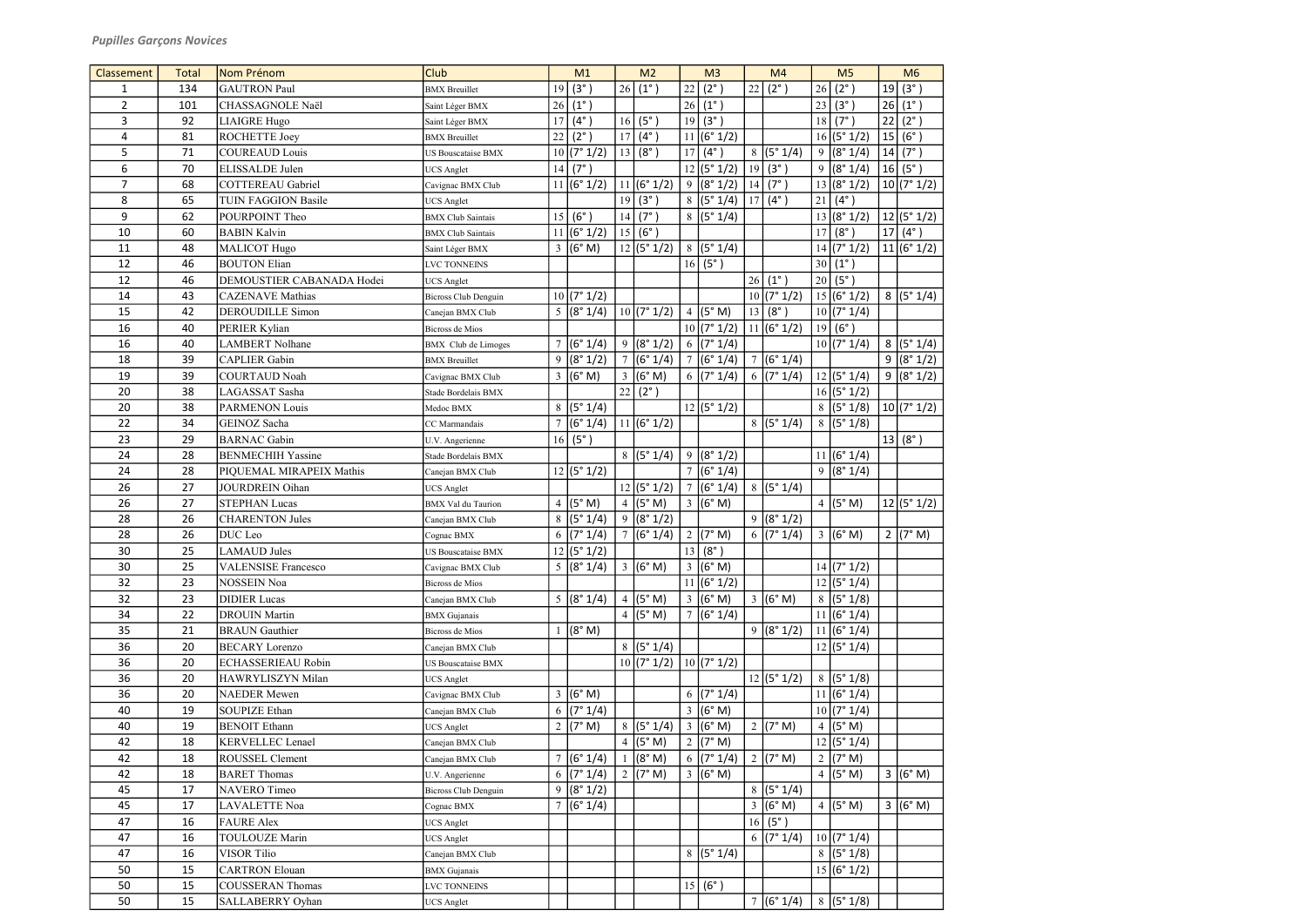| 50  | 15             | <b>SCAGLIA Eliott</b>          | <b>UCS</b> Anglet                           |                |                       |                 |                       |                |                    |        | 15 (6°)             |                |                     |                |            |
|-----|----------------|--------------------------------|---------------------------------------------|----------------|-----------------------|-----------------|-----------------------|----------------|--------------------|--------|---------------------|----------------|---------------------|----------------|------------|
| 50  | 15             | <b>JASPARD</b> Ethan           | U.V. Angerienne                             | $\overline{4}$ | (5° M)                |                 |                       |                | 4 $(5° M)$         |        |                     | $\overline{4}$ | (5° M)              | $\overline{3}$ | (6° M)     |
| 50  | 15             | <b>MONNAC Jean Maxime</b>      | Canejan BMX Club                            |                | 4 $(5° M)$            |                 | 2 ( $7^{\circ}$ M)    |                |                    |        | 2 ( $7^{\circ}$ M)  | $\overline{4}$ | (5° M)              |                | 3 (6° M)   |
| 50  | 15             | <b>MONET Alexis</b>            | Cavignac BMX Club                           |                |                       |                 | $3 (6° \text{ M})$    |                |                    |        |                     |                | 8 (5°1/8)           |                | $4$ (5° M) |
| 57  | 14             | <b>DELBARRE</b> Nathan         | Stade Montois BMX                           |                |                       | $\overline{7}$  | (6° 1/4)              |                |                    | $\tau$ | (6° 1/4)            |                |                     |                |            |
| 57  | 14             | <b>GANIZATE Yoham</b>          | <b>US Bouscataise BMX</b>                   |                |                       |                 |                       | 14             | $(7^{\circ})$      |        |                     |                |                     |                |            |
| 57  | 14             | CHAUVET GRIMAUD Mayron         | U.V. Angerienne                             |                | $6$ (7° 1/4)          |                 |                       |                |                    |        |                     |                |                     |                | 8 (5°1/4)  |
| 60  | 13             | <b>SANTOLINI Joslin</b>        | U.V. Angerienne                             | 13             | $(8^\circ)$           |                 |                       |                |                    |        |                     |                |                     |                |            |
| 61  | 12             | <b>WILBOIS</b> Louison         | <b>UCS</b> Anglet                           |                |                       |                 |                       |                |                    |        | 12 (5°1/2)          |                |                     |                |            |
| 62  | 11             | <b>ESTANGUET Leandre</b>       | <b>ASSAT VTT CLUB</b>                       |                |                       |                 |                       |                |                    |        | 11 (6°1/2)          |                |                     |                |            |
| 62  | 11             | <b>HATTAIS Nolan</b>           | CC Marmandais                               |                | 4 $(5° M)$            | $\mathfrak{Z}$  | (6° M)                |                |                    |        |                     |                | 4 $(5° M)$          |                |            |
| 62  | 11             | MUGUET Balthazar               | Stade Montois BMX                           |                |                       |                 | 8 (5°1/4)             |                |                    |        | 3 (6°M)             |                |                     |                |            |
| 62  | 11             | <b>LASQUELLEC Jos</b>          | U.V. Angerienne                             |                |                       |                 |                       |                |                    |        |                     |                |                     |                | 11 (6°1/2) |
| 66  | 10             | <b>CABROL Titouan</b>          | <b>Bicross Club Denguin</b>                 |                |                       |                 |                       |                |                    |        | 10(7°1/2)           |                |                     |                |            |
| 66  | 10             | <b>EYRAUD Driss</b>            | Artigues Vélo Club                          |                |                       |                 | 4 $(5° M)$            |                |                    |        |                     | $\sqrt{2}$     | (7° M)              |                | 4 $(5° M)$ |
| 68  | 9              | <b>FAURE Robin</b>             | Bicross de Mios                             |                |                       |                 |                       | $\mathfrak{Z}$ | (6° M)             |        | $3 (6° \text{ M})$  | $\mathfrak{Z}$ | (6° M)              |                |            |
| 68  | 9              | <b>FONTAINE Armand</b>         | Bicross de Mios                             |                | $3 (6° \text{ M})$    |                 |                       |                | 4 $(5° M)$         |        |                     | $\overline{2}$ | (7° M)              |                |            |
| 68  | 9              | <b>IDRIS Arthur</b>            | <b>BMX</b> Gujanais                         |                |                       |                 |                       |                |                    |        |                     | 9              | (8° 1/4)            |                |            |
| 68  | 9              | <b>LACOMBE Elie</b>            | Stade Montois BMX                           |                |                       |                 |                       | $\overline{2}$ | (7° M)             |        | $4 (5° \text{ M})$  | $\overline{3}$ | (6° M)              |                |            |
| 72  | 8              | <b>GRADEL Nolan</b>            | Artigues Vélo Club                          |                |                       |                 |                       |                |                    |        |                     |                | 8 (5°1/8)           |                |            |
| 72  | 8              | <b>LARIGNON Enzo</b>           | Saint Léger BMX                             |                | 2 ( $7^{\circ}$ M)    |                 | (8° M)                |                | (8° M)             |        |                     | $\overline{4}$ | (5° M)              |                |            |
| 72  | 8              | <b>MORIN Thibault</b>          | Bicross Terrassonnais                       | $\overline{4}$ | (5° M)                |                 |                       |                | $4$ (5° M)         |        |                     |                |                     |                |            |
| 72  | 8              | PINÇON Hélio                   | PEDAL CLUB OLERONAIS                        |                | 8 (5°1/4)             |                 |                       |                |                    |        |                     |                |                     |                |            |
| 72  | 8              | <b>SEILLER Evan</b>            |                                             |                | 8 (5°1/4)             |                 |                       |                |                    |        |                     |                |                     |                |            |
| 72  | 8              | <b>CHAVAROUX Axel</b>          | U.V. Angerienne                             |                | $4$ (5° M)            |                 |                       |                |                    |        |                     |                |                     |                |            |
| 72  |                | <b>GRONDIN Fabien</b>          | <b>BMX Club Niortais</b>                    |                |                       |                 |                       |                |                    |        |                     |                |                     |                | 4 $(5° M)$ |
|     | 8              | <b>GASCHARD Tom</b>            | <b>BMX</b> Club Saintais<br>Saint Léger BMX |                | 4 $(5° M)$            |                 |                       |                |                    |        |                     |                |                     | $\overline{4}$ | (5° M)     |
| 72  | 8              |                                |                                             |                |                       |                 |                       |                |                    |        |                     |                |                     |                | 8 (5°1/4)  |
| 80  | $\overline{7}$ | <b>EN NATTOUH Fariss</b>       | <b>US Bouscataise BMX</b>                   |                |                       |                 | $\overline{2}$ (7° M) | $\overline{2}$ | (7° M)             |        |                     |                | $3 (6° \text{ M})$  |                |            |
| 80  | $\overline{7}$ | <b>GUEBARA</b> Gael            | <b>UCS</b> Anglet                           |                |                       |                 |                       |                |                    |        | 7 (6°1/4)           |                |                     |                |            |
| 80  | $\overline{7}$ | <b>LANAVE</b> Axel             | Stade Bordelais BMX                         |                |                       | $7\overline{ }$ | (6° 1/4)              |                |                    |        |                     |                |                     |                |            |
| 80  | $\overline{7}$ | <b>LAROCCA Tino</b>            | <b>BMX</b> Val du Taurion                   |                |                       |                 |                       |                |                    |        |                     |                | $3 (6° \text{ M})$  |                | 4 $(5° M)$ |
| 84  | 6              | <b>MARTIN BALLET Mael</b>      | <b>UCS</b> Anglet                           |                |                       |                 |                       |                |                    |        | $\sqrt{6}$ (7° 1/4) |                |                     |                |            |
| 84  | 6              | RIDELAIRE Camille              | <b>Bicross Club Denguin</b>                 |                |                       |                 |                       |                |                    |        | $3 (6° \text{ M})$  | 3              | (6° M)              |                |            |
| 84  | 6              | <b>SALE Eloan</b>              | Bicross de Mios                             |                |                       |                 | 2 ( $7^{\circ}$ M)    |                |                    |        | 3 (6°M)             |                | (8° M)              |                |            |
| 87  | 5              | <b>BARRAUD James</b>           | Artigues Vélo Club                          |                |                       |                 | 3 (6° M)              |                |                    |        |                     | $\sqrt{2}$     | (7° M)              |                |            |
| 87  | 5              | <b>BOURG</b> Nino              | Stade Bordelais BMX                         |                |                       |                 | $3 (6° \text{ M})$    |                |                    |        |                     |                | 2 $(7° M)$          |                |            |
| 87  | 5              | <b>GESLIN</b> Oscar            | B.M.X. La Rochelle                          |                | 5 (8°1/4)             |                 |                       |                |                    |        |                     |                |                     |                |            |
| 87  | 5              | LAVOIX Nolhan                  | Bicross de Mios                             |                |                       |                 |                       |                | 2 ( $7^{\circ}$ M) |        |                     |                | $3 (6° \text{ M})$  |                |            |
| 91  | $\overline{4}$ | <b>ALEZRA</b> Gaspard          | <b>UCS</b> Anglet                           |                |                       |                 |                       |                |                    |        | (8° M)              |                | 3   (6° M)          |                |            |
| 91  | 4              | <b>ATOINI Ahmed</b>            | <b>BMX</b> Club Saintais                    |                | 4 ( $(5^{\circ} M)$ ) |                 |                       |                |                    |        |                     |                |                     |                |            |
| 91  | 4              | <b>DEJOUX</b> Theo             | Cavignac BMX Club                           |                |                       |                 |                       | $\overline{4}$ | (5° M)             |        |                     |                |                     |                |            |
| 91  | 4              | <b>ESCUDERO</b> Alban          | Medoc BMX                                   |                |                       |                 |                       |                | $4$ (5° M)         |        |                     |                |                     |                |            |
| 91  | 4              | <b>ESPES ANTONIO Ethan</b>     | <b>UCS</b> Anglet                           |                |                       |                 |                       |                |                    |        | 4 $(5° M)$          |                |                     |                |            |
| 91  | 4              | <b>GUILLOT MORENO Valentin</b> | Artigues Vélo Club                          |                |                       |                 | 2 ( $7^{\circ}$ M)    |                |                    |        |                     |                | 2 ( $7^{\circ}$ M)  |                |            |
| 91  | 4              | <b>HERES</b> Oihan             | Stade Montois BMX                           |                |                       |                 |                       |                | 4 $(5° M)$         |        |                     |                |                     |                |            |
| 91  | 4              | <b>LARRUE Rithy</b>            | <b>UCS</b> Anglet                           |                |                       |                 |                       |                |                    |        | 4 $(5° M)$          |                |                     |                |            |
| 91  | 4              | <b>MARTEAU Timothe</b>         | Cavignac BMX Club                           |                |                       |                 |                       |                |                    |        |                     |                | 4 $(5° M)$          |                |            |
| 91  | 4              | <b>MARTUING LALANNE Jules</b>  | Stade Montois BMX                           |                |                       |                 |                       |                |                    |        | 4 $(5° M)$          |                |                     |                |            |
| 91  | 4              | PASQUIE Nicolas                | <b>BMX</b> Gujanais                         |                |                       |                 |                       |                |                    |        |                     |                | 4 ( $(5^{\circ}$ M) |                |            |
| 91  | 4              | RIOTTE Camille                 | <b>UCS</b> Anglet                           |                |                       |                 |                       |                |                    |        | $4$ (5° M)          |                |                     |                |            |
| 91  | 4              | <b>SAINZ Baptiste</b>          | <b>UCS</b> Anglet                           |                |                       |                 |                       |                |                    |        | 4 $(5° M)$          |                |                     |                |            |
| 91  | 4              | <b>TEILLAGORRY Antton</b>      | <b>UCS</b> Anglet                           |                |                       |                 |                       |                |                    |        | 4 $(5° M)$          |                |                     |                |            |
| 91  | 4              | <b>VALADE Thomas</b>           | Stade Bordelais BMX                         |                |                       |                 | 4 $(5° M)$            |                |                    |        |                     |                |                     |                |            |
| 91  | 4              | <b>PIERRE Gabin</b>            | <b>BMX</b> Club Saintais                    |                |                       |                 |                       |                |                    |        |                     |                | 2 ( $7^{\circ}$ M)  |                | 2 $(7° M)$ |
| 107 | 3              | <b>CHAUBET</b> Simon           | <b>UCS</b> Anglet                           |                |                       |                 |                       |                |                    |        | $3 (6° \text{ M})$  |                |                     |                |            |
| 107 | 3              | DEGEORGE LARÉNIE Evan Flavien  | Condat BMX Club                             |                | $3 (6° \text{ M})$    |                 |                       |                |                    |        |                     |                |                     |                |            |
| 107 | 3              | <b>GLEONE C Raphael</b>        | CC Marmandais                               |                |                       |                 |                       |                | (8° M)             |        |                     |                | 2 $(7° M)$          |                |            |
|     |                |                                |                                             |                |                       |                 |                       |                |                    |        |                     |                |                     |                |            |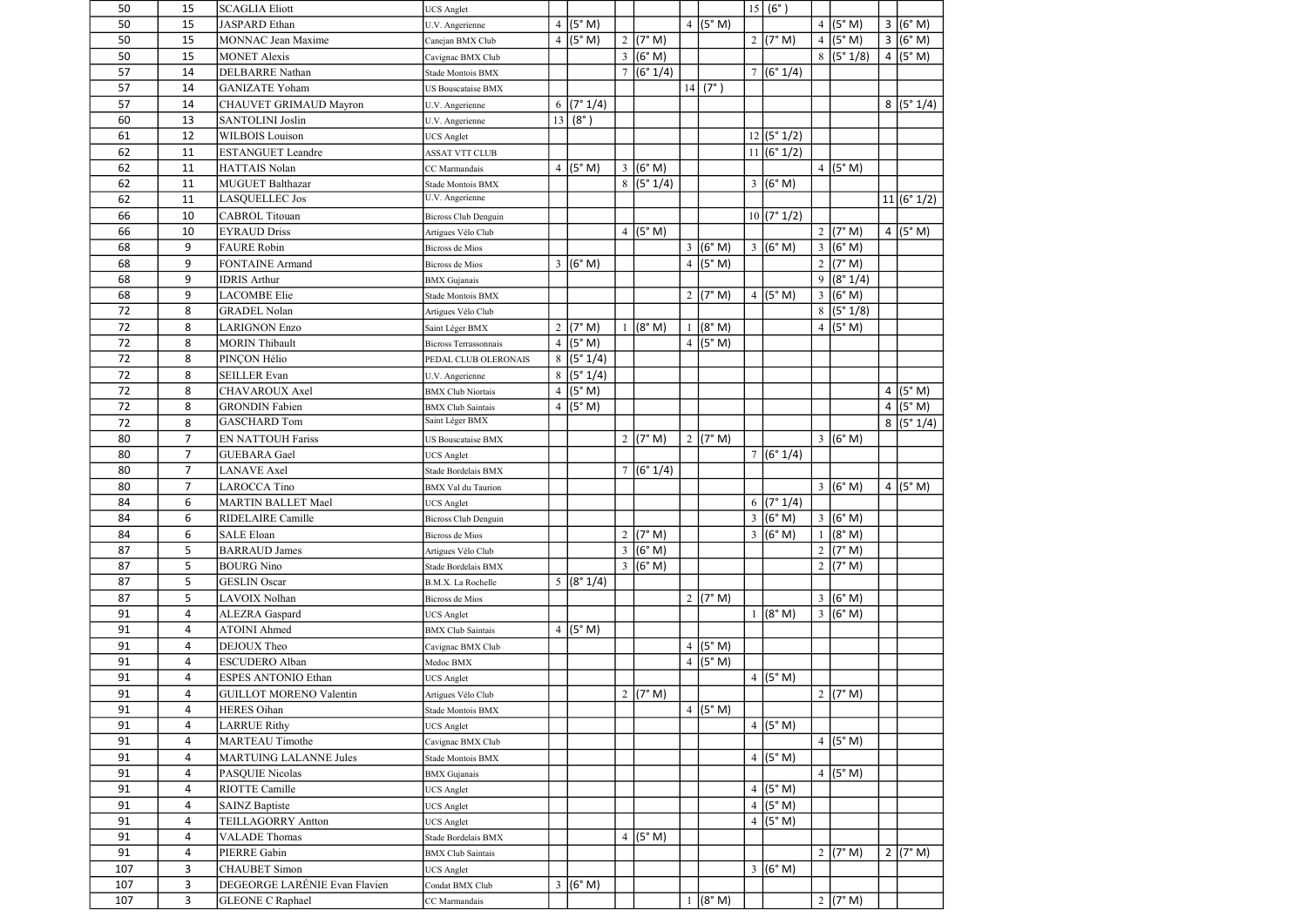| 107 | 3              | HAMON DE ALMEIDA Gael     | PEDAL CLUB OLERONAIS       | $3 (6° \text{ M})$ |            |            |                    |                    |            |
|-----|----------------|---------------------------|----------------------------|--------------------|------------|------------|--------------------|--------------------|------------|
| 107 | 3              | <b>KIEFER Enzo</b>        | Canejan BMX Club           |                    |            |            |                    | $3 (6° \text{ M})$ |            |
| 107 | 3              | LAVALETTE VIOLLEAU Nolan  | U.V. Angerienne            | $3 (6° \text{ M})$ |            |            |                    |                    |            |
| 107 | 3              | PEREIRA OLIVEIRA Nohan    | Cavignac BMX Club          |                    |            |            |                    | $3 (6° \text{ M})$ |            |
| 107 | 3              | <b>BEN DEBBA Zacharie</b> | Artigues Vélo Club         |                    | (8° M)     |            |                    |                    |            |
| 107 | 3              | MINAUD Milhan             | <b>BMX</b> Club de Limoges | (8° M)             |            |            |                    |                    | 2 $(7° M)$ |
| 107 | 3              | <b>FAMCHON</b> Gwenael    | U.V. Angerienne            |                    |            |            |                    |                    | 3 (6° M)   |
| 117 | $\overline{2}$ | <b>BRISSIAUD Keïnann</b>  | PEDAL CLUB OLERONAIS       | 2 $(7° M)$         |            |            |                    |                    |            |
| 117 | $\overline{2}$ | <b>COUSIN Lucas</b>       | <b>US Bouscataise BMX</b>  |                    |            | 2   (7° M) |                    |                    |            |
| 117 | $\overline{2}$ | DEBRIX Gaspard            | <b>UCS</b> Anglet          |                    |            |            | 2 ( $7^{\circ}$ M) |                    |            |
| 117 | $\overline{2}$ | DEVELAY Nolan             | Medoc BMX                  |                    |            |            |                    | 2 $(7° M)$         |            |
| 117 | $2^{\circ}$    | <b>GOUIN Maho</b>         | <b>BMX Club Niortais</b>   | 2 ( $7^{\circ}$ M) |            |            |                    |                    |            |
| 117 | $\overline{2}$ | PALACIO Raphael           | Artigues Vélo Club         |                    |            |            |                    | 2 ( $7^{\circ}$ M) |            |
| 117 | $\overline{2}$ | PEROYS Mathys             | CC Marmandais              |                    | 2 $(7° M)$ |            |                    |                    |            |
| 117 | $\overline{2}$ | PON Alexandre             | PEDAL CLUB OLERONAIS       | 2 $(7° M)$         |            |            |                    |                    |            |
| 117 | $\overline{2}$ | <b>TREHELLO Baptiste</b>  | <b>BMX</b> Club Saintais   | 2 $(7° M)$         |            |            |                    |                    |            |
| 117 | $\overline{2}$ | <b>CARDINEAU Louis</b>    | U.V. Angerienne            |                    |            |            |                    |                    | 2 (7° M)   |
| 127 | $\mathbf{1}$   | <b>DEHEZ William</b>      | Stade Bordelais BMX        |                    | (8° M)     |            |                    |                    |            |
| 127 | 1              | PAROT Achille             | Artigues Vélo Club         |                    |            |            |                    | (8° M)             |            |
| 127 | $\mathbf{1}$   | TRITSCH HAROUCHE Liam     | <b>UCS</b> Anglet          |                    |            |            | (8° M)             |                    |            |
| 127 | 1              | <b>GARDEY Theo</b>        | U.V. Angerienne            |                    |            |            |                    |                    | 1 (8° M)   |

| <b>Classement</b> | <b>Total</b> | Nom Prénom                       | Club                        |                | M1                 |                 | M <sub>2</sub>     |                | M <sub>3</sub>      |                | M <sub>4</sub>         |                | M <sub>5</sub>         |                | M <sub>7</sub>     |
|-------------------|--------------|----------------------------------|-----------------------------|----------------|--------------------|-----------------|--------------------|----------------|---------------------|----------------|------------------------|----------------|------------------------|----------------|--------------------|
| $\mathbf{1}$      | 102          | <b>BENOIT Enzo</b>               | <b>UCS</b> Anglet           | 22             | $(1^{\circ})$      | 18              | $(2^{\circ})$      | 22             | $(2^{\circ})$       | 18             | $(2^{\circ})$          | 22             | $(1^{\circ})$          |                |                    |
| $\overline{2}$    | 87           | <b>BIANCUZZI Enzo</b>            | <b>US Bouscataise BMX</b>   | 11             | $(6^{\circ})$      | 10              | $(7^\circ)$        | 19             | $(3^\circ)$         | $\overline{7}$ | (6° 1/2)               | 18             | $(2^{\circ})$          | 22             | $(1^{\circ})$      |
| $\overline{3}$    | 82           | <b>SIEBERT Arthur</b>            | Condat BMX Club             | 15             | (3°)               | 15              | $(3^\circ)$        | 15             | $(6^\circ$          | 9              | $(8^\circ)$            | 13             | $(4^{\circ})$          | 15             | $ (3^{\circ})$     |
| 4                 | 74           | <b>DIOT</b> Nathan               | <b>BMX</b> Breuillet        | 18             | $(2^{\circ})$      | $7\phantom{.0}$ | (6° 1/2)           | 14             | $(7^\circ)$         |                | (6° 1/2)               | 15             | $(3^\circ)$            |                | $13   (4^{\circ})$ |
| 5                 | 61           | <b>RAVARD Thomas</b>             | Soues Omnisport BMX         |                |                    | 22              | $(1^{\circ})$      | 26             | $(1^{\circ})$       | 13             | $(4^{\circ})$          |                |                        |                |                    |
| 6                 | 56           | <b>SOULIE Meallan</b>            | BMX Club de Limoges         |                | 8 (5°1/2)          | 9               | $(8^\circ)$        | 16             | (5°)                |                |                        |                | $\frac{1}{5}$ (8° 1/2) |                | $18 (2^{\circ})$   |
| $\overline{7}$    | 53           | <b>LOUSTAUNAU Mathias</b>        | <b>Bicross Club Denguin</b> | 12             | $(5^{\circ})$      | 13              | $(4^{\circ})$      | 13             | $(8^\circ)$         |                | $\frac{1}{6}$ (7° 1/2) | 9              | $(8^\circ)$            |                |                    |
| 8                 | 50           | <b>BLANDIN</b> Maxime            | Canejan BMX Club            | 10             | $(7^\circ)$        | 5               | (6° 1/2)           |                | 11 (6°1/2)          |                | 8 (5°1/2)              | 12             | $(5^\circ)$            |                | $4$ (5° M)         |
| 9                 | 47           | <b>LEFEBVRE</b> Loris            | Artigues Vélo Club          | 5              | (8° 1/2)           | $5\overline{)}$ | (6° 1/2)           |                | 12 (5°1/2)          | $\overline{4}$ | (5° M)                 | 11             | $(6^\circ)$            |                | 10 (7°)            |
| 10                | 46           | <b>HERRERA</b> Diego             | <b>UCS Anglet</b>           | $\overline{7}$ | (6° 1/2)           | 8               | (6° 1/2)           |                | 8 (5°1/4)           | $\overline{4}$ | (5° M)                 | 8              | (8°1/2)                |                | 11  (6°)           |
| 11                | 41           | <b>LABORDE</b> Arnaud            | <b>Bicross Club Denguin</b> |                | 8 (5°1/2)          |                 | 8 (6°1/2)          | 9              | (8° 1/2)            |                | $10(7^{\circ})$        |                | 6 (8°1/2)              |                |                    |
| 12                | 38           | ROCHE Leo                        | Cavignac BMX Club           | $\overline{4}$ | (5° M)             |                 | 4 $(5° M)$         |                | 11 (6°1/2)          | 5              | (8° 1/2)               | $\overline{7}$ | (8° 1/2)               |                | 7 (6°1/2)          |
| 13                | 37           | <b>DALMASO DUMON Romeo</b>       | Stade Montois BMX           |                | 6 ( $7° 1/2$ )     |                 | 6 (6°1/2)          |                | 9 (8°1/2)           |                | 5 (8°1/2)              |                | $3 (6° \text{ M})$     |                | 8 (5°1/2)          |
| 14                | 36           | THEMIER Paul                     | PEDAL CLUB OLERONAIS        | $\tau$         | (6° 1/2)           | $\overline{4}$  | (5° M)             |                | 10(7°1/2)           |                | 6 (7°1/2)              |                |                        | 9              | $(8^\circ)$        |
| 15                | 31           | <b>GAULIER GOURAUD Axel</b>      | Condat BMX Club             |                | $13   (4^{\circ})$ |                 | 6 (6°1/2)          |                | 12 (5°1/2)          |                |                        |                |                        |                |                    |
| 16                | 29           | <b>ARTAULT Ewen</b>              | <b>BCC</b> Campsas          |                |                    | 12              | $(5^\circ)$        | 17             | $(4^{\circ})$       |                |                        |                |                        |                |                    |
| 17                | 28           | PONS Alex                        | Cavignac BMX Club           |                | $4 (5° \text{ M})$ |                 | $3 (6° \text{ M})$ |                | 8 (5°1/4)           |                |                        |                | 6 (8°1/2)              | $\overline{7}$ | (6° 1/2)           |
| 18                | 27           | <b>JEANTAUD</b> Sohan            | <b>BMX</b> Val du Taurion   | 9              | (8°)               |                 |                    |                |                     |                |                        | 10             | $(7^{\circ})$          |                | 8 (5°1/2)          |
| 19                | 25           | ROMINGER Raphael                 | Canejan BMX Club            | $\overline{3}$ | (6° M)             |                 | 4 $(5° M)$         |                | 10(7°1/2)           |                | 4 ( $(5^{\circ}$ M)    | $\overline{4}$ | (5° M)                 |                |                    |
| 20                | 24           | <b>BOUCHER Maxime</b>            | <b>BMX Club Niortais</b>    |                | $6$ (7° 1/2)       |                 | $3 (6° \text{ M})$ |                | 4 ( $(5^{\circ}$ M) |                |                        | $\overline{7}$ | (8°1/2)                |                | 4 (5°M)            |
| 20                | 24           | <b>GUIDAL OMEYER Esteban</b>     | <b>UCS</b> Anglet           |                |                    |                 | 4 $(5° M)$         |                | $\sqrt{8}$ (5° 1/4) |                |                        |                |                        |                | $12   (5^\circ)$   |
| 22                | 22           | <b>CARBO</b> Tom                 | Soues Omnisport BMX         |                |                    |                 |                    |                |                     | 22             | $(1^{\circ})$          |                |                        |                |                    |
| 22                | 22           | <b>CHENILLE DE BARDY Gabriel</b> | Canejan BMX Club            |                | 5 (8°1/2)          |                 | 2 ( $7^{\circ}$ M) |                | 8 (5°1/4)           | $\overline{3}$ | (6° M)                 | $\overline{4}$ | (5° M)                 |                |                    |
| 24                | 19           | <b>MULLER Alexis</b>             | Artigues Vélo Club          |                | $3 (6° \text{ M})$ |                 | $3 (6° \text{ M})$ | $\overline{4}$ | (5° M)              | $\overline{3}$ | (6° M)                 |                | $3 (6° \text{ M})$     |                | 3 (6° M)           |
| 25                | 17           | KOURLIANDSKY Sacha               | <b>UCS</b> Anglet           | $\overline{2}$ | (7° M)             |                 |                    |                | 3 (6°M)             |                | 4 (5°M)                |                | 8 (8°1/2)              |                |                    |
| 25                | 17           | <b>MARTIN Liam</b>               | <b>BMX Club Saintais</b>    | $\mathfrak{Z}$ | (6° M)             |                 | 2 ( $7^{\circ}$ M) | $\overline{4}$ | (5° M)              |                |                        |                | 5 (8°1/2)              |                | 3 (6° M)           |
| 25                | 17           | <b>BOUDEY Jules</b>              | US Bouscataise BMX          | 2              | (7° M)             |                 | 2 ( $7^{\circ}$ M) |                | $4 (5° \text{ M})$  | $\overline{2}$ | (7° M)                 | 4              | (5° M)                 |                | 3 (6°M)            |
| 28                | 16           | <b>CAZAILLON Alice</b>           | Stade Bordelais BMX         |                | 4 $(5° M)$         |                 | 2 $(7° M)$         |                |                     | $\overline{3}$ | (6° M)                 |                | $3 (6° \text{ M})$     |                | 4 (5°M)            |
| 29                | 15           | <b>DOLEAC Yanis</b>              | Soues Omnisport BMX         |                |                    |                 |                    |                |                     | 15             | $(3^\circ)$            |                |                        |                |                    |
| 30                | 12           | <b>RAUJOL Jules</b>              | Soues Omnisport BMX         |                |                    |                 |                    |                |                     | 12             | $(5^{\circ})$          |                |                        |                |                    |
| 31                | 11           | <b>BILLON</b> Axel               | <b>Soues Omnisport BMX</b>  |                |                    |                 |                    |                |                     |                | $(6^\circ)$            |                |                        |                |                    |
| 31                | 11           | <b>OUCHAIT</b> Sacha             | CC Marmandais               |                |                    |                 | 11 (6°)            |                |                     |                |                        |                |                        |                |                    |

# Pupilles Garçons Experts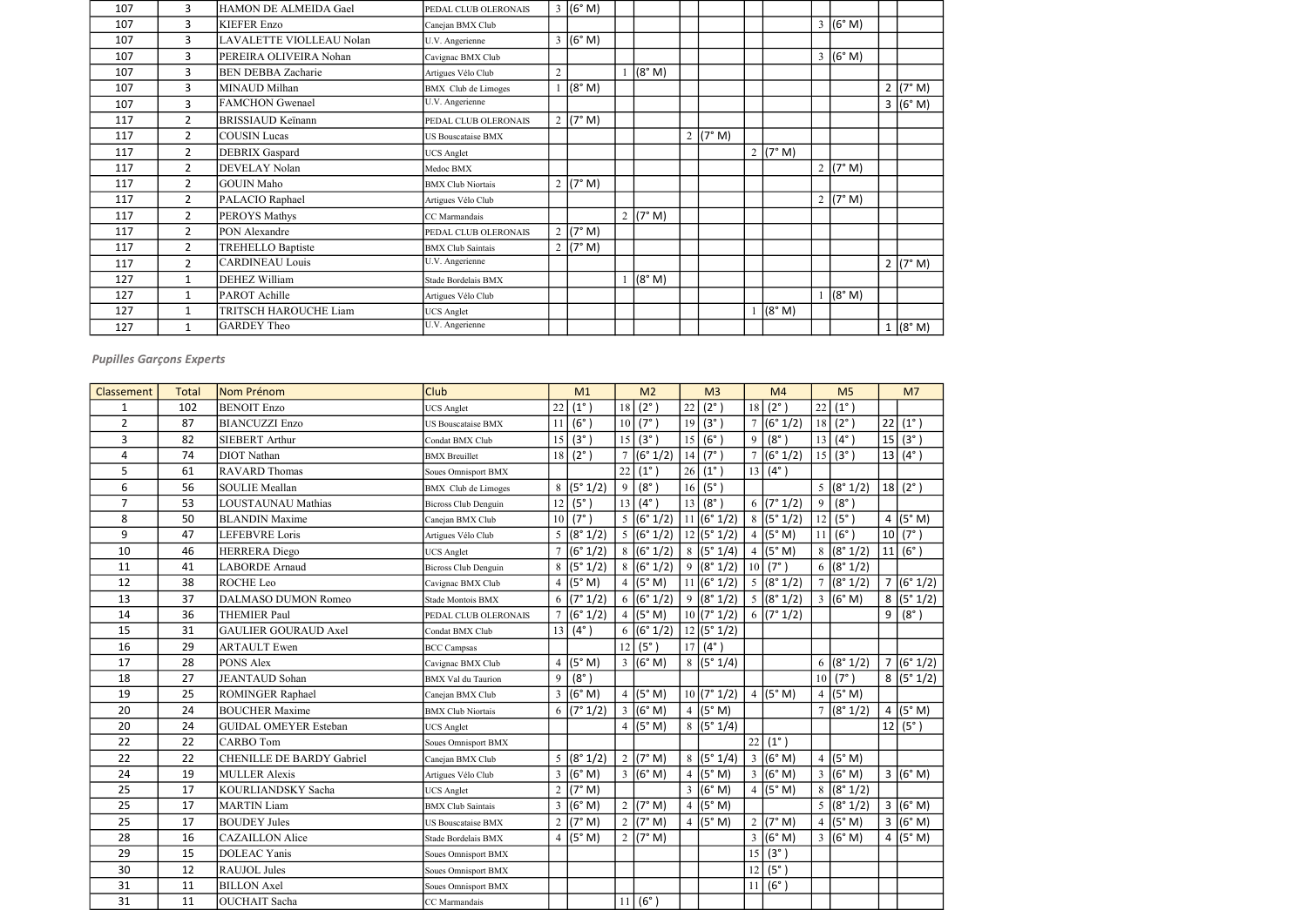| 31 | 11                    | <b>CHAPRON Mateo</b>           | <b>BMX</b> Breuillet      | 2 ( $7^{\circ}$ M) |           | 3   (6° M)         |                    | 4 $(5° M)$         | 2 $(7° M)$ |
|----|-----------------------|--------------------------------|---------------------------|--------------------|-----------|--------------------|--------------------|--------------------|------------|
| 34 | 9                     | PERLANT Liam                   | <b>BCC</b> Campsas        |                    | 7 (6°1/2) | 2 $(7° M)$         |                    |                    |            |
| 35 | 8                     | <b>MORALES</b> Angel           | Soues Omnisport BMX       |                    |           |                    | 8 (5°1/2)          |                    |            |
| 36 |                       | POCHART Lorenzo                | <b>BMX</b> Breuillet      | 4 $(5° M)$         |           | $3 (6° \text{ M})$ |                    |                    |            |
| 37 | 6                     | <b>CABE</b> Tom                | Stade Montois BMX         | 2 $(7° M)$         |           | 4 $(5° M)$         |                    |                    |            |
| 37 | 6                     | <b>FOREST Solal</b>            | <b>US Bouscataise BMX</b> |                    | 3 (6° M)  | (6° M)             |                    |                    |            |
| 37 | 6                     | TERRADE FORTIN Louis           | <b>BMX</b> Breuillet      | (8° M)             |           | 3   (6° M)         |                    |                    | 2 $(7° M)$ |
| 40 | 5                     | <b>BORIE Rafael</b>            | <b>LVC TONNEINS</b>       |                    |           | 2 $(7° M)$         | $3 (6° \text{ M})$ |                    |            |
| 40 | 5                     | COLLIGNON Jessy                | <b>BMX Club Saintais</b>  |                    | (8° M)    | 2 $(7° M)$         |                    | 2 $(7° M)$         |            |
| 40 | 5                     | <b>GAUTHIER Jules</b>          | Bicross Terrassonnais     |                    |           | 2 $(7° M)$         |                    | $3 (6° \text{ M})$ |            |
| 43 | 3                     | <b>QUINTANET</b> Swan          | Creuse Oxygene            | 3 (6° M)           |           |                    |                    |                    |            |
| 44 | $\overline{2}$        | <b>BATARD</b> Soan             | Soues Omnisport BMX       |                    |           |                    | 2 ( $7^{\circ}$ M) |                    |            |
| 44 | $\mathbf{2}^{\prime}$ | LARRIBAUT Yanis                | Soues Omnisport BMX       |                    |           |                    | 2 ( $7^{\circ}$ M) |                    |            |
| 46 |                       | <b>ISSARI FOURCADE Mou Adh</b> | Soues Omnisport BMX       |                    |           |                    | (8° M)             |                    |            |

| Classement | <b>Total</b>   | Nom Prénom                | <b>Club</b>               | M1                 |                | M <sub>2</sub> |        | M <sub>3</sub>     | M <sub>4</sub>      |        | M <sub>5</sub>     |   | M <sub>7</sub>                |
|------------|----------------|---------------------------|---------------------------|--------------------|----------------|----------------|--------|--------------------|---------------------|--------|--------------------|---|-------------------------------|
|            | 66             | <b>DIGEON HUET Emma</b>   | Canejan BMX Club          | 10(2° M)           |                | 11   (1° M)    |        | $14 (1°)$ M)       | 9 ( $(2^{\circ} M)$ |        | 14 (1° M)          | 8 | (2° M)                        |
| 2          | 29             | <b>DUBOS LANEN Leonie</b> | <b>BMX</b> Gujanais       | 4 $(5° M)$         |                | 2 $(4° M)$     |        | 5 $(4^{\circ} M)$  | $3 (5° \text{ M})$  |        | 10 (2° M)          | 5 | (3° M)                        |
| 3          | 27             | <b>CHEVALIER Chloë</b>    | U.V. Angerienne           | $5 (4° \text{ M})$ |                |                |        | 10 (2° M)          |                     |        |                    |   | 12   (1° M)                   |
| 4          | 18             | <b>LACOMBE</b> Laura      | Stade Montois BMX         |                    |                |                | $\tau$ | (3° M)             | 4 $(4° M)$          | $\tau$ | (3° M)             |   |                               |
| 5.         | 15             | DUGALLEIX Olivia          | CC Marmandais             | 2 ( $7^{\circ}$ M) |                | (3° M)         |        | $3 (6° \text{ M})$ | 2 (6° M)            |        | 4 $(5° M)$         |   |                               |
| 6          | 14             | PLESSIS Manon             | <b>US Bouscataise BMX</b> | 14 (1° M)          |                |                |        |                    |                     |        |                    |   |                               |
|            | 13             | MACHADO Aïnoa             | Soues Omnisport BMX       |                    |                |                |        |                    | 13(1° M)            |        |                    |   |                               |
| 8          | 11             | PAUL MAHEO Evangeline     | Cavignac BMX Club         |                    | $\overline{7}$ | (2° M)         |        | 4 $(5° M)$         |                     |        |                    |   |                               |
| 9          | 7              | <b>BILLAUT</b> Chanel     | Cavignac BMX Club         |                    |                |                |        | 2 ( $7^{\circ}$ M) |                     |        | 5 $(4^{\circ} M)$  |   |                               |
| 9          | 7              | <b>HAMOIR Léa</b>         | Descartes BMX             | (3° M)             |                |                |        |                    |                     |        |                    |   |                               |
| 11         | 6              | <b>CAMPIOLI Emilie</b>    | Soues Omnisport BMX       |                    |                |                |        |                    | 6 (3° M)            |        |                    |   |                               |
| 11         | 6              | <b>HERMANT Meryl</b>      | U.V. Angerienne           | $3 (6° \text{ M})$ |                |                |        |                    |                     |        |                    |   | $3 \mid (4^{\circ} \text{M})$ |
| 13         | 3              | KOUMBASSA Louane          | Canejan BMX Club          |                    |                |                |        |                    |                     |        | $3 (6° \text{ M})$ |   |                               |
| 13         | 3              | <b>VEDEAU</b> Agathe      | U.V. Angerienne           | (8° M)             |                |                |        |                    | (7° M)              |        |                    |   | (6° M)                        |
| 15         | $\overline{2}$ | <b>ANTOINE Linzie</b>     | <b>BMX</b> Gujanais       |                    |                |                |        |                    |                     |        | 2 ( $7^{\circ}$ M) |   |                               |
| 15         | 2              | <b>ARTAULT Illeana</b>    | <b>BCC Campsas</b>        |                    |                | (5° M)         |        | (8° M)             |                     |        |                    |   |                               |
| 15         | $\overline{2}$ | SAVARIEAU Adeline         | <b>BMX Club Niortais</b>  |                    |                |                |        |                    |                     |        |                    |   | $2 \mid (5^\circ \text{ M})$  |

| Classement | <b>Total</b> | Nom Prénom                 | <b>Club</b>               |    | M1            | M <sub>2</sub>   |    | M <sub>3</sub> | M <sub>4</sub>   | M <sub>5</sub>       | M <sub>7</sub>       |
|------------|--------------|----------------------------|---------------------------|----|---------------|------------------|----|----------------|------------------|----------------------|----------------------|
|            | 126          | <b>ROCHETTE Rubeyn</b>     | <b>BMX</b> Breuillet      |    | 26 (1°)       | 26 (1°)          | 26 | $(1^{\circ})$  |                  | 26 (1°)              | $ 22 $ $(2^{\circ})$ |
| 2          | 80           | <b>GITTON Nathan</b>       | <b>BMX Club Niortais</b>  |    | 16   (5°)     | 17 $(4^{\circ})$ |    | 12 (5°1/2)     |                  | 16   (5°)            | 19(3°)               |
| 3          | 71           | <b>CLERC</b> Timeo         | <b>BMX Club Niortais</b>  |    | 19   (3°)     | 15 (6°)          |    | 8 (5°1/4)      |                  | 12 (5°1/2)           | $ 17 $ (4°)          |
| 4          | 67           | LAJMI Hylane               | Stade Bordelais BMX       |    |               | 19(3°)           |    |                | $26 (1^{\circ})$ | $ 22 $ $(2^{\circ})$ |                      |
| 5          | 65           | <b>HARGUES ROUZIE Evan</b> | Stade Montois BMX         | 14 | $(7^{\circ})$ | 14   (7°)        | 16 | $(5^\circ)$    | 9 (8°1/2)        | 12 (5°1/2)           |                      |
| 6          | 62           | FRAYSSOU Gabin             | <b>BMX Club Saintais</b>  | 13 | $(8^{\circ})$ |                  | 19 | $(3^\circ)$    |                  | 19(3°)               | 11 (6°1/2)           |
|            | 58           | PILLARD Cesar              | <b>US Bouscataise BMX</b> |    |               | 16   (5°)        | 22 | $(2^{\circ})$  |                  | 5 (8°1/4)            | 15 (6°)              |
| 8          | 56           | <b>GALLIC</b> Lucas        | <b>BMX Club Niortais</b>  |    | 7 (6°1/4)     | 10(7°1/2)        |    | 7 (6°1/4)      | 7 (6°1/4)        | 11 (6°1/2)           | $ 14 $ (7°)          |
| 9          | 55           | <b>MELIN</b> Noe           | <b>BMX</b> Club Niortais  |    | 6 $(7° 1/4)$  | $ 13 $ (8°)      |    | 9 (8°1/2)      | 14   (7°)        | 9 (8°1/2)            | 4 $(5° M)$           |
| 10         | 52           | VIAUD Axel                 | Artigues Vélo Club        |    |               | 7 (6°1/4)        |    | 11 (6°1/2)     | 11 (6°1/2)       | 14   (7°)            | 9 (8°1/2)            |
| 11         | 44           | <b>GUILLON</b> Leon        | <b>BMX</b> Breuillet      |    | 9 (8°1/2)     | 7 (6°1/4)        | 14 | $(7^{\circ})$  |                  | 6 $(7° 1/4)$         | 8 (5°1/4)            |
| 12         | 43           | <b>ALBUCHER Erwan</b>      | Canejan BMX Club          |    | 4 $(5° M)$    | 4 $(5° M)$       |    | 8 (5°1/4)      | $ 10 $ (7° 1/2)  | 8 (5°1/4)            | 9 (8°1/2)            |
| 13         | 42           | VAN DEURZEN Eden           | LVC TONNEINS              |    |               |                  | 15 | (6°)           |                  | 11 (6°1/2)           | $ 16 $ (5°)          |
| 14         | 41           | <b>CORNIL Paul</b>         | Bicross de Mios           |    |               |                  |    | 12 (5°1/2)     | $ 19 $ (3°)      | 10 (7°1/2)           |                      |
| 15         | 38           | MALICOT Axel               | Saint Léger BMX           |    | 8 (5°1/4)     | 8 (5°1/4)        |    | 6 $(7° 1/4)$   |                  | 4 $(5° M)$           | 12 (5°1/2)           |
| 16         | 32           | <b>SARRETE Morgane</b>     | PEDAL CLUB OLERONAIS      |    |               |                  |    |                | 12 (5°1/2)       | 7 (6°1/4)            | $ 13 $ (8°)          |
| 17         | 30           | LE DOUAIRON Elouan         | <b>BMX Club Saintais</b>  |    |               | 12 (5°1/2)       |    |                |                  | 7 (6°1/4)            | 11 (6°1/2)           |
| 18         | 28           | <b>VINCENT</b> Gaspard     | <b>BMX</b> Breuillet      |    | 15 (6°)       |                  |    |                | 9 (8°1/2)        | 4 $(5° M)$           |                      |

# Benjamines

## Benjamins Novices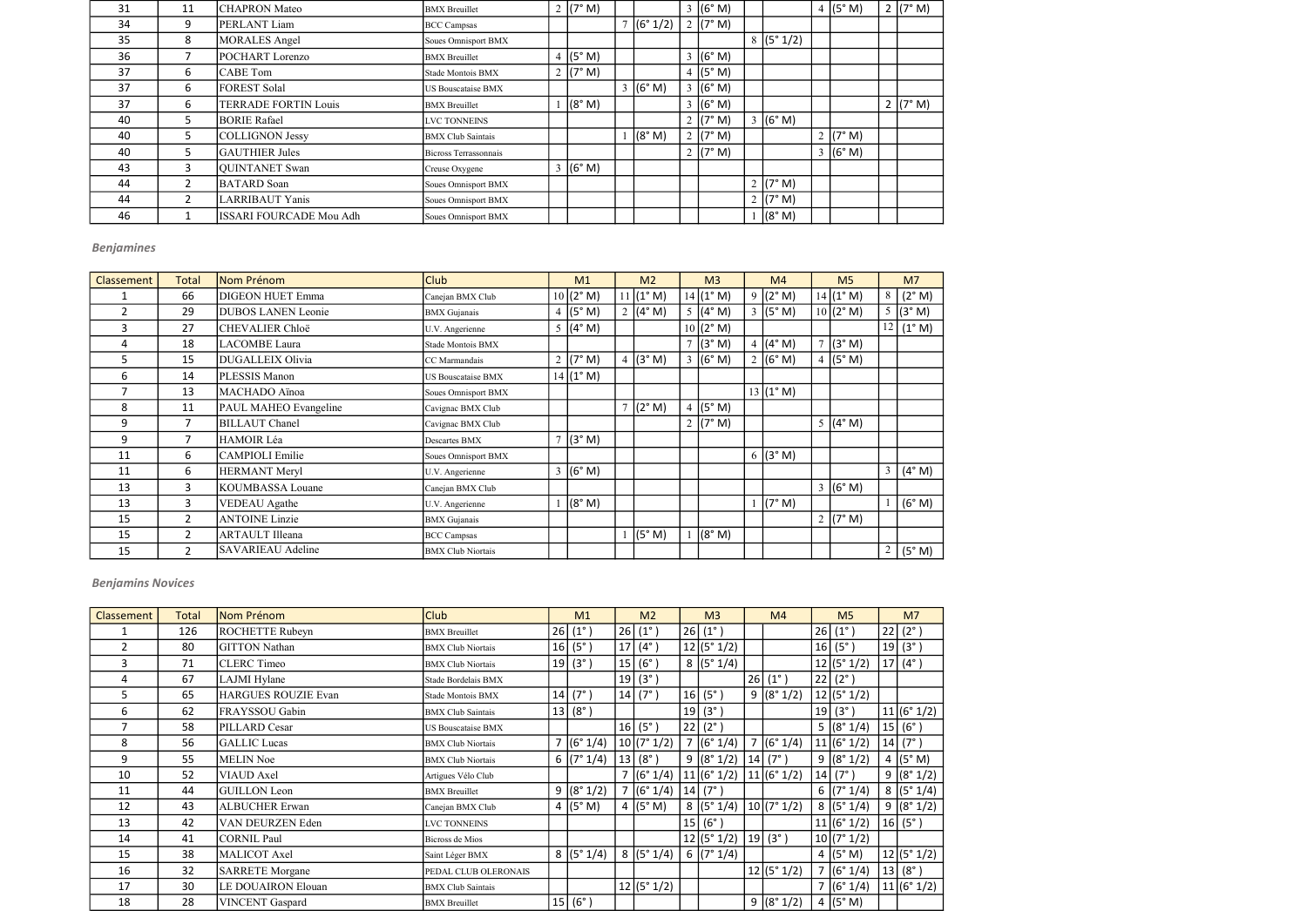| 18 | 28          | PEYROUX Sacha                  | <b>US Bouscataise BMX</b>   |                | 2 $(7° M)$          | 8 (5°1/4)          |                | 8 (5°1/4)               | 4 $(5° M)$          |              | 6 (7°1/4)               |                  |
|----|-------------|--------------------------------|-----------------------------|----------------|---------------------|--------------------|----------------|-------------------------|---------------------|--------------|-------------------------|------------------|
| 18 | 28          | <b>SAVOYE Lucas</b>            | <b>BMX</b> Breuillet        |                | 3 (6° M)            | 4 $(5° M)$         |                |                         | 8 (5°1/4)           |              | 5 (8°1/4)               | 8 (5°1/4)        |
| 21 | 26          | <b>BERNDT</b> Félix            | Cognac BMX                  |                | 7 (6°1/4)           | 8 (5°1/4)          |                | 4 (5° M)                |                     |              | $\overline{7}$ (6° 1/4) |                  |
| 21 | 26          | <b>ERNOUX Audrick</b>          | <b>Bicross de Mios</b>      |                |                     |                    |                | 17 (4°)                 |                     |              | 9 (8°1/2)               |                  |
| 21 | 26          | <b>BORDEAUX Paul</b>           | Argentan BMX                |                |                     |                    |                |                         |                     |              |                         | $26 (1^{\circ})$ |
| 24 | 25          | <b>MEUNIER Colin</b>           | <b>BMX</b> Club Niortais    |                | 9 (8°1/2)           | 4 $(5° M)$         |                |                         |                     |              |                         | 12 (5°1/2)       |
| 25 | 24          | <b>GAFA</b> Antonello          | Stade Bordelais BMX         |                |                     | 11 (6°1/2)         |                |                         | 13   (8°)           |              |                         |                  |
| 25 | 24          | <b>GUILLEMAUD Eliott</b>       | <b>UCS</b> Anglet           |                |                     | 3 (6° M)           |                | $\overline{5}$ (8° 1/4) | 3 (6° M)            |              | 13   (8 <sup>°</sup> )  |                  |
| 25 | 24          | <b>YVON Clovis</b>             | <b>BMX</b> Club Saintais    |                |                     | 9 (8°1/2)          |                |                         |                     |              | 15 (6°)                 |                  |
| 25 | 24          | <b>CROZAT Mathis</b>           | Bicross Terrassonnais       |                | 3 (6°M)             | 7 (6°1/4)          |                | $\frac{1}{7}(6°1/4)$    |                     |              | 3 (6° M)                | 4 $(5° M)$       |
| 29 | 23          | <b>MOLL Alexis</b>             | Bicross Club Denguin        |                |                     | 7 (6°1/4)          |                |                         | 8 (5°1/4)           |              | 8 (5°1/4)               |                  |
| 29 | 23          | PHALEMPIN Nils                 | Canejan BMX Club            |                |                     |                    |                | 13   (8 <sup>°</sup> )  |                     |              | 10 (7°1/2)              |                  |
| 29 | 23          | PINTO Evan                     | Canejan BMX Club            |                |                     | 11 (6°1/2)         |                | 7(6°1/4)                |                     |              | 5 (8°1/4)               |                  |
| 32 | 22          | <b>CONGNARD</b> Yanis          | <b>UCS</b> Anglet           |                |                     |                    |                |                         | $22 (2^{\circ})$    |              |                         |                  |
| 32 | 22          | PEREIRA Isaac                  | PEDAL CLUB OLERONAIS        |                | 10(7°1/2)           | $ 12 $ (5° 1/2)    |                |                         |                     |              |                         |                  |
| 32 | 22          | PETIT Yoann                    | B.M.X. La Rochelle          |                | $22 (2^{\circ})$    |                    |                |                         |                     |              |                         |                  |
| 32 | 22          | <b>POTIRON Thibaut</b>         | <b>BMX</b> Breuillet        |                |                     | $22   (2^{\circ})$ |                |                         |                     |              |                         |                  |
| 32 | 22          | <b>GERVAIS Mael</b>            | <b>BMX</b> Club Saintais    |                | 12 (5°1/2)          |                    |                |                         |                     |              |                         | 10(7°1/2)        |
| 37 | 21          | <b>GUIET Tom</b>               | U.V. Angerienne             |                | 11 (6°1/2)          |                    |                | 10 (7°1/2)              |                     |              |                         |                  |
| 38 | 20          | <b>GARCIA</b> Leo              | Bicross de Mios             |                |                     |                    |                | 10(7°1/2)               | 4 (5° M)            |              | 6 (7°1/4)               |                  |
| 38 | 20          | <b>MASSIAS</b> Ayrton          | U.V. Angerienne             |                | 10(7°1/2)           |                    |                |                         |                     |              |                         | 10 (7°1/2)       |
| 40 | 19          | <b>LAVIRON</b> Matheo          | AS St Junien BMX            |                | 12 (5°1/2)          |                    |                |                         |                     |              | 7 (6°1/4)               |                  |
| 41 | 18          | <b>JOLY</b> Ewen               | <b>BMX</b> Breuillet        |                | 6 (7°1/4)           |                    |                | 5 (8°1/4)               | 4 ( $(5^{\circ}$ M) |              |                         | 3 (6° M)         |
| 42 | 17          | ARANGUREN BOUDARD Oihan        | <b>UCS Anglet</b>           |                |                     |                    |                |                         | 17 (4°)             |              |                         |                  |
| 42 | 17          | <b>BASSARD</b> Lucas           | <b>US Bouscataise BMX</b>   |                | $17 (4^{\circ})$    |                    |                |                         |                     |              |                         |                  |
| 42 | 17          | <b>BERTRAND BOUTTIER Louca</b> | Canejan BMX Club            |                |                     |                    |                |                         |                     |              | 17 (4°)                 |                  |
| 42 | 17          | FAYE JACOB Yudhley             | Artigues Vélo Club          |                |                     | 9 (8°1/2)          |                |                         |                     |              | 8 (5°1/4)               |                  |
| 42 | 17          | VIOLET BRIMALDI Lucien         | Cavignac BMX Club           |                |                     |                    |                | 9 (8°1/2)               |                     |              | 8 (5°1/4)               |                  |
| 42 | 17          | <b>EVENS Lukas</b>             | <b>UCS</b> Anglet           |                |                     | 2 (7° M)           |                | 4 $(5° M)$              | 7 (6°1/4)           |              |                         | 4 $(5° M)$       |
| 48 | 16          | <b>ORTUNIO Benoit</b>          | Pau BMX Club Aquitaine      |                |                     |                    |                |                         | 16   (5°)           |              |                         |                  |
| 48 | 16          | <b>GOSSE</b> Marceau           | PEDAL CLUB OLERONAIS        |                | 4 $(5° M)$          |                    |                |                         |                     |              | $4$ (5° M)              | 8 (5°1/4)        |
| 50 | 15          | VASSAU Xan                     | <b>UCS</b> Anglet           |                |                     |                    |                |                         | 15(6°)              |              |                         |                  |
| 51 | 14          | <b>BALLAY CARON Maexis</b>     | <b>BMX</b> Gujanais         |                |                     | 2 (7° M)           |                | 4 $(5° M)$              | 3 (6°M)             |              | 5 (8°1/4)               |                  |
| 51 | 14          | <b>HAVARD</b> Fabio            | <b>UCS</b> Anglet           |                |                     | 10 (7°1/2)         |                |                         | 4 ( $(5^{\circ}$ M) |              |                         |                  |
| 51 | 14          | LIS Cyrus                      | <b>BMX</b> Club Saintais    |                | $\sqrt{8}$ (5° 1/4) |                    |                | 6 (7°1/4)               |                     |              |                         |                  |
| 51 | 14          | <b>GERVAIS</b> Juan            | <b>BMX</b> Club Saintais    | $\overline{7}$ | (6° 1/4)            |                    | $\overline{3}$ | (6° M)                  |                     |              |                         | 4 $(5° M)$       |
| 55 | 13          | <b>DELAIGUE Tom</b>            | Cavignac BMX Club           |                | 8 (5°1/4)           |                    | 5              | (8° 1/4)                |                     |              |                         |                  |
| 55 | 13          | <b>LECLERE</b> Danael          | Canejan BMX Club            |                |                     | 4 $(5° M)$         |                | 5 (8°1/4)               | 4 $(5° M)$          |              |                         |                  |
| 57 | 12          | <b>CHAPRON</b> Baptiste        | Medoc BMX                   |                | 3 (6°M)             | 3 (6° M)           |                | $2 (7° \text{ M})$      |                     |              | 4 $(5° M)$              |                  |
| 57 | 12          | <b>LARRE</b> Matheo            | <b>UCS</b> Anglet           |                |                     |                    |                |                         | 12 (5°1/2)          |              |                         |                  |
| 57 | 12          | <b>EVENS</b> Noah              | <b>UCS</b> Anglet           |                |                     | 3 (6° M)           |                | 4 ( $(5° M)$ )          | 2 ( $7^{\circ}$ M)  |              |                         | 3 (6°M)          |
| 60 | 11          | <b>BACHELET Leo</b>            | <b>UCS</b> Anglet           |                | 3 (6° M)            |                    |                |                         | 8 (5°1/4)           |              |                         |                  |
| 60 | 11          | <b>CLAUSTRE DUPONT Louis</b>   | B.M.X. La Rochelle          |                | 11 (6°1/2)          |                    |                |                         |                     |              |                         |                  |
| 60 | 11          | MAYONNADE Nayan                | Bicross de Mios             |                | 4 $(5° M)$          |                    |                | 3 (6° M)                |                     |              | 4 ( $(5^{\circ}$ M)     |                  |
| 60 | 11          | SAINRAME JOCOU Axel            | <b>UCS Anglet</b>           |                |                     |                    |                |                         | 11 (6°1/2)          |              |                         |                  |
| 60 | 11          | <b>SESMA Louis</b>             | <b>US Bouscataise BMX</b>   |                |                     |                    |                | 11 (6°1/2)              |                     |              |                         |                  |
| 65 | 10          | <b>DEDIEU Noah</b>             | <b>Bicross Club Denguin</b> |                |                     |                    |                |                         | 10 (7°1/2)          |              |                         |                  |
| 65 | 10          | <b>LABAT BAUCHE Nathan</b>     | CC Marmandais               |                | 2 ( $7^{\circ}$ M)  | $3 (6° \text{ M})$ |                | 2 (7° M)                | 3 (6° M)            |              |                         |                  |
| 65 | 10          | <b>MARSAL</b> Adam             | Bicross de Mios             |                |                     |                    |                | 7 (6°1/4)               |                     |              | 3 (6° M)                |                  |
| 68 | 9           | FERNANDEZ Titouan              | Medoc BMX                   |                |                     |                    |                | 8 (5°1/4)               |                     | $\mathbf{1}$ | (8° M)                  |                  |
| 69 | 8           | <b>BOUSQUET Robin</b>          | Stade Bordelais BMX         |                |                     | $2 (7° \text{ M})$ |                | 3 (6°M)                 |                     |              | 3 (6° M)                |                  |
| 69 | 8           | <b>DUCOM</b> Jules             | <b>BMX</b> Club Saintais    |                | 8 (5°1/4)           |                    |                |                         |                     |              |                         |                  |
| 69 | 8           | PIERRON Noa                    | Cavignac BMX Club           |                |                     | 8 (5°1/4)          |                |                         |                     |              |                         |                  |
| 69 | 8           | <b>SONSON DELSERIES Axel</b>   | <b>LVC TONNEINS</b>         |                |                     |                    |                | 4 ( $(5° M)$ )          |                     |              | 4 $(5° M)$              |                  |
| 69 | 8           | VAN DE VELDE Robin             | <b>UCS</b> Anglet           |                |                     |                    |                |                         | 8 (5°1/4)           |              |                         |                  |
| 69 | 8           | VAN DEURZEN Meys               | Tonneins                    |                |                     |                    |                |                         |                     |              |                         | 8 (5°1/4)        |
| 75 | $7^{\circ}$ | <b>BEL</b> Mael                | Canejan BMX Club            |                | 6 $(7° 1/4)$        |                    |                |                         |                     |              | 1 (8° M)                |                  |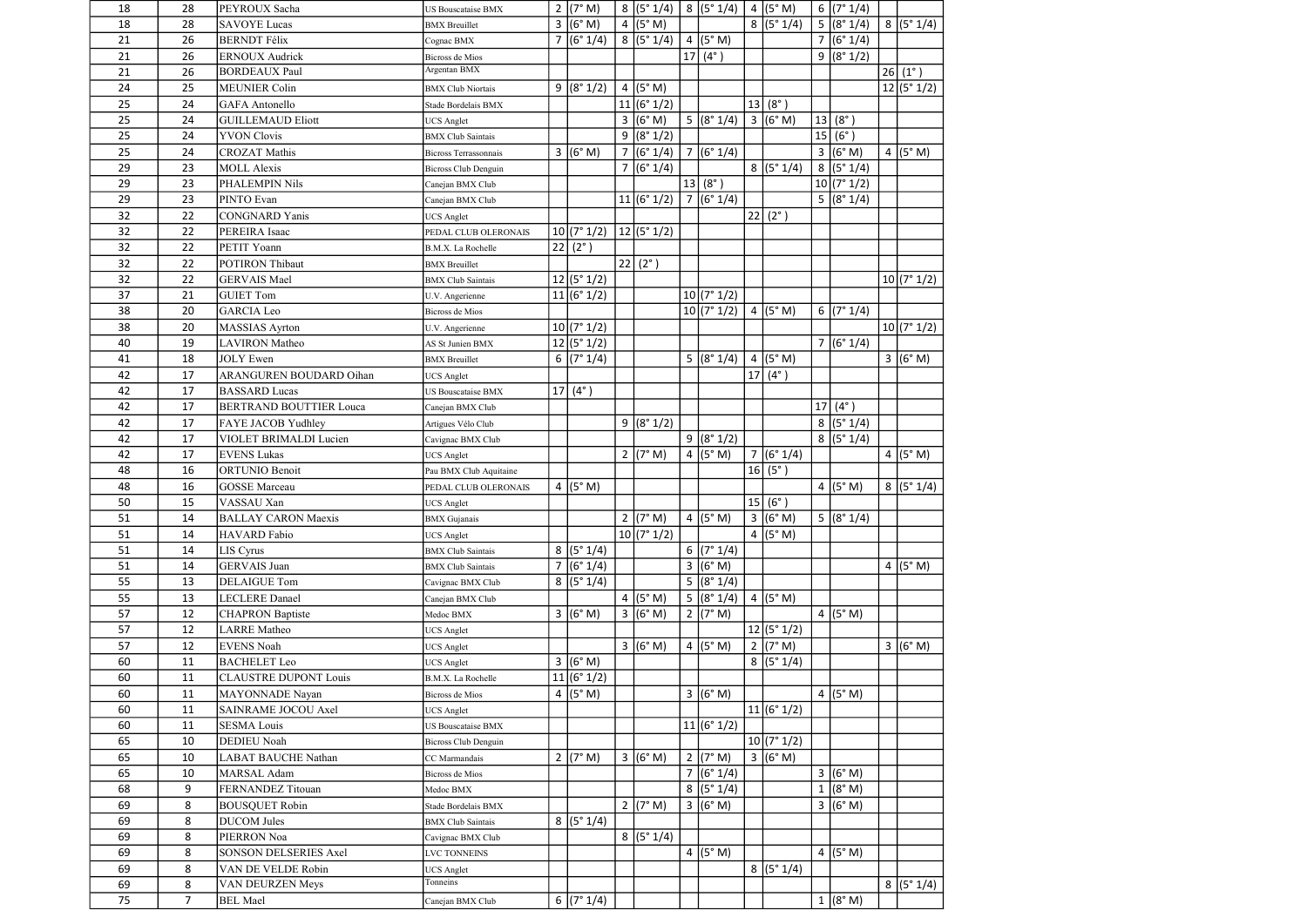| 75  | 7              | <b>DIRASSE Mattin</b>         | <b>UCS</b> Anglet                  |                |                       |            |   |                    | 7 (6°1/4)           |              |                    |                    |
|-----|----------------|-------------------------------|------------------------------------|----------------|-----------------------|------------|---|--------------------|---------------------|--------------|--------------------|--------------------|
| 75  | $\overline{7}$ | <b>LACAZE</b> Malory          | <b>UCS Anglet</b>                  |                |                       |            |   |                    | 7 (6°1/4)           |              |                    |                    |
| 75  | $\overline{7}$ | <b>NERI</b> Enzo              | PEDAL CLUB OLERONAIS               |                | 7 (6°1/4)             |            |   |                    |                     |              |                    |                    |
| 79  | 6              | COELHO Noé                    | Stade Bordelais BMX                |                |                       | 3 (6° M)   |   |                    |                     |              | 3 (6° M)           |                    |
| 79  | 6              | <b>DARBOIS Alexandre</b>      | <b>US Bouscataise BMX</b>          |                |                       |            |   | 6 (7°1/4)          |                     |              |                    |                    |
| 79  | 6              | <b>DAUVERGNE Jules</b>        | Canejan BMX Club                   |                |                       |            |   |                    |                     |              | 6  ° 1/4)          |                    |
| 79  | 6              | <b>FRANCOIS Mateo</b>         | PEDAL CLUB OLERONAIS               |                | 6 $(7° 1/4)$          |            |   |                    |                     |              |                    |                    |
| 79  | 6              | <b>HOURY Leo</b>              | <b>US Bouscataise BMX</b>          |                |                       |            | 6 | (7° 1/4)           |                     |              |                    |                    |
| 84  | 5              | <b>DUBEDAT</b> Meven          | CC Marmandais                      |                |                       |            |   | $4$ (5° M)         |                     |              | 1 (8° M)           |                    |
| 84  | 5              | <b>JOUSSEMET Timael</b>       | PEDAL CLUB OLERONAIS               |                | $2 (7° \text{ M})$    |            |   | 3 (6° M)           |                     |              |                    |                    |
| 84  | 5              | <b>NORMAND GAUVAIN Samuel</b> | Canejan BMX Club                   |                |                       | 3 (6° M)   |   |                    |                     |              | 2 (7° M)           |                    |
| 84  | 5              | <b>PERCEPT Lucas</b>          | <b>US Bouscataise BMX</b>          |                |                       | 1 (8° M)   |   | 4 $(5° M)$         |                     |              |                    |                    |
| 84  | 5              | <b>REGADE</b> Ruben           | Medoc BMX                          |                |                       |            |   | 4 (5°M)            |                     | $\mathbf{1}$ | (8° M)             |                    |
| 89  | 4              | <b>ASTRUC DUTOYA Samuel</b>   |                                    |                |                       |            |   |                    | $1 (8° \text{ M})$  |              | 3 (6° M)           |                    |
| 89  | $\overline{4}$ |                               | <b>Bicross Club Denguin</b>        | $\overline{a}$ | (5° M)                |            |   |                    |                     |              |                    |                    |
|     |                | <b>BIARD</b> Kylian           | U.V. Angerienne                    |                |                       |            |   |                    |                     |              |                    |                    |
| 89  | 4              | <b>BODIN</b> Léopold          | <b>BMX</b> Club Saintais           |                | 4 $(5° M)$            |            |   |                    |                     |              |                    |                    |
| 89  | 4              | <b>CASTAING</b> Antoine       | B.M.X. La Rochelle                 |                | $4$ (5° M)            |            |   |                    |                     |              |                    |                    |
| 89  | 4              | <b>CORMIER Tom</b>            | Stade Bordelais BMX                |                |                       | 4 $(5° M)$ |   |                    |                     |              |                    |                    |
| 89  | 4              | <b>DUPIC Timéo</b>            | Creuse Oxygene                     |                | 4 $(5° M)$            |            |   |                    |                     |              |                    |                    |
| 89  | $\overline{4}$ | <b>GOYENECHE Leo</b>          | <b>UCS</b> Anglet                  |                |                       |            |   |                    | 4 ( $(5^{\circ}$ M) |              |                    |                    |
| 89  | 4              | <b>GRANDA IBARRA Boris</b>    | <b>LVC TONNEINS</b>                |                |                       |            | 2 | (7° M)             |                     |              | 2   (7° M)         |                    |
| 89  | 4              | <b>HUET Victor</b>            | <b>BMX</b> Gujanais                |                |                       |            |   |                    |                     |              | 4 $(5° M)$         |                    |
| 89  | 4              | <b>PERON Malo</b>             | <b>Bicross de Mios</b>             |                |                       |            |   |                    |                     |              | 4 $(5° M)$         |                    |
| 89  | 4              | PLOTON Yuhan                  | <b>LVC TONNEINS</b>                |                |                       |            |   | $2 (7° \text{ M})$ | 2 $(7° M)$          |              |                    |                    |
| 89  | 4              | WATTRELOT Gaspard             | Stade Bordelais BMX                |                |                       | 4 $(5° M)$ |   |                    |                     |              |                    |                    |
| 89  | $\overline{4}$ | <b>ZAIA</b> Nathan            | <b>Bicross de Mios</b>             |                |                       |            |   | 3 (6° M)           |                     |              | 1 (8° M)           |                    |
| 89  | 4              | <b>GRONDIN Ludovic</b>        | <b>BMX Club Saintais</b>           |                | 2 $(7° M)$            |            |   |                    |                     |              |                    | 2 ( $7^{\circ}$ M) |
| 103 | 3              | <b>MARTIN Kylian</b>          | PEDAL CLUB OLERONAIS               |                | 1 (8° M)              |            |   | 2 (7° M)           |                     |              |                    |                    |
| 103 | 3              | <b>ARNAUDIN BOUCHET Ethan</b> | Canejan BMX Club                   |                |                       |            |   | 1 (8° M)           |                     |              | $2 (7° \text{ M})$ |                    |
| 103 | 3              | <b>BELLARDIE Gauthier</b>     | <b>UCS</b> Anglet                  |                |                       |            |   |                    | 3 (6° M)            |              |                    |                    |
| 103 | 3              | <b>BERTHAUD Mathéo</b>        | <b>BMX</b> Club Niortais           |                | 3 (6° M)              |            |   |                    |                     |              |                    |                    |
| 103 | 3              | CASAMAJOR Théo                | <b>US Bouscataise BMX</b>          |                |                       | 1 (8° M)   |   | 2 (7° M)           |                     |              |                    |                    |
| 103 | 3              | <b>COLOMBO Lonny</b>          | <b>BMX</b> Gujanais                |                |                       |            |   |                    |                     |              | 3 (6° M)           |                    |
| 103 | $\mathbf{3}$   | <b>FAUTHOUX Maxence</b>       | <b>UCS</b> Anglet                  |                |                       |            |   |                    | 3 (6° M)            |              |                    |                    |
| 103 | 3              | <b>GUEVEL Liam</b>            | <b>UCS</b> Anglet                  |                |                       |            |   |                    | 3 (6° M)            |              |                    |                    |
| 103 | 3              | <b>HOURY</b> Ethan            | <b>US Bouscataise BMX</b>          |                |                       |            |   | 3 (6° M)           |                     |              |                    |                    |
| 103 | 3              | JAEGER AMBROZIO Lorenzo       | <b>LVC TONNEINS</b>                |                |                       |            |   | 2 (7° M)           | $1 (8° \text{ M})$  |              |                    |                    |
| 103 | 3              | LATASTE GAHENEAU Morgan       | PEDAL CLUB OLERONAIS               |                | 3 (6°M)               |            |   |                    |                     |              |                    |                    |
| 103 | $\mathbf{3}$   | <b>MALLE</b> Loic             | Medoc BMX                          |                |                       |            |   | 3 (6° M)           |                     |              |                    |                    |
| 103 | 3              | <b>MORISSET Jason</b>         |                                    |                |                       |            |   | 3 (6° M)           |                     |              |                    |                    |
| 103 | 3              | <b>OLIVE</b> Mathis           | Canejan BMX Club                   |                |                       |            |   |                    |                     |              | 3 (6° M)           |                    |
|     |                |                               | <b>BMX</b> Gujanais                |                |                       |            |   |                    |                     |              | 2 $(7° M)$         |                    |
| 103 | 3              | <b>OLIVIER Florian</b>        | Medoc BMX                          |                |                       |            |   |                    | 1 (8° M)            |              |                    |                    |
| 103 | 3              | PELTIN Livio                  | Bicross de Mios                    |                |                       |            |   |                    |                     |              | 3 (6° M)           |                    |
| 103 | 3              | PENEAUD Gauthier              | <b>BMX Club Niortais</b>           |                | 3 (6° M)              |            |   |                    |                     |              |                    |                    |
| 103 | 3              | PROUX Camille                 | U.V. Angerienne<br>Saint Léger BMX |                | 1 (8° M)              |            |   | $2 (7° \text{ M})$ |                     |              |                    |                    |
| 103 | 3              | <b>BRANGER Lucas</b>          | U.V. Angerienne                    |                |                       |            |   |                    |                     |              |                    | 3 (6°M)            |
| 103 | 3              | <b>JUTARD Hugo</b>            |                                    |                |                       |            |   |                    |                     |              |                    | 3 (6° M)           |
| 123 | $\overline{2}$ | <b>CHAMAS</b> Alexis          | Artigues Vélo Club                 |                |                       |            |   |                    |                     |              | 2 (7° M)           |                    |
| 123 | $\overline{2}$ | <b>DUCASSE</b> Arsen          | Cavignac BMX Club                  |                |                       |            |   |                    |                     |              | 2 $(7° M)$         |                    |
| 123 | $\overline{2}$ | <b>DUFOUR Théau</b>           | <b>Bicross Terrassonnais</b>       |                | $2 (7° \text{ M})$    |            |   |                    |                     |              |                    |                    |
| 123 | $\overline{2}$ | <b>LARIC Antton</b>           | <b>UCS</b> Anglet                  |                |                       |            |   |                    | 2 $(7° M)$          |              |                    |                    |
| 123 | $\overline{2}$ | <b>MEUNIER Hugo</b>           | PEDAL CLUB OLERONAIS               |                | 2 ( $7^{\circ}$ M)    |            |   |                    |                     |              |                    |                    |
| 123 | $\overline{2}$ | MORILLE DONNAY Noam           | <b>Bicross Club Denguin</b>        |                |                       |            |   |                    | 2 ( $7^{\circ}$ M)  |              |                    |                    |
| 123 | $\overline{2}$ | NAVAUD Arthur                 | <b>BMX</b> Club de Limoges         |                | $\overline{2}$ (7° M) |            |   |                    |                     |              |                    |                    |
| 123 | $\overline{2}$ | PAQUIGNON Arthur              | Stade Bordelais BMX                |                |                       | 2 (7° M)   |   |                    |                     |              |                    |                    |
| 123 | $\overline{2}$ | <b>SANTHANAM Elijah</b>       | <b>BMX</b> Gujanais                |                |                       |            |   |                    |                     |              | 2 (7° M)           |                    |
| 123 | $\overline{2}$ | VARAILLAS Ma"A                | Bicross Terrassonnais              |                |                       |            |   |                    | 2 $(7° M)$          |              |                    |                    |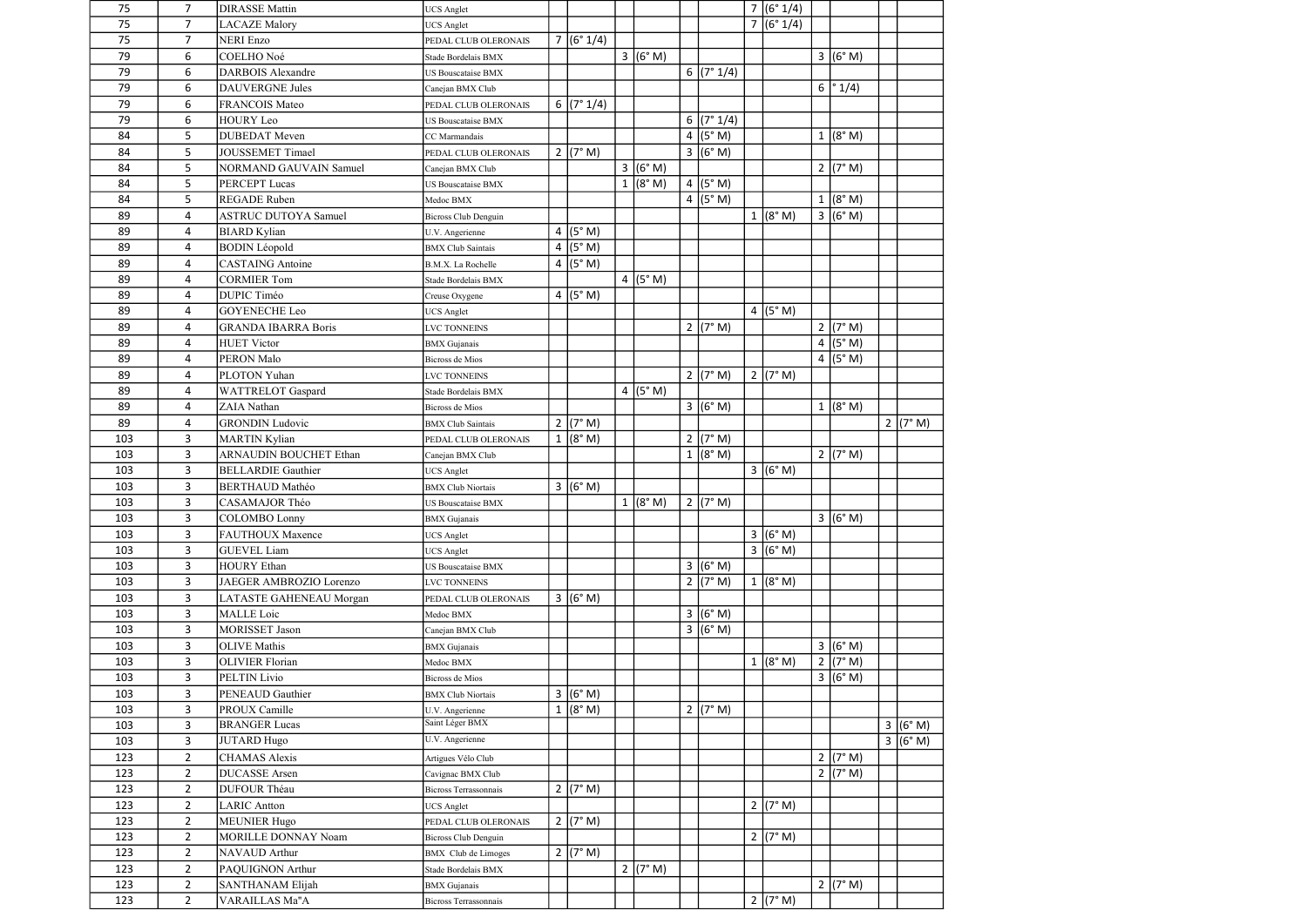| 123 | <b>VEDRENNE</b> Natheo     | <b>BMX</b> Gujanais       |          |          |        |  | 2 (7° M) |            |
|-----|----------------------------|---------------------------|----------|----------|--------|--|----------|------------|
| 123 | <b>DENIS Eliot</b>         | Saint Léger BMX           |          |          |        |  |          | 2 $(7° M)$ |
| 135 | <b>BRUNAUD</b> Guillaume   | Cognac BMX                | . (8° M) |          |        |  |          |            |
| 135 | <b>COLIN BARNOUIN Leo</b>  | <b>BMX</b> Gujanais       |          |          |        |  | 1 (8° M) |            |
| 135 | <b>DELEBECQUE Basile</b>   | Artigues Vélo Club        |          | 1 (8° M) |        |  |          |            |
| 135 | <b>GRIMAUD DROUET Axel</b> | <b>BMX</b> Club Saintais  | . (8° M) |          |        |  |          |            |
| 135 | PLANQUART Maxime           | <b>US Bouscataise BMX</b> |          |          | (8° M) |  |          |            |

| Classement     | <b>Total</b> | Nom Prénom                      | <b>Club</b>                 |   | M1                  |    | M <sub>2</sub>      |    | M <sub>3</sub>           |    | M <sub>4</sub>      |                | M <sub>5</sub>      |    | M <sub>7</sub>     |
|----------------|--------------|---------------------------------|-----------------------------|---|---------------------|----|---------------------|----|--------------------------|----|---------------------|----------------|---------------------|----|--------------------|
| 1              | 126          | <b>JULIENNE</b> Esteban         | <b>BMX</b> Club de Limoges  |   | 26 (1°)             | 26 | $(1^{\circ})$       | 26 | $(1^{\circ})$            |    |                     | 26             | $(1^{\circ})$       | 22 | $(1^{\circ})$      |
| $\overline{2}$ | 103          | <b>MENHOUK Arthur</b>           | <b>BMX</b> Breuillet        |   | $22 (2^{\circ})$    | 17 | $(4^{\circ})$       | 13 | $(8^\circ)$              | 17 | $(4^{\circ})$       | 16             | $(5^\circ)$         |    | $18(2^{\circ})$    |
| 3              | 84           | <b>CAZAILLON</b> Maxime         | Stade Bordelais BMX         |   | 15 (6°)             | 22 | $(2^{\circ})$       |    |                          |    | 19(3°)              | 13             | $(8^\circ)$         |    | 15 (3°)            |
| 4              | 82           | <b>ROTILIO PEREIRA Hugo</b>     | <b>BMX Club Niortais</b>    |   | 19(3°)              | 19 | $(3^\circ)$         |    | $22 (2^{\circ})$         |    |                     | 22             | $(2^{\circ})$       |    |                    |
| 5              | 71           | MIRANDE Yon                     | <b>Bicross Club Denguin</b> |   | 13   (8°)           |    | 7 (6°1/4)           |    | $ 12 $ (5° 1/2)          | 22 | $(2^{\circ})$       | 17             | $(4^{\circ})$       |    |                    |
| 6              | 70           | <b>DEGOUSSEE Samuel</b>         | <b>BMX</b> Gujanais         |   | 12 (5°1/2)          |    | 12 (5°1/2)          |    | 11 (6°1/2)               |    | $16 (5^\circ)$      | 19             | (3°)                |    |                    |
| $\overline{7}$ | 65           | <b>LECONTE Hugo</b>             | U.V. Angerienne             |   | 7 (6°1/4)           |    | 9 (8°1/2)           | 15 | $(6^\circ)$              |    | 12 (5°1/2)          |                | 12 (5°1/2)          |    | 10   (7°)          |
| 8              | 60           | <b>HUERTA Bilal</b>             | <b>UCS</b> Anglet           |   |                     | 15 | $(6^\circ)$         | 19 | $(3^{\circ})$            |    | 26   (1°)           |                |                     |    |                    |
| 9              | 56           | <b>LEVACHER Tom</b>             | <b>BMX</b> Club de Limoges  |   | 17 (4°)             | 14 | $(7^\circ)$         |    | 10 (7°1/2)               |    |                     |                | 15 (6°)             |    |                    |
| 10             | 55           | <b>GACOUGNOLLE Tom</b>          | Cognac BMX                  | 9 | (8° 1/2)            |    | 8 (5°1/4)           |    | $ 16 $ (5°)              |    |                     |                | 10 (7°1/2)          | 12 | $(5^\circ)$        |
| 11             | 52           | <b>JAUFRIT Brice</b>            | Cavignac BMX Club           |   | 12 (5°1/2)          |    | 6 (7°1/4)           |    | 8 (5°1/4)                |    | 11 (6°1/2)          |                | 4 $(5° M)$          |    | 11  (6°)           |
| 12             | 51           | <b>GJURASEVIC Louison</b>       | <b>UCS</b> Anglet           |   | 11 (6°1/2)          |    | 10 (7°1/2)          |    | 9 (8°1/2)                |    | 15 (6°)             |                | 6 $(7° 1/4)$        |    |                    |
| 13             | 48           | <b>GJURASEVIC Marin</b>         | <b>UCS</b> Anglet           | 9 | (8° 1/2)            | 13 | $(8^\circ)$         |    | 9 (8°1/2)                |    | $13 (8^\circ)$      |                | 4 $(5° M)$          |    |                    |
| 13             | 48           | <b>MANIABLE Noah</b>            | Stade Bordelais BMX         | 8 | (5° 1/4)            |    | 12 (5°1/2)          |    | 10 (7° 1/2)              |    |                     |                | 9 (8°1/2)           | 9  | $(8^\circ)$        |
| 15             | 47           | <b>BOUVIER Alan</b>             | Cognac BMX                  |   | 14   (7°)           |    | 11 (6°1/2)          |    | $\left  17 \right $ (4°) |    |                     |                |                     |    | 5 (8°1/2)          |
| 16             | 46           | <b>BABIN</b> Mae                | <b>BMX Club Saintais</b>    |   | 16   (5°)           |    | 16   (5°)           |    |                          |    |                     |                | $\sqrt{8}$ (5° 1/4) |    | 6 (7°1/2)          |
| 17             | 43           | PIEGAD MESQUITA Dinis           | CC Marmandais               | 4 | (5° M)              |    | 10 (7°1/2)          |    | 7 (6°1/4)                |    | $ 11 $ (6° 1/2)     |                | 11 (6°1/2)          |    |                    |
| 17             | 43           | FERRER Benjah                   | Cognac BMX                  |   | 4 $(5° M)$          |    | 8 (5°1/4)           |    | 4 $(5° M)$               |    |                     |                | 14   (7°)           |    | $13   (4^{\circ})$ |
| 19             | 40           | <b>BREDA Hugo</b>               | CC Marmandais               |   | 10 (7°1/2)          |    |                     |    | 8 (5°1/4)                | 14 | $(7^{\circ})$       |                | 8 (5°1/4)           |    |                    |
| 19             | 40           | <b>DURAND</b> Maxime            | Stade Bordelais BMX         |   | 11 (6°1/2)          |    | $\sqrt{8}$ (5° 1/4) |    | 6 $(7° 1/4)$             |    | $\sqrt{8}$ (5° 1/4) |                | 7 (6°1/4)           |    |                    |
| 21             | 39           | LE GUILLOU Valentin             | Medoc BMX                   |   | 10 (7°1/2)          |    | 7 (6°1/4)           |    | 6 $(7° 1/4)$             |    | 9 (8°1/2)           |                | 7 (6°1/4)           |    |                    |
| 22             | 36           | <b>CORNU Ruben</b>              | Bicross Club Denguin        |   | 8 (5°1/4)           |    | 7 (6°1/4)           |    | 6 $(7° 1/4)$             |    | 7 (6°1/4)           |                | 8 (5°1/4)           |    |                    |
| 23             | 35           | <b>CHAMAILLARD Lucas</b>        | <b>BMX</b> Club de Limoges  |   | 8 (5°1/4)           |    | 8 (5°1/4)           |    | $\sqrt{8}$ (5° 1/4)      |    |                     |                | 4 $(5° M)$          |    | 7 (6°1/2)          |
| 24             | 34           | <b>BELLEGARDE MOREAU Matheo</b> | Cavignac BMX Club           |   | 8 (5°1/4)           |    | 4 $(5° M)$          |    | 11 (6°1/2)               |    |                     |                | 11 (6°1/2)          |    |                    |
| 24             | 34           | <b>BOIZET Jibril</b>            | Cognac BMX                  |   | 4 $(5° M)$          |    | 7(6°1/4)            |    | 6 $(7° 1/4)$             |    |                     |                | 9 (8°1/2)           |    | 8 (5°1/2)          |
| 26             | 32           | <b>DEJEAN</b> Leny              | <b>BMX</b> Club Saintais    |   | 7 (6°1/4)           |    | 3 (6° M)            |    |                          |    | 10 (7°1/2)          |                | 12 (5°1/2)          |    |                    |
| 27             | 31           | <b>DHOULCARNAHINE Nadjim</b>    | Stade Bordelais BMX         |   |                     |    | 9 (8°1/2)           |    | 4 $(5° M)$               |    | 8 (5°1/4)           |                | 10 (7°1/2)          |    |                    |
| 27             | 31           | <b>GARNAUDIE Louis</b>          | <b>BMX</b> Club de Limoges  |   | 3 (6° M)            |    | 11 (6°1/2)          | 14 | $(7^{\circ})$            |    |                     |                | 3 (6° M)            |    |                    |
| 29             | 29           | PLESSIS Manon                   | <b>US Bouscataise BMX</b>   |   |                     |    | 4 $(5° M)$          |    | 7 (6°1/4)                |    | 12 (5°1/2)          |                | 6 $(7° 1/4)$        |    |                    |
| 30             | 27           | <b>SANFILIPPO Tom</b>           | <b>UCS</b> Anglet           |   | 7 (6°1/4)           |    | 6 $(7° 1/4)$        |    | 4 $(5° M)$               |    | 3 (6° M)            |                | 7 (6°1/4)           |    |                    |
| 30             | 27           | SIMOES SEVERIN Gael             | Canejan BMX Club            |   | 6 (7°1/4)           |    | 4 $(5° M)$          |    | 3 (6°M)                  |    | 7 (6°1/4)           |                | 3 (6° M)            |    | 4 $(5° M)$         |
| 32             | 26           | <b>DUC</b> Tidiane              | <b>US Bouscataise BMX</b>   |   | 6 $(7° 1/4)$        |    | 4 $(5° M)$          |    | 12 (5°1/2)               |    | 4 $(5° M)$          |                |                     |    |                    |
| 33             | 24           | <b>AIRAULT</b> Armand           | U.V. Angerienne             |   | 6 (7°1/4)           |    | 3 (6° M)            |    | 4 $(5° M)$               |    | 7 (6°1/4)           | $\overline{2}$ | (7° M)              |    | 2 $(7° M)$         |
| 34             | 23           | <b>MAZABRAUD Alexis</b>         | Condat BMX Club             |   | 2 $(7° M)$          |    | 3 (6° M)            |    | 3 (6°M)                  |    | 4 ( $(5^{\circ}$ M) | $\overline{4}$ | (5° M)              |    | 7 (6°1/2)          |
| 35             | 22           | PETIGNAUD Aydan                 | <b>BMX</b> Club de Limoges  |   | 2 ( $7^{\circ}$ M)  |    | 4 $(5° M)$          |    | 4 $(5° M)$               |    |                     |                | 7 (6°1/4)           |    | 5 (8°1/2)          |
| 36             | 21           | <b>GIBERT LACROIX Oscar</b>     | <b>LVC TONNEINS</b>         |   |                     |    |                     |    | 3 (6° M)                 |    | 10 (7°1/2)          |                | 8 (5°1/4)           |    |                    |
| 36             | 21           | PAYE Gabriel                    | <b>UCS</b> Anglet           |   | 4 ( $(5^{\circ}$ M) |    |                     | 4  | (5° M)                   |    | 9 (8°1/2)           | $\overline{4}$ | (5° M)              |    |                    |
| 36             | 21           | <b>CHUPINIT Weerawat</b>        | CC Marmandais               | 3 | (6° M)              |    | 1 (8° M)            |    | 2 $(7° M)$               |    | 4 $(5° M)$          |                | 3 (6° M)            |    | 8 (5°1/2)          |
| 39             | 20           | <b>BENOIT</b> Erwan             | <b>UCS Anglet</b>           | 3 | (6° M)              |    | 3 (6° M)            |    | 8 (5°1/4)                |    |                     |                | 6 $(7° 1/4)$        |    |                    |
| 40             | 19           | PARDAL Valentin                 | <b>BMX</b> Club Saintais    |   | 7 (6°1/4)           |    | 6 $(7° 1/4)$        |    |                          |    |                     |                |                     |    | 6 (7°1/2)          |
| 41             | 18           | LEGRAND Nathan                  | <b>BMX</b> Club de Limoges  |   | 2 $(7° M)$          |    | 2 ( $7^{\circ}$ M)  |    | 3 (6°M)                  |    | 7 (6°1/4)           |                | 1 (8° M)            |    | 3 (6° M)           |
| 41             | 18           | POURPOINT Nolan                 | <b>BMX Club Saintais</b>    |   | 3 (6° M)            |    | 3 (6° M)            |    | $2 (7° \text{ M})$       |    |                     |                | 6 $(7° 1/4)$        |    | 4 $(5° M)$         |
| 43             | 17           | <b>BESSE</b> Evan               | <b>BMX</b> Val du Taurion   |   | 6 $(7° 1/4)$        |    | 4 $(5° M)$          |    | 7 (6°1/4)                |    |                     |                |                     |    |                    |
| 43             | 17           | <b>CHARLIER Louis</b>           | <b>BMX</b> Breuillet        |   | 3 (6°M)             |    | $2 (7° \text{ M})$  |    | 3 (6°M)                  |    | 4 $(5° M)$          |                | $2 (7° \text{ M})$  |    | 3 (6°M)            |
| 45             | 16           | <b>FEUGNET Nino</b>             | PEDAL CLUB OLERONAIS        |   | 2 $(7° M)$          |    | 3 (6° M)            |    | 1 (8° M)                 |    | 4 $(5° M)$          |                | $2 (7° \text{ M})$  |    | 4 $(5° M)$         |
| 46             | 15           | POITEVIN Matheo                 | <b>BMX</b> Breuillet        |   | 4 $(5° M)$          |    | 2 $(7° M)$          |    | 3 (6° M)                 |    | 3 (6° M)            |                | 3 (6° M)            |    |                    |

## Benjamins experts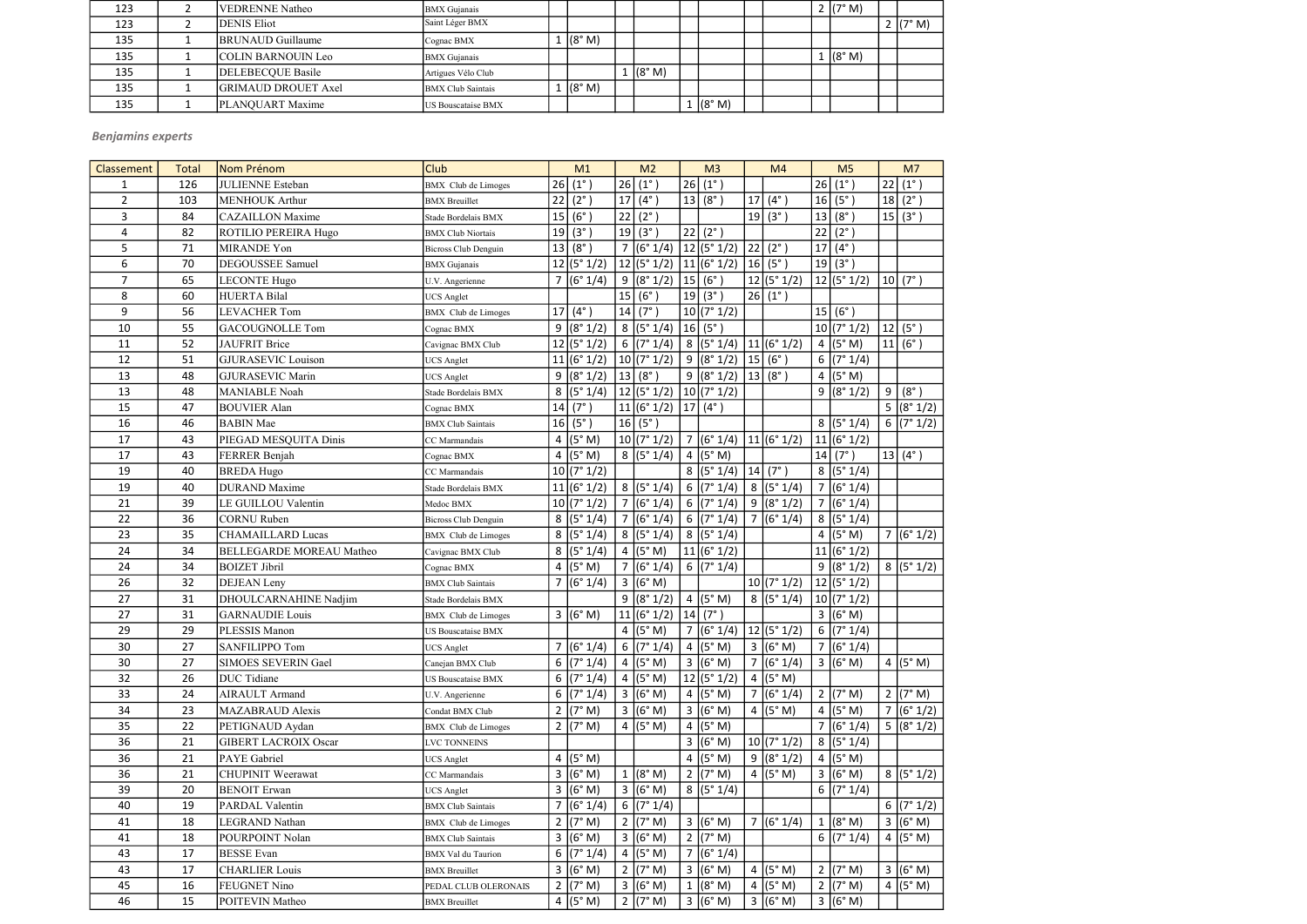| 47 | 14             | <b>CREPIN Paco</b>         | Cavignac BMX Club        | 4 $(5° M)$         | 6 (7°1/4)          |                     |                    | 4 ( $(5^{\circ}$ M) |            |
|----|----------------|----------------------------|--------------------------|--------------------|--------------------|---------------------|--------------------|---------------------|------------|
| 47 | 14             | <b>GIMBRES</b> Baptiste    | Bicross de Mios          | 2 $(7° M)$         | 2 ( $7^{\circ}$ M) | 4 ( $(5^{\circ}$ M) | 3 (6° M)           | 3 (6° M)            |            |
| 49 | 13             | <b>BROUHARD Thomas</b>     | <b>BMX Club Saintais</b> | 1 (8° M)           | $2 (7° \text{ M})$ | 3 (6° M)            | 3 (6° M)           | 2 $(7° M)$          | 2 $(7° M)$ |
| 50 | 10             | <b>ROY Tom</b>             | Medoc BMX                | 1 (8° M)           | 3 (6° M)           | 2 (7° M)            | $2 (7° \text{ M})$ | 2 $(7° M)$          |            |
| 51 | 9              | COMBEAUD Enzo              | <b>BMX Club Saintais</b> | 4 $(5° M)$         |                    | 2 $(7° M)$          | 3 (6° M)           |                     |            |
| 51 | 9              | <b>ENAULT</b> Lissandro    | Canejan BMX Club         | 2 $(7° M)$         |                    |                     |                    | 4 $(5° M)$          | 3 (6°M)    |
| 53 | 8              | MORTELLET Tom              | Soues Omnisport BMX      |                    |                    |                     | 8 (5°1/4)          |                     |            |
| 53 | 8              | <b>RUBI</b> Tom            | Soues Omnisport BMX      |                    |                    |                     | 8 (5°1/4)          |                     |            |
| 53 | 8              | <b>BOISSEAU Lucas</b>      | Cognac BMX               | $1 (8° \text{ M})$ | $2 (7° \text{ M})$ | 2 ( $(7° M)$ )      |                    | 1 (8° M)            | 2 (7° M)   |
| 56 | 7              | <b>DESVARD</b> James       | <b>BMX</b> Breuillet     |                    |                    | 7 (6°1/4)           |                    |                     |            |
| 56 | 7              | MARQUAILLE INIZAN Corentin | BMX Club de Limoges      | 3 (6° M)           |                    |                     |                    |                     | 4 (5°M)    |
| 58 | 6              | <b>GABIREAU</b> Evan       | Stade Montois BMX        |                    | $2 (7° \text{ M})$ | 2 ( $7^{\circ}$ M)  |                    | 2 $(7° M)$          |            |
| 58 | 6              | <b>LHERIDAUD Malone</b>    | BMX Club de Limoges      | 3 (6° M)           |                    |                     |                    |                     | 3 (6°M)    |
| 60 | 5.             | LAFON Flavio               | Bicross de Mios          |                    |                    | 2 ( $(7° M)$ )      |                    | 3 (6° M)            |            |
| 61 | 4              | <b>BOUCHERIE Alban</b>     | Cavignac BMX Club        |                    | 4 (5°M)            |                     |                    |                     |            |
| 61 | 4              | NICOL Timéo                | Soues Omnisport BMX      |                    |                    |                     | 4 $(5° M)$         |                     |            |
| 63 | $\overline{2}$ | SANCHEZ Timéo              | Soues Omnisport BMX      |                    |                    |                     | $2 (7° \text{ M})$ |                     |            |
| 64 | 1              | CAZANAVE Alexis            | Soues Omnisport BMX      |                    |                    |                     | 1 (8° M)           |                     |            |

| Classement | Total | Nom Prénom              | <b>Club</b>              | M <sub>1</sub>    | M <sub>2</sub> | M <sub>3</sub>     | M <sub>4</sub>    | M <sub>5</sub>     |                 | M <sub>7</sub> |
|------------|-------|-------------------------|--------------------------|-------------------|----------------|--------------------|-------------------|--------------------|-----------------|----------------|
|            | 42    | <b>BRELUZEAU Elisa</b>  | Stade Bordelais BMX      | 5 $(4^{\circ} M)$ | 8 (2° M)       |                    | 13(1° M)          | 10 (2° M)          | 6               | $(3^\circ)$    |
|            | 38    | SOULIE Maëline          | BMX Club de Limoges      | 14(1° M)          |                |                    |                   | 14 (1° M)          | 10 <sup>1</sup> | $(1^{\circ})$  |
| 3          | 22    | <b>WEISS Kelly</b>      | Stade Bordelais BMX      | 10(2° M)          | 12 (1° M)      |                    |                   |                    |                 |                |
| 3          | 22    | <b>GUILBAUD Brendy</b>  | <b>BMX</b> Breuillet     | 7 (3°M)           |                | 5 $(3° M)$         |                   | 7 (3°M)            | $\mathfrak{Z}$  | $(4^{\circ})$  |
| 5.         | 21    | THEISSING Lana          | US Bouscataise BMX       | 4 $(5° M)$        |                | 8 (2° M)           | 9 $(2^{\circ} M)$ |                    |                 |                |
| 6          | 17    | FERDINANDE Naya         | US Bouscataise BMX       |                   | 5 $(3° M)$     | 12 (1° M)          |                   |                    |                 |                |
|            | 15    | <b>BOURGADE Chloe</b>   | <b>BMX Club Saintais</b> | 3 (6° M)          | 3 (4°M)        | $3 (4° \text{ M})$ |                   | 5 $(4° M)$         |                 | (5° M)         |
| 8          | 6     | <b>BILLON</b> Romane    | Soues Omnisport BMX      |                   |                |                    | 6 ( $(3° M)$      |                    |                 |                |
| 8          | 6     | <b>LAVIRON</b> Agathe   | AS St Junien BMX         | 2 $(7° M)$        |                |                    |                   | 4 $(5° M)$         |                 |                |
| 10         | 5.    | <b>CONQUES Romane</b>   | Artigues Vélo Club       |                   | 2 (5° M)       |                    |                   | 3 (6° M)           |                 |                |
| 11         | 4     | <b>CAZANAVE</b> Justine | Soues Omnisport BMX      |                   |                |                    | 4 $(4° M)$        |                    |                 |                |
| 12         | 2     | <b>CONDE Luna</b>       | Canejan BMX Club         |                   |                |                    |                   | $2 (7° \text{ M})$ |                 |                |
| 13         | 1     | <b>CHASSANG</b> Maxine  | Bicross Terrassonnais    | 1 (8° M)          |                |                    |                   |                    |                 |                |
| 13         | 1     | <b>CHOLLET</b> Coline   | <b>BMX</b> Gujanais      |                   |                |                    |                   | $1 (8° \text{ M})$ |                 |                |

| <b>Classement</b> | Total | Nom Prénom                 | <b>Club</b>              | M1                 |   | M <sub>2</sub>   |    | M <sub>3</sub>   |   | M <sub>4</sub>                                 | M <sub>5</sub>         |                | M <sub>7</sub>   |
|-------------------|-------|----------------------------|--------------------------|--------------------|---|------------------|----|------------------|---|------------------------------------------------|------------------------|----------------|------------------|
|                   | 84    | <b>SABRIA HEBRARD Evan</b> | Canejan BMX Club         | $18(2^{\circ})$    |   | $18(2^{\circ})$  | 22 | $(1^{\circ})$    |   |                                                | 26   (1 <sup>°</sup> ) |                |                  |
|                   | 72    | <b>CHAFFANEL Matheo</b>    | <b>BMX Club Saintais</b> | $13   (4^{\circ})$ |   |                  |    |                  |   | $\left  22 \right $ $\left( 1^{\circ} \right)$ | 19(3°)                 |                | 18 (2°)          |
| 3                 | 54    | <b>CHAUPRE Mahe</b>        | <b>BMX Club Saintais</b> | 15 (3°)            |   |                  |    |                  |   |                                                | 17 $(4^{\circ})$       |                | 22 (1°)          |
| 4                 | 48    | DIRAISON Gabin             | U.V. Angerienne          | 12   (5°)          |   |                  | 15 | $(3^{\circ})$    | 9 | $ (8^\circ) $                                  |                        |                | 12  (5°)         |
| 5                 | 44    | <b>WEYTS Jules</b>         | Bicross de Mios          | 7 (6°1/2)          |   |                  | 12 | $(5^\circ$       |   | 13   (4°)                                      | 12 (5°1/2)             |                |                  |
| 6                 | 40    | LE DU Nael                 | Stade Bordelais BMX      |                    |   | 22 (1°)          | 18 | $(2^{\circ})$    |   |                                                |                        |                |                  |
| 6                 | 40    | SONNET Gabriel             | Bicross de Mios          | 8 (5°1/2)          |   |                  | 10 | $(7^{\circ})$    |   | 7 (6°1/2)                                      | $ 15 $ (6°)            |                |                  |
| 8                 | 38    | <b>BURIN</b> Mateo         | Stade Bordelais BMX      |                    |   | $ 15 $ (3°)      |    | 13 $(4^{\circ})$ |   |                                                | 10 (7°1/2)             |                |                  |
| 9                 | 36    | <b>ROSPARS Clovis</b>      | CC Marmandais            | $ 10 $ (7°)        |   |                  |    |                  |   | 12   (5°)                                      | 14   (7°)              |                |                  |
| 10                | 35    | <b>JAMOIS Marc</b>         | Artigues Vélo Club       |                    |   | 8 (5°1/2)        |    | 8 (5°1/2)        |   |                                                | 10 (7°1/2)             |                | $9 (8^\circ)$    |
| 11                | 33    | <b>DALLA SANTA Enzo</b>    | CC Marmandais            | 4 $(5° M)$         |   | 8 (5°1/2)        |    | 4 $(5° M)$       |   | 7 (6°1/2)                                      | 3 (6° M)               | $\overline{7}$ | $\sqrt{(6°1/2)}$ |
| 12                | 30    | ZEMAULI Thomas             | Canejan BMX Club         |                    |   | $ 10 $ (7°)      |    | 8 (5°1/2)        |   |                                                | 12 (5°1/2)             |                |                  |
| 13                | 29    | LABATSUZAN LETTERIO Julien | <b>UCS</b> Anglet        |                    |   |                  |    |                  |   | $18(2^{\circ})$                                | 11 (6°1/2)             |                |                  |
| 14                | 28    | <b>BRUNET</b> Morgan       | Saint Léger BMX          | 6 $(7° 1/2)$       | 9 | $(8^\circ)$      |    |                  |   |                                                |                        |                | 13  (4°)         |
| 15                | 24    | <b>FILAIN Ethann</b>       | Stade Bordelais BMX      |                    |   | $13   (4^\circ)$ |    |                  |   |                                                | 11 (6°1/2)             |                |                  |

## Minimes Novices

## Minimes Filles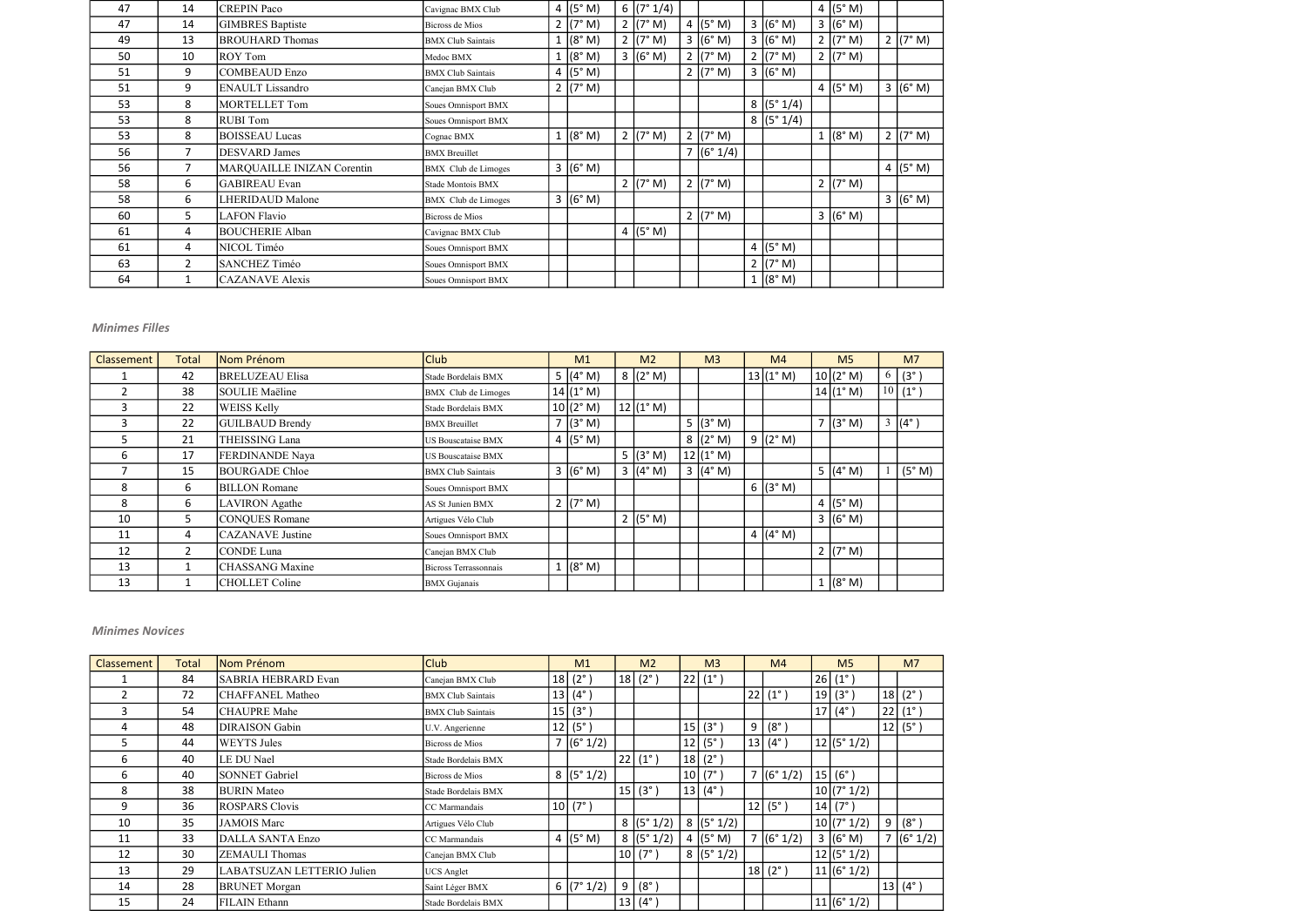| 16 | 23             | <b>ROUSSEL Arthur</b>      | Canejan BMX Club            |   | $5 (8°1/2)$   3 $ (6°M)$ |            |                | 4 $(5° M)$         | 3 (6° M)            | 8 (5°1/4)           |    |               |
|----|----------------|----------------------------|-----------------------------|---|--------------------------|------------|----------------|--------------------|---------------------|---------------------|----|---------------|
| 17 | 22             | <b>IOAN</b> Martin         | Stade Bordelais BMX         |   | $22 (1^{\circ})$         |            |                |                    |                     |                     |    |               |
| 17 | 22             | COLOMBO Noam               | <b>BMX</b> Gujanais         |   |                          |            |                |                    |                     | $22 (2^{\circ})$    |    |               |
| 19 | 21             | <b>CHASSAGNOLE Mathis</b>  | Saint Léger BMX             |   | 11 (6°)                  |            | 9              | $(8^\circ)$        |                     | 1 (8° M)            |    |               |
| 20 | 20             | <b>FEUGRAY Romeo</b>       | Medoc BMX                   |   |                          | 7 (6°1/2)  |                | 3 (6° M)           | 3 (6°M)             | 3 (6° M)            |    | 4 $(5° M)$    |
| 21 | 19             | <b>PEROT Marius</b>        | Saint Léger BMX             |   | 4 $(5° M)$               | 4 $(5° M)$ |                |                    |                     |                     | 11 | $(6^{\circ})$ |
| 22 | 18             | <b>GUERET Arthur</b>       | <b>BMX</b> Club Saintais    |   | 8 (5°1/2)                |            |                |                    |                     |                     |    | 10 (7°)       |
| 23 | 17             | COELHO Jean                | <b>UCS</b> Anglet           |   |                          |            |                |                    | 8 (5°1/2)           | 9 (8°1/2)           |    |               |
| 24 | 16             | <b>BRIDET</b> Lucas        | <b>BMX</b> Gujanais         |   |                          |            |                |                    |                     | 16   (5°)           |    |               |
| 25 | 15             | <b>ONDARTS</b> Hodei       | <b>UCS</b> Anglet           |   |                          |            |                |                    | 15 (3°)             |                     |    |               |
| 25 | 15             | <b>TRICARD Axel</b>        | U.V. Angerienne             |   |                          |            |                |                    |                     |                     |    | 15 (3°)       |
| 27 | 13             | <b>FOURNIER Lucas</b>      | CC Marmandais               |   | 3 (6° M)                 |            |                | 1 (8° M)           | 8 (5°1/2)           | 1 (8° M)            |    |               |
| 27 | 13             | PROUTEAU Nolhan            | <b>BMX</b> Club Saintais    |   |                          |            |                |                    |                     | 13   (8°)           |    |               |
| 29 | 12             | <b>ALLARD LEBOURG Axel</b> | Stade Bordelais BMX         |   |                          | 12   (5°)  |                |                    |                     |                     |    |               |
| 29 | 12             | NADREAU Florian            | PEDAL CLUB OLERONAIS        |   | 4 $(5° M)$               |            |                |                    |                     |                     |    | 8 (5°1/2)     |
| 31 | 11             | <b>CHASSAGNE</b> Corto     | <b>US Bouscataise BMX</b>   |   |                          |            |                | 11   (6°)          |                     |                     |    |               |
| 31 | 11             | <b>FOURNIOUX Nathan</b>    | Stade Bordelais BMX         |   |                          | 11 (6°)    |                |                    |                     |                     |    |               |
| 31 | 11             | <b>GAUTHIER Anton</b>      | Bicross Club Denguin        |   |                          |            |                |                    | 11 (6°)             |                     |    |               |
| 31 | 11             | KANCEL Théo                | Medoc BMX                   |   |                          |            |                | 3 (6° M)           |                     | 8 (5°1/4)           |    |               |
| 31 | 11             | <b>MESSON Jules</b>        | <b>US Bouscataise BMX</b>   |   |                          | 4 $(5° M)$ |                | $4$ (5° M)         |                     | 3 (6°M)             |    |               |
| 36 | 10             | <b>KLEANTHOUS Kimon</b>    | <b>UCS</b> Anglet           |   |                          |            |                |                    | 10(7°)              |                     |    |               |
| 36 | 10             | <b>GARDELLE</b> Noham      | <b>BMX</b> Club Niortais    |   | 3 (6°M)                  |            |                |                    |                     |                     |    | 7 (6°1/2)     |
| 38 | 9              | <b>BORDIN</b> Gabriel      | CC Marmandais               |   |                          |            |                |                    |                     | 9 (8°1/2)           |    |               |
| 38 | 9              | <b>MAZOIN</b> Lucas        | <b>BMX</b> Club Saintais    | 9 | $(8^\circ)$              |            |                |                    |                     |                     |    |               |
| 38 | 9              | <b>GRATPENCHE Cyrian</b>   | <b>BMX</b> Club Niortais    |   | 5 (8°1/2)                |            |                |                    |                     |                     |    | 4 (5°M)       |
| 41 | 8              | <b>ASTRUC DUTOYA Joris</b> | <b>Bicross Club Denguin</b> |   |                          |            |                |                    | 4 ( $(5^{\circ}$ M) | 4 $(5° M)$          |    |               |
| 41 | 8              | <b>BESNARD</b> Timeo       | <b>BMX</b> Gujanais         |   |                          |            |                |                    |                     | 8 (5°1/4)           |    |               |
| 41 | 8              | <b>CELESTIN Raphael</b>    | CC Marmandais               |   |                          |            |                |                    |                     | 8 (5°1/4)           |    |               |
| 44 | $\overline{7}$ | <b>LINSEELE Baptiste</b>   | Artigues Vélo Club          |   |                          | 3 (6° M)   |                |                    |                     | 4 $(5° M)$          |    |               |
| 44 | $\overline{7}$ | MILANI Rafaël              | B.M.X. La Rochelle          |   | 7 (6°1/2)                |            |                |                    |                     |                     |    |               |
| 44 | $\overline{7}$ | <b>MOREAU</b> Gabin        | Cavignac BMX Club           |   |                          | 7 (6°1/2)  |                |                    |                     |                     |    |               |
| 44 | 7              | PICARD Timote              | Canejan BMX Club            |   |                          |            |                | 3 (6° M)           |                     | 4 $(5° M)$          |    |               |
| 44 | $\overline{7}$ | <b>POURQUIE Oscar</b>      | <b>US Bouscataise BMX</b>   |   |                          |            | $\overline{7}$ | (6° 1/2)           |                     |                     |    |               |
| 44 | $\overline{7}$ | ROMARIE Julien             | Medoc BMX                   |   |                          |            |                | 7 (6°1/2)          |                     |                     |    |               |
| 50 | 6              | <b>LHERIDAUD Lenny</b>     | <b>BMX</b> Club de Limoges  |   | 6 (7°1/2)                |            |                |                    |                     |                     |    |               |
| 50 | 6              | <b>BALOGE Noam</b>         | <b>BMX</b> Club Niortais    |   | 3 (6° M)                 |            |                |                    |                     |                     |    | 3 (6°M)       |
| 50 | 6              | <b>DEBARD</b> Axel         | PEDAL CLUB OLERONAIS        |   | 3 (6° M)                 |            |                |                    |                     |                     |    | 3 (6° M)      |
| 50 | 6              | GOURMAUD Tom               | U.V. Angerienne             |   | 2 $(7° M)$               |            |                |                    |                     |                     |    | 4 $(5° M)$    |
| 54 | 5              | <b>MARCOUILLER Mathis</b>  | Bicross de Mios             |   |                          |            |                | $1 (8° \text{ M})$ |                     | 4 ( $(5^{\circ}$ M) |    |               |
| 55 | 4              | <b>BOUTON</b> Lorenzo      | <b>UCS Anglet</b>           |   |                          |            |                |                    | 4 $(5° M)$          |                     |    |               |
| 55 | 4              | <b>FOURNIER Mathew</b>     | <b>BMX</b> Club Saintais    |   | 2 (7° M)                 |            |                |                    |                     | 2 $(7° M)$          |    |               |
| 55 | 4              | <b>LINARDON</b> Hugo       | <b>BMX</b> Gujanais         |   |                          |            |                |                    |                     | 4 (5°M)             |    |               |
| 55 | 4              | <b>ROGEON Mailow</b>       | <b>BMX</b> Breuillet        |   | 4 $(5° M)$               |            |                |                    |                     |                     |    |               |
| 55 | 4              | <b>VENTURI</b> Timeo       | <b>UCS</b> Anglet           |   |                          |            |                |                    | 4 $(5° M)$          |                     |    |               |
| 60 | 3              | <b>GARCIA</b> Nathan       | Canejan BMX Club            |   |                          |            |                |                    |                     | 3 (6°M)             |    |               |
| 60 | 3              | MICHELENA Diego            | <b>BMX</b> Gujanais         |   |                          |            |                |                    |                     | 3 (6° M)            |    |               |
| 62 | $\overline{2}$ | <b>AULERY Thibaut</b>      | <b>BMX</b> Breuillet        |   | 2 (7° M)                 |            |                |                    |                     |                     |    |               |
| 62 | $2^{\circ}$    | <b>BONNOT Malo</b>         | <b>US Bouscataise BMX</b>   |   |                          |            |                | $2 (7° \text{ M})$ |                     |                     |    |               |
| 62 | $\overline{2}$ | DAILLY CHAUMONNOT Maxence  | PEDAL CLUB OLERONAIS        |   | 2 (7° M)                 |            |                |                    |                     |                     |    |               |
| 62 | $\overline{2}$ | FERCHAUX Axel              | <b>US Bouscataise BMX</b>   |   |                          |            |                | $2 (7° \text{ M})$ |                     |                     |    |               |
| 62 | $2^{\circ}$    | LEBLOND Lénaïck            | Canejan BMX Club            |   |                          |            |                |                    |                     | 2 $(7° M)$          |    |               |
| 62 | $\overline{2}$ | <b>MONNIER Batiste</b>     | Bicross de Mios             |   |                          |            |                |                    |                     | $2 (7° \text{ M})$  |    |               |
| 62 | $\overline{2}$ | <b>VIGIER Anatole</b>      | Canejan BMX Club            |   |                          |            |                | 2 (7° M)           |                     |                     |    |               |
| 69 | $\mathbf{1}$   | <b>VIANA</b> Louis         | US Bouscataise BMX          |   |                          |            |                | 1 (8° M)           |                     |                     |    |               |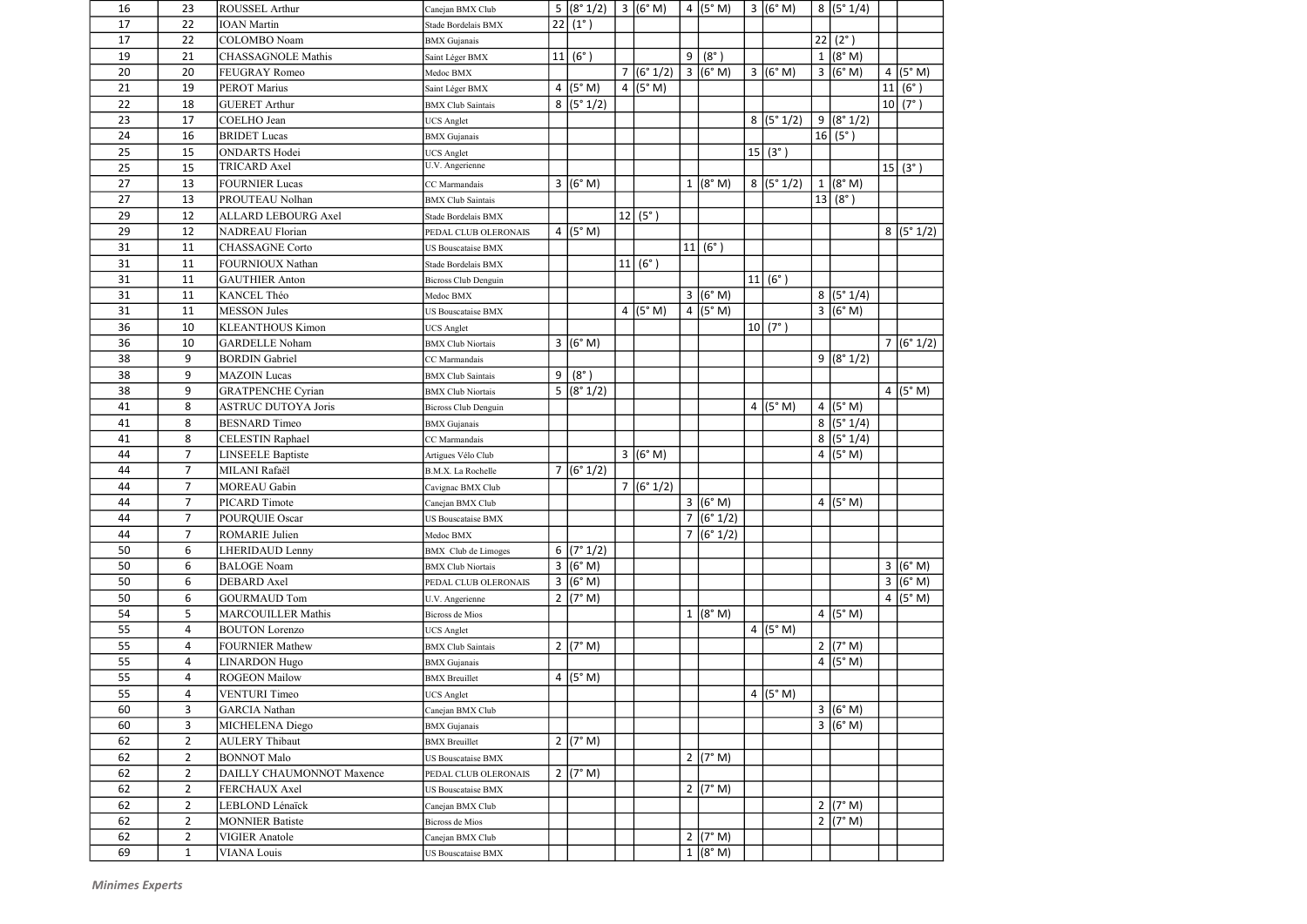| Classement     | Total | Nom Prénom                   | <b>Club</b>                 |                 | M1            |                | M <sub>2</sub>          |                         | M <sub>3</sub>     |    | M <sub>4</sub>      |                | M <sub>5</sub>      |    | M <sub>7</sub>     |
|----------------|-------|------------------------------|-----------------------------|-----------------|---------------|----------------|-------------------------|-------------------------|--------------------|----|---------------------|----------------|---------------------|----|--------------------|
| 1              | 100   | <b>FAURE</b> Titouan         | U.V. Angerienne             | 26              | $(1^{\circ})$ | 22             | $(2^{\circ})$           |                         |                    | 26 | $(1^{\circ})$       | 26             | $(1^{\circ})$       |    |                    |
| $\overline{2}$ | 98    | NAVARRO Matt                 | Pau BMX Club Aquitaine      | 19              | (3°)          | 19             | $(3^{\circ})$           | 17                      | $(4^{\circ})$      | 14 | $(7^\circ)$         |                | 14   (7°)           | 15 | $(3^{\circ})$      |
| 3              | 85    | MARROCQ Thibaut              | Stade Montois BMX           | 22              | $(2^{\circ})$ | 26             | $(1^{\circ})$           | 15                      | (6°)               | 22 | $(2^{\circ})$       |                |                     |    |                    |
| 4              | 76    | RIVERA CISTERANAS Benjamin   | <b>UCS</b> Anglet           | 17              | $(4^{\circ})$ | 14             | $(7^{\circ})$           | 13                      | $(8^\circ)$        | 19 | $(3^{\circ})$       |                |                     |    | $13   (4^{\circ})$ |
| 5              | 73    | PLESSIS Titouan              | <b>US Bouscataise BMX</b>   | 15              | (6°)          | 15             | $(\frac{1}{6^{\circ}})$ | 26                      | $(1^{\circ})$      | 17 | $(4^{\circ})$       |                |                     |    |                    |
| 6              | 64    | <b>SALESSES Mathys</b>       | Bicross Club Denguin        | 14 <sup>1</sup> | $(7^\circ)$   | 16             | $(5^\circ)$             | 9                       | (8° 1/2)           |    | 12 (5°1/2)          |                | 13   (8°)           |    |                    |
| $\overline{7}$ | 61    | LAMOLIE Kenly                | Stade Bordelais BMX         |                 | 12 (5°1/2)    | 13             | $(8^\circ)$             | 9                       | (8° 1/2)           |    |                     |                | 16   (5°)           | 11 | $(6^\circ)$        |
| 8              | 60    | <b>AUGER Mael</b>            | CC Marmandais               | 13              | $(8^\circ)$   |                | 10 (7°1/2)              |                         | 11 (6°1/2)         |    | 9 (8°1/2)           | 17             | $(4^{\circ})$       |    |                    |
| 9              | 58    | LE PAIH Archibald            | CC Marmandais               |                 | 11 (6°1/2)    |                | 11 (6°1/2)              |                         | 12 (5°1/2)         | 13 | $(8^{\circ})$       |                | 11 (6°1/2)          |    |                    |
| 9              | 58    | <b>VIROULAUD Simon</b>       | Artigues Vélo Club          |                 | 9 (8°1/2)     |                | 8 (5°1/4)               |                         | 16   (5°)          |    | 11 (6°1/2)          |                | 7 (6°1/4)           |    | 7 (6°1/2)          |
| 11             | 58    | <b>IOAN</b> Martin           | Stade Bordelais BMX         |                 |               |                | 12 (5°1/2)              |                         | 14   (7°)          |    | 11 (6°1/2)          |                | 12 (5°1/2)          | 9  | $(8^\circ)$        |
| 12             | 51    | <b>BARANSKI</b> Raphael      | Stade Bordelais BMX         |                 | 6 $(7° 1/4)$  |                | 1 (8° M)                |                         |                    |    |                     | 22             | $(2^{\circ})$       | 22 | $(1^{\circ})$      |
| 13             | 47    | <b>RETORE Thibaut</b>        |                             |                 | 12 (5°1/2)    |                | 7 (6°1/4)               | $\mathbf{3}$            | (6° M)             | 7  | (6° 1/4)            |                | 15 (6°)             | 3  | (6° M)             |
| 13             |       |                              | U.V. Angerienne             |                 | 10 (7°1/2)    |                |                         | $\overline{7}$          | (6° 1/4)           |    | 7 (6°1/4)           |                |                     |    |                    |
|                | 47    | <b>FREMONT Lorys</b>         | U.V. Angerienne             |                 |               |                | 11 (6°1/2)              |                         |                    |    |                     | $\overline{7}$ | (6° 1/4)            | 5  | (8° 1/2)           |
| 15             | 46    | <b>DUC</b> Mateo             | Cognac BMX                  |                 | 9 (8°1/2)     |                | 7 (6°1/4)               |                         | 8 (5°1/4)          |    | 8 (5°1/4)           |                | 8 (5°1/4)           | 6  | (7° 1/2)           |
| 16             | 45    | CASAGRANDE PARAILLOUS Sacha  | Artigues Vélo Club          |                 | 4 $(5° M)$    |                | 7 (6°1/4)               |                         | 12 (5°1/2)         |    | 3 (6°M)             |                | 11 (6°1/2)          |    | 8 (5°1/2)          |
| 17             | 42    | <b>RATHIER Ilan</b>          | U.V. Angerienne             |                 | 8 (5°1/4)     |                | 9 (8°1/2)               |                         | 7 (6°1/4)          |    | 8 (5°1/4)           |                |                     |    | 10   (7°)          |
| 18             | 41    | <b>ROBERT</b> Gabin          | Saint Léger BMX             |                 |               |                |                         | 22                      | $(2^{\circ})$      |    |                     |                | 19(3°)              |    |                    |
| 18             | 41    | MIRAOUI Ilian                | <b>US Bouscataise BMX</b>   |                 | 7 (6°1/4)     |                | 10(7°1/2)               | 8                       | (5° 1/4)           |    | 4 ( $(5^{\circ}$ M) |                | 8 (5°1/4)           |    | 4 (5°M)            |
| 20             | 36    | <b>BESSON</b> Alexandre      | Soues Omnisport BMX         |                 |               | 17             | $(4^\circ)$             | 19                      | $(3^\circ)$        |    |                     |                |                     |    |                    |
| 20             | 36    | <b>GLORY</b> Maxime          | <b>BMX</b> Club Saintais    |                 | 6 $(7° 1/4)$  |                | 12 (5°1/2)              |                         |                    |    |                     |                |                     | 18 | $(2^{\circ})$      |
| 22             | 35    | <b>DUSSEAU BROSSARD Malo</b> | Stade Bordelais BMX         |                 | 8 (5°1/4)     | 9 <sup>1</sup> | (8° 1/2)                |                         |                    |    |                     |                | 10 (7°1/2)          | 8  | (5° 1/2)           |
| 23             | 33    | <b>HALLAIS</b> Clementin     | <b>BMX</b> Breuillet        |                 | 6 $(7° 1/4)$  |                | 8 (5°1/4)               |                         | 7 (6°1/4)          |    | 3 (6°M)             |                | 4 $(5° M)$          |    | 5 (8°1/2)          |
| 23             | 33    | <b>BARET</b> Emma            | U.V. Angerienne             | 7               | (6° 1/4)      |                | 4 $(5° M)$              |                         | 8(5°1/4)           |    |                     |                | 8 (5°1/4)           |    | 6 (7°1/2)          |
| 25             | 31    | NOGUEIRA LAMBLOT Morgan      | Medoc BMX                   |                 | 6 $(7° 1/4)$  |                | 8 (5°1/4)               |                         | 10 (7°1/2)         |    |                     | $\overline{7}$ | (6° 1/4)            |    |                    |
| 26             | 26    | DARTIGUELONGUE Noe           | Stade Montois BMX           |                 | 3 (6°M)       |                | 4 (5°M)                 | 4                       | (5° M)             |    | 4 ( $(5^{\circ}$ M) | $\overline{7}$ | (6° 1/4)            | 4  | (5° M)             |
| 27             | 25    | <b>MARTIN Noah</b>           | <b>BMX</b> Club Saintais    |                 | 7 (6°1/4)     | 4              | (5° M)                  |                         | 10 (7°1/2)         |    |                     |                |                     |    | 4 $(5° M)$         |
| 28             | 23    | <b>LANSALOT</b> Raphael      | Bicross Club Denguin        |                 |               |                | 2 $(7° M)$              |                         | 8 (5°1/4)          |    | 4 $(5° M)$          |                | 9 (8°1/2)           |    |                    |
| 29             | 22    | <b>BERGER Mael</b>           | <b>BMX</b> Club de Limoges  |                 | 10 (7°1/2)    |                |                         |                         |                    |    |                     |                |                     |    | 12   (5°)          |
| 30             | 21    | <b>BALDACCHINO Iban</b>      | <b>UCS</b> Anglet           |                 |               |                | 4 $(5° M)$              |                         |                    |    | 8 (5°1/4)           |                | 9 (8°1/2)           |    |                    |
| 30             | 21    | LUSSEAU Axel                 | Cavignac BMX Club           |                 | 4 $(5° M)$    |                | 3 (6° M)                |                         |                    |    | 4 $(5° M)$          |                | 10 (7°1/2)          |    |                    |
| 32             | 20    | LAUILHE Julien               | Bicross Club Denguin        |                 | 3 (6°M)       |                | 3 (6° M)                |                         | 3 (6° M)           |    | 3 (6°M)             |                | 8 (5°1/4)           |    |                    |
| 33             | 18    | <b>HUREAU</b> Mathis         | <b>BMX</b> Club Niortais    |                 | 3 (6° M)      |                | 4 $(5° M)$              |                         | $2 (7° \text{ M})$ |    | 2 $(7° M)$          |                | 3 (6° M)            |    | 4 $(5° M)$         |
| 34             | 16    | DEBERNARD Marin              | Descartes BMX               |                 | 16   (5°)     |                |                         |                         |                    |    |                     |                |                     |    |                    |
| 34             | 16    | <b>DOLEAC</b> Enzo           | Soues Omnisport BMX         |                 |               |                |                         |                         |                    |    | 16   (5°)           |                |                     |    |                    |
| 34             | 16    | <b>ZIMMERMANN Lukas</b>      | U.V. Angerienne             |                 | 8 (5°1/4)     |                | 8 (5°1/4)               |                         |                    |    |                     |                |                     |    |                    |
| 34             | 16    | <b>BATTELIER Timeo</b>       | <b>BMX</b> Gujanais         |                 | 4 $(5° M)$    |                | 1 (8° M)                |                         | 4 $(5° M)$         |    | 3 (6°M)             |                | 4 (5° M)            |    |                    |
| 34             | 16    | <b>SIMOES Thomas</b>         | Canejan BMX Club            |                 | 2 $(7° M)$    |                | 4 $(5° M)$              | 4                       | (5° M)             |    |                     |                | $3 (6° \text{ M})$  |    | 3 (6° M)           |
| 34             | 16    | <b>DEUBEL</b> Antoine        | Creuse Oxygene              |                 | 3 (6°M)       |                | 3 (6° M)                |                         | 3 (6° M)           |    |                     |                |                     |    | 7 (6°1/2)          |
| 40             | 15    | <b>EVEZARD GOMES Nathan</b>  | <b>US Bouscataise BMX</b>   |                 | 4 $(5° M)$    |                | 3 (6° M)                | $\overline{\mathbf{4}}$ | (5° M)             |    |                     |                | 4 $(5° M)$          |    |                    |
| 40             |       |                              |                             |                 |               |                |                         |                         |                    |    | 4 $(5° M)$          |                |                     |    |                    |
|                | 15    | HINSINGER Erwan              | Stade Montois BMX           |                 |               |                |                         |                         | 11 (6° 1/2)        |    |                     |                |                     |    |                    |
| 40             | 15    | <b>LAUREYS Jules</b>         | Soues Omnisport BMX         |                 |               |                |                         |                         |                    |    | 15 (6°)             |                |                     |    |                    |
| 40             | 15    | VRANCKX CASTILLO Giovanni    | Stade Bordelais BMX         |                 | 3 (6°M)       |                | 7 (6°1/4)               |                         | $2 (7° \text{ M})$ |    |                     |                | $3 (6° \text{ M})$  |    |                    |
| 44             | 14    | FONGA Noa                    | <b>LVC TONNEINS</b>         |                 |               |                |                         |                         | 7 (6°1/4)          |    | 7 (6°1/4)           |                |                     |    |                    |
| 45             | 12    | GALLIOT Keryann              | Cavignac BMX Club           |                 | 2 (7° M)      |                | 2 (7° M)                |                         | 4 ( $(5° M)$ )     |    |                     |                | 4 ( $(5^{\circ}$ M) |    |                    |
| 45             | 12    | <b>MOURGAUD Antonin</b>      | Condat BMX Club             |                 |               |                |                         |                         |                    |    |                     |                | 12 (5°1/2)          |    |                    |
| 45             | 12    | VIEIRA Ylan                  | Soues Omnisport BMX         |                 |               |                |                         |                         |                    |    | 12 (5°1/2)          |                |                     |    |                    |
| 45             | 12    | <b>ROBERT DELAGE Noe</b>     | <b>BMX</b> Club Saintais    |                 | 2 (7° M)      |                |                         |                         | 4 $(5° M)$         |    |                     |                | 3 (6° M)            |    | 3 (6°M)            |
| 49             | 11    | <b>ANDRE BISSON Enzo</b>     | St Avertin Sports BMX       |                 | 11 (6°1/2)    |                |                         |                         |                    |    |                     |                |                     |    |                    |
| 49             | 11    | <b>ECALE Nolan</b>           | <b>BMX</b> Club Niortais    |                 | 4 $(5° M)$    |                | 3 (6° M)                |                         |                    |    |                     |                | 4 $(5° M)$          |    |                    |
| 49             | 11    | <b>VILLAIN Alexis</b>        | <b>BMX Club Niortais</b>    |                 | 3 (6°M)       |                | 3 (6° M)                |                         | $2 (7° \text{ M})$ |    |                     |                |                     |    | 3 (6°M)            |
| 52             | 10    | <b>DARRICAU Evan</b>         | Bicross Club Barbazan Debat |                 |               |                |                         |                         |                    |    | 10 (7°1/2)          |                |                     |    |                    |
| 52             | 10    | <b>KECHABA</b> Amine         | <b>BMX</b> Club de Limoges  |                 | 8 (5°1/4)     |                | $2 (7° \text{ M})$      |                         |                    |    |                     |                |                     |    |                    |
| 52             | 10    | MOISAN Nohan                 | Artigues Vélo Club          |                 | 1 (8° M)      |                | 2 (7° M)                |                         | 3 (6° M)           |    |                     |                | 4 $(5° M)$          |    |                    |
| 52             | 10    | <b>RAUJOL Mathias</b>        | Soues Omnisport BMX         |                 |               |                |                         |                         |                    |    | 10 (7°1/2)          |                |                     |    |                    |
| 52             | 10    | <b>MAROSZAK Enzo</b>         | Stade Bordelais BMX         |                 | 2 (7° M)      |                |                         |                         | 3 (6° M)           |    |                     |                | 3 (6° M)            |    | 2 $(7° M)$         |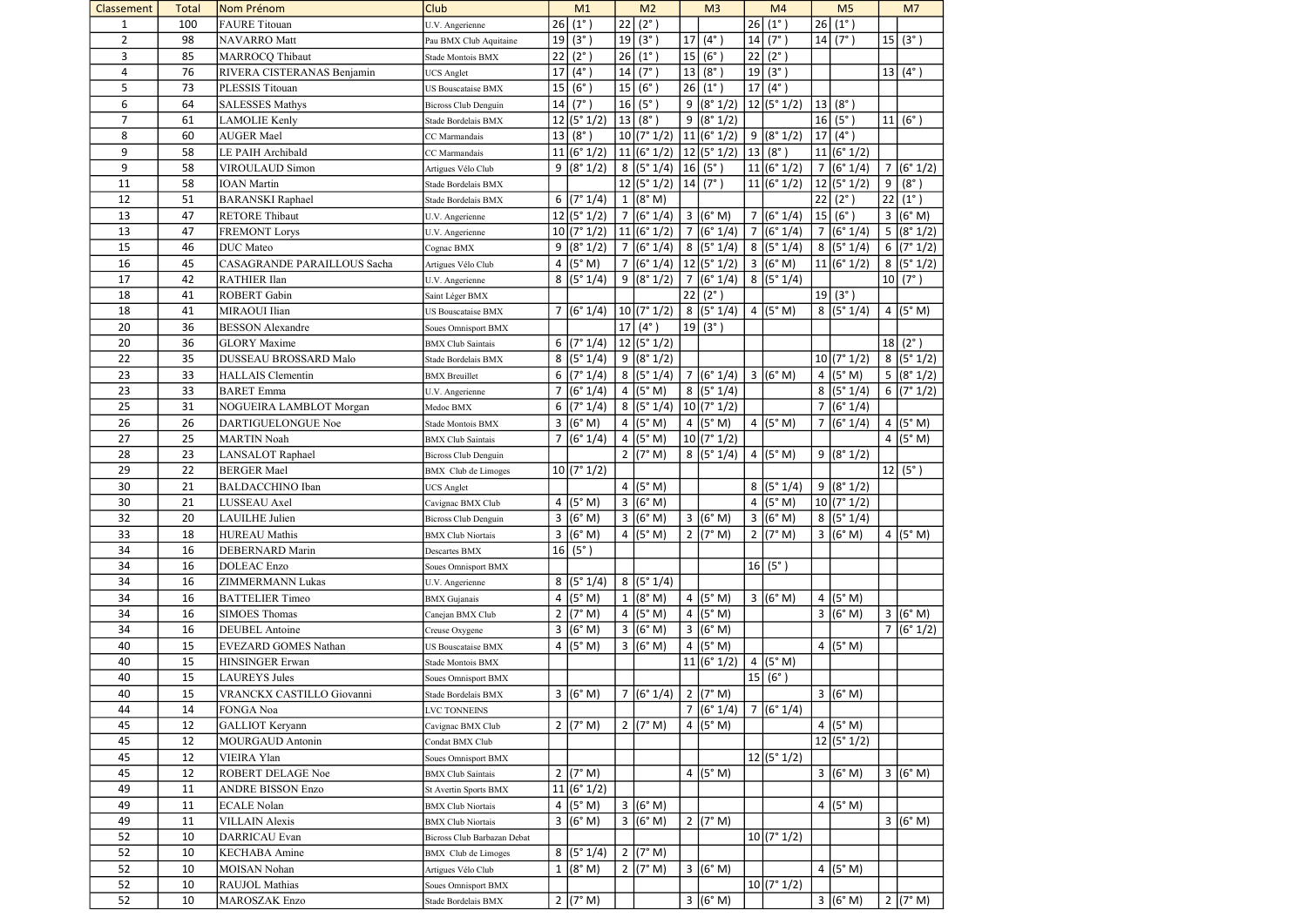| 57 | 9              | <b>CERVERA Louan</b>      | Bicross Club Barbazan Debat |                     |            |              |                    | 9 (8°1/2)  |                    |          |
|----|----------------|---------------------------|-----------------------------|---------------------|------------|--------------|--------------------|------------|--------------------|----------|
| 58 | 8              | VEINTIMILLA Quentin       | Bicross Club Barbazan Debat |                     |            |              |                    | 8 (5°1/4)  |                    |          |
| 58 | 8              | THUARD Theo               | Canejan BMX Club            | $2 (7° \text{ M})$  |            |              | 2 (7° M)           |            | 2 (7° M)           | 2 (7° M) |
| 60 | 7              | <b>AYALA Killian</b>      | Soues Omnisport BMX         |                     |            |              |                    | 7 (6°1/4)  |                    |          |
| 60 | 7              | <b>DARD</b> Alyssa        | Cholet BMX                  | 7 (6°1/4)           |            |              |                    |            |                    |          |
| 60 | 7              | PERRIN Thomas             | US Bouscataise BMX          | $2 (7° \text{ M})$  | 2 $(7° M)$ | $\mathbf{1}$ | (8° M)             |            | 2 ( $7^{\circ}$ M) |          |
| 63 | 6              | <b>LAFON Faustin</b>      | Bicross de Mios             |                     |            |              | 3 (6° M)           |            | 3 (6° M)           |          |
| 63 | 6              | PICHARD Matheo            | Bicross de Mios             |                     | 1 (8° M)   |              | (8° M)             | 2 (7° M)   | 2 (7° M)           |          |
| 65 | 5              | <b>BALANGER Theo</b>      | <b>BMX</b> Gujanais         |                     | 1 (8° M)   |              | $2 (7° \text{ M})$ |            | $2 (7° \text{ M})$ |          |
| 66 | 4              | <b>BEJOTTES Alexandre</b> | Soues Omnisport BMX         |                     |            |              |                    | 4 $(5° M)$ |                    |          |
| 66 | 4              | <b>CHARRET Léo</b>        | Condat BMX Club             | 4 ( $(5^{\circ}$ M) |            |              |                    |            |                    |          |
| 66 | 4              | <b>MAISSANT Maxence</b>   | U.V. Angerienne             | 3 (6° M)            |            |              | $1 (8° \text{ M})$ |            |                    |          |
| 66 | 4              | MARTHIENS Theo            | Condat BMX Club             | 4 ( $(5^{\circ}$ M) |            |              |                    |            |                    |          |
| 70 | 3              | <b>BALTZ BROWN Jonny</b>  | U.V. Angerienne             |                     | 1 (8° M)   |              |                    |            | 2 ( $7^{\circ}$ M) |          |
| 70 | 3              | <b>CATTANEO</b> Eythan    | Soues Omnisport BMX         |                     |            |              |                    | 3 (6° M)   |                    |          |
| 70 | 3              | <b>GASQUET Corentin</b>   | Soues Omnisport BMX         |                     |            |              |                    | 3 (6° M)   |                    |          |
| 73 | $\overline{2}$ | <b>CHAMBON Axel</b>       | AS St Junien BMX            | $2 (7° \text{ M})$  |            |              |                    |            |                    |          |
| 73 | 2              | COLOMBO Teedjy            | Soues Omnisport BMX         |                     |            |              |                    | 2 $(7° M)$ |                    |          |

| Classement     | <b>Total</b> | Nom Prénom                | <b>Club</b>                 |                          | M1                     | M <sub>2</sub>    |                | M <sub>3</sub>         |                | M <sub>4</sub>      |                | M <sub>5</sub>     |   | M <sub>7</sub> |
|----------------|--------------|---------------------------|-----------------------------|--------------------------|------------------------|-------------------|----------------|------------------------|----------------|---------------------|----------------|--------------------|---|----------------|
|                | 62           | <b>CROUZET Xavier</b>     | <b>BMX</b> Club Niortais    |                          | 18   (1 <sup>°</sup> ) | 7 $(2^{\circ} M)$ | 9              | $(4^{\circ})$          |                |                     |                | 18 (1°)            |   | 10(1° M)       |
| $\mathfrak{p}$ | 57           | <b>DUBREUIL Thibault</b>  | <b>US Bouscataise BMX</b>   |                          | 14   (2 <sup>°</sup> ) | 11 (1° M)         | 18             | $(1^{\circ})$          |                |                     |                | $14   (2^{\circ})$ |   |                |
| 3              | 30           | PIERRE Loic               | CC Marmandais               | 5                        | $(8^\circ)$            | 4 $(3° M)$        | $\overline{7}$ | $(6^{\circ}$           |                | 4 $(5° M)$          | $\overline{7}$ | $(6^\circ)$        | 3 | (3° M)         |
| 4              | 29           | <b>BEAUMONT</b> Stephane  | CC Marmandais               |                          |                        |                   | 11             | (3°)                   | 18             | $(1^{\circ})$       |                |                    |   |                |
| 5              | 28           | <b>AUGIER Anthony</b>     | Bicross de Mios             | $\overline{\phantom{a}}$ | $(6^\circ)$            |                   | 8              | (5°)                   |                | 4 ( $(5^{\circ}$ M) | 9              | $(4^{\circ})$      |   |                |
| 6              | 19           | <b>DECIDOUR Raphael</b>   | Cavignac BMX Club           | 8                        | $ (5^{\circ})$         |                   |                |                        | 11             | $(3^{\circ})$       |                |                    |   |                |
| $\overline{ }$ | 18           | FERNANDEZ Thomas Jerome   | Bicross Club Denguin        |                          |                        |                   |                |                        |                | (6°)                | 11             | $(3^\circ)$        |   |                |
| 8              | 14           | <b>ANDRIEU</b> Aurelien   | Canejan BMX Club            |                          |                        |                   |                |                        | 14             | $(2^{\circ})$       |                |                    |   |                |
| 8              | 14           | <b>BIANCUZZI Florian</b>  | Cavignac BMX Club           |                          |                        |                   |                | 14   (2 <sup>°</sup> ) |                |                     |                |                    |   |                |
| 8              | 14           | POUMEYREAU Alexandre      | CC Marmandais               | 6                        | $(7^{\circ})$          |                   |                |                        |                |                     | 8              | $(5^\circ)$        |   |                |
| 11             | 11           | <b>DENYS</b> Julien       | <b>BMX</b> Club Niortais    |                          | 11(3°)                 |                   |                |                        |                |                     |                |                    |   |                |
| 11             | 11           | PETIGNAUD Sébastien       | <b>BMX</b> Club de Limoges  |                          |                        |                   |                |                        |                |                     | 5              | $(8^\circ)$        | 6 | (2° M)         |
| 13             | 9            | <b>GRELAUD Florent</b>    | Cognac BMX                  | 9                        | $(4^{\circ})$          |                   |                |                        |                |                     |                |                    |   |                |
| 13             | 9            | POCZERNIN Jean Christophe | Bicross Club Barbazan Debat |                          |                        |                   |                |                        | 9              | $(4^{\circ})$       |                |                    |   |                |
| 15             | 8            | AMARAL Frédéric           | Soues Omnisport BMX         |                          |                        |                   |                |                        | 8 <sup>1</sup> | $(5^{\circ})$       |                |                    |   |                |
| 15             | 8            | <b>MARIMON Frederic</b>   | CC Marmandais               |                          |                        | 2 $(4° M)$        |                |                        |                |                     | 6              | $(7^\circ)$        |   |                |
| 17             | 6            | <b>BIANCUZZI</b> Damien   | <b>US Bouscataise BMX</b>   |                          |                        |                   | 6              | $(7^\circ)$            |                |                     |                |                    |   |                |
| 17             | 6            | TROSZCZYNSKI Christophe   | <b>BMX</b> Club Frontignan  |                          |                        |                   |                |                        | 6              | $(7^\circ)$         |                |                    |   |                |
| 19             | 5            | <b>CAMPIOLI</b> Philippe  | Soues Omnisport BMX         |                          |                        |                   |                |                        | 5              | $(8^\circ)$         |                |                    |   |                |
| 20             | $\mathbf{1}$ | <b>GENTIL Eric</b>        | <b>BMX</b> Club de Limoges  |                          |                        |                   |                |                        |                |                     |                |                    |   | (4° M)         |

| Classement | Total | Nom Prénom              | <b>Club</b>               | M1                     | M <sub>2</sub> |    | M <sub>3</sub> | M <sub>4</sub>    | M <sub>5</sub>    | M <sub>7</sub>                 |
|------------|-------|-------------------------|---------------------------|------------------------|----------------|----|----------------|-------------------|-------------------|--------------------------------|
|            | 42    | <b>DELMAS</b> Lucas     | Bicross Terrassonnais     | 14   (2 <sup>°</sup> ) |                | 14 |                |                   | 14 (1° M)         |                                |
|            | 41    | <b>SAHIN Milo</b>       | U.V. Angerienne           | $ (6^\circ) $          | 5 $(3° M)$     |    | 11 (3° M)      |                   | 5 $(4^{\circ} M)$ | 13(1° M)                       |
|            | 30    | <b>DAURAT</b> Louis     | Stade Bordelais BMX       |                        | 12 (1° M)      |    | 8 (1° M)       |                   | 10 (2° M)         |                                |
|            | 27    | <b>HEBRARD</b> Clovis   | <b>BMX Club Saintais</b>  | 11(3°)                 |                |    |                |                   | 7 (3°M)           | 9(2° M)                        |
|            | 26    | PHILIPPE Romain         | <b>US Bouscataise BMX</b> |                        | 8 (2° M)       |    | 18(2° M)       |                   |                   |                                |
|            | 18    | <b>EBZANT</b> Leo       | <b>BMX</b> Breuillet      | 18 (1°)                |                |    |                |                   |                   |                                |
|            | 15    | <b>GUY Yanis</b>        | Bicross Club Denguin      | 4 $(5° M)$             |                |    |                | 4 $(5° M)$        | 3 (6°M)           |                                |
| 8          | 14    | LECHEVIN Jonathan       | <b>BMX</b> Club Saintais  |                        |                |    |                | 14 (1° M)         |                   |                                |
|            | 12    | <b>CASTAGNET Kelvin</b> | Artigues Vélo Club        |                        | 2 $(5° M)$     |    | 5 (5°M)        | 5 $(4^{\circ} M)$ |                   |                                |
| 10         | 11    | <b>VESVAL</b> Samuel    | U.V. Angerienne           | 4 $(5° M)$             |                | 3  |                |                   |                   | $4 \mid (4^{\circ} \text{ M})$ |

#### Cadets Novices

#### 30 ans et +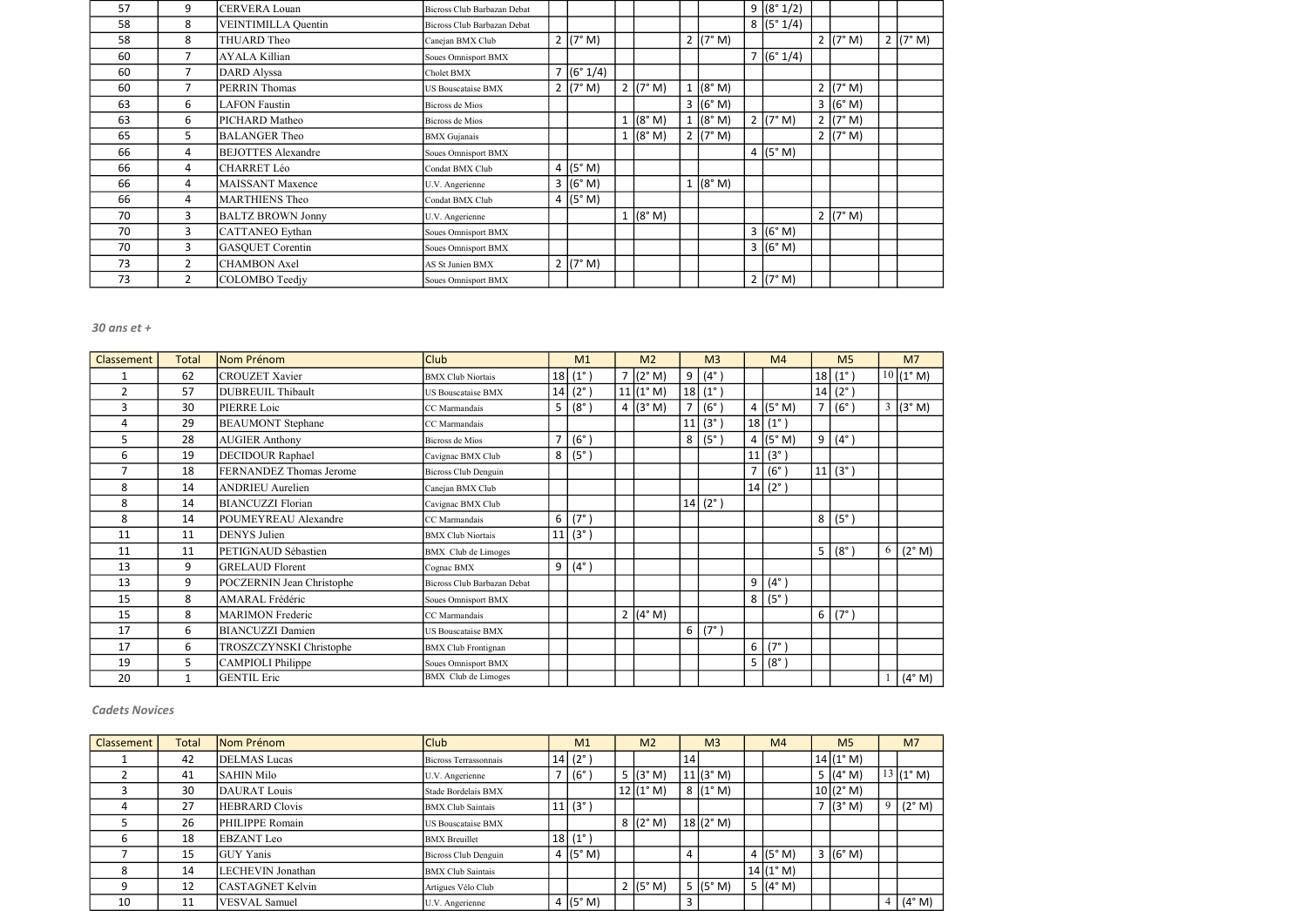| 11 | 10           | <b>KLEANTHOUS Emilios</b> | <b>UCS</b> Anglet          |                |               |          |                |            | 10(2° M) |                     |                |            |
|----|--------------|---------------------------|----------------------------|----------------|---------------|----------|----------------|------------|----------|---------------------|----------------|------------|
| 12 | 9            | <b>CLERC</b> Lilian       | Canejan BMX Club           |                |               |          | 9              |            |          |                     |                |            |
| 12 | 9            | <b>LALANDE</b> Axel       | B.M.X. La Rochelle         | 9 <sup>1</sup> | $(4^{\circ})$ |          |                |            |          |                     |                |            |
| 14 | 8            | <b>HAURY Ylan</b>         | <b>BMX</b> Club Saintais   | 8 <sup>1</sup> | (5°)          |          |                |            |          |                     |                |            |
| 14 | 8            | <b>MARTIN Matteo</b>      | PEDAL CLUB OLERONAIS       | 5              | $(8^\circ)$   | 3 (4°M)  |                | (4° M)     |          |                     |                |            |
| 16 | 7            | <b>FORT Elliott</b>       | <b>US Bouscataise BMX</b>  |                |               |          |                |            |          |                     |                |            |
| 16 | 7            | <b>SALLES Antton</b>      | <b>UCS</b> Anglet          |                |               |          |                |            | 7 (3°M)  |                     |                |            |
| 18 | 6            | <b>CORNU</b> Alexandre    | PEDAL CLUB OLERONAIS       | 6 <sup>1</sup> | $(7^\circ)$   |          |                |            |          |                     |                |            |
| 18 | 6            | <b>COURTIOUX Mathis</b>   | <b>US Bouscataise BMX</b>  |                |               |          | 6              |            |          |                     |                |            |
| 18 | 6            | <b>MORISSET Cyprian</b>   | <b>LVC TONNEINS</b>        |                |               |          | 4              |            |          | $2 (7° \text{ M})$  |                |            |
| 18 | 6            | <b>GASCHARD Ryan</b>      | Saint Léger BMX            |                |               |          |                |            |          |                     |                | $6$ (3° M) |
| 22 | 5            | <b>GAILLARD Romain</b>    | <b>BMX</b> Club de Limoges |                | 3 (6° M)      |          |                |            |          |                     | $\overline{2}$ | (6° M)     |
| 23 | 4            | <b>ESTEVE Paul</b>        | Stade Bordelais BMX        |                |               |          |                |            |          | 4 ( $(5^{\circ}$ M) |                |            |
| 24 | $\mathbf{3}$ | <b>DARDENNES Mateo</b>    | <b>UCS</b> Anglet          |                |               |          |                |            | 3 (6° M) |                     |                |            |
| 24 | 3            | <b>MEILLAT</b> Arthur     | <b>US Bouscataise BMX</b>  |                |               |          | $\overline{3}$ |            |          |                     |                |            |
| 24 | 3            | <b>SALORT Matthis</b>     | Medoc BMX                  |                |               | 1 (6° M) |                | 2 $(6° M)$ |          |                     |                |            |
| 24 | 3            | <b>MOUSSET Jules</b>      | Saint Léger BMX            |                |               |          |                |            |          |                     | $\mathfrak{Z}$ | (5° M)     |
| 28 | 1            | ZICARI Mattéo             | <b>BMX</b> Gujanais        |                |               |          |                |            |          | 1 (8° M)            |                |            |

| <b>Classement</b> | <b>Total</b> | Nom Prénom                    | <b>Club</b>                 |    | M1                 |                | M <sub>2</sub>        |                | M <sub>3</sub>       |    | M <sub>4</sub> |              | M <sub>5</sub>   |                | M <sub>7</sub>     |
|-------------------|--------------|-------------------------------|-----------------------------|----|--------------------|----------------|-----------------------|----------------|----------------------|----|----------------|--------------|------------------|----------------|--------------------|
| 1                 | 105          | <b>ALEXANDRE Yannick</b>      | Pau BMX Club Aquitaine      | 26 | $(1^{\circ})$      | 18             | $(2^{\circ})$         | 5              | (8° 1/2)             | 22 | $(2^{\circ})$  | 19           | $(3^\circ)$      |                | 15 (3°)            |
| $\overline{2}$    | 101          | <b>VEDEAU Thomas</b>          | U.V. Angerienne             | 19 | (3°)               |                | 15 (3°)               | 18             | $(2^{\circ})$        | 19 | $(3^{\circ})$  | 22           | $(2^{\circ})$    |                | 8 (5°1/2)          |
| 3                 | 84           | <b>LASSERRE</b> Baptiste      | U.V. Angerienne             | 22 | $(2^{\circ})$      | 9 <sup>1</sup> | $(8^\circ)$           | 13             | $(4^{\circ})$        |    | 10(7°1/2)      |              | $17 (4^{\circ})$ |                | $13   (4^{\circ})$ |
| 4                 | 72           | <b>IOAN Raphael</b>           | Stade Bordelais BMX         |    | 12 (5°1/2)         |                | $22 (1^{\circ})$      |                | 8 (5°1/2)            |    | 17 (4°)        |              | 13   (8°)        |                |                    |
| 5                 | 60           | <b>DEJEAN Nolan</b>           | <b>BMX</b> Club Saintais    |    |                    |                |                       |                |                      |    | 26   (1°)      |              | 16   (5°)        |                | 18(2°)             |
| 6                 | 55           | <b>MORIN Kylian</b>           | Bicross de Mios             |    | 11 (6°1/2)         | $\overline{7}$ | (6° 1/2)              |                | 5 (8°1/2)            |    | 8 (5°1/4)      |              | 14   (7°)        |                | 10 (7°)            |
| $\overline{7}$    | 54           | <b>DARTENUC Romain</b>        | Stade Montois BMX           |    | 12 (5°1/2)         | 11             | $(6^{\circ})$         | $\overline{7}$ | (6° 1/2)             |    | 16   (5°)      | 8            | (5° 1/4)         |                |                    |
| $\overline{7}$    | 54           | <b>ALLARD</b> Noa             | <b>BMX</b> Club Saintais    |    | 16   (5°)          |                | 8 (5°1/2)             | 11             | (6°)                 |    |                | 15           | $(6^\circ)$      | $\overline{4}$ | (5° M)             |
| $\overline{7}$    | 54           | <b>GENESTE Axel</b>           | Condat BMX Club             | 17 | $(4^{\circ})$      |                | $13   (4^{\circ})$    | 15             | (3°)                 |    |                |              |                  |                | $9 (8^\circ)$      |
| 10                | 53           | RIGOLET Matheo                | Stade Bordelais BMX         |    | 10 (7°1/2)         |                | 5 (8°1/2)             | 12             | $(5^\circ)$          |    | 15 (6°)        |              | 11 (6°1/2)       |                |                    |
| 11                | 52           | <b>BAYOL Noah</b>             | Artigues Vélo Club          |    | 10 (7°1/2)         |                | 12   (5°)             | 6              | (7° 1/2)             |    | 11 (6°1/2)     |              | 9 (8°1/2)        |                | 4 $(5° M)$         |
| 12                | 51           | <b>LESPINE BARRIERE Mael</b>  | CC Marmandais               |    | 11 (6°1/2)         |                |                       | 8              | (5° 1/2)             |    | 11 (6°1/2)     |              | 10 (7°1/2)       |                | 11  (6°)           |
| 13                | 47           | <b>NAVERO SALABERT Alexis</b> | <b>Bicross Club Denguin</b> |    | 13(8°)             |                |                       | 22             | $(1^{\circ})$        |    | 12 (5°1/2)     |              |                  |                |                    |
| 13                | 47           | <b>VALLEE</b> Gaspard         | <b>UCS</b> Anglet           |    |                    |                | 8(5°1/2)              |                |                      | 13 | $(8^\circ)$    |              | $26 (1^{\circ})$ |                |                    |
| 15                | 45           | <b>MALFETTES Neo</b>          | Canejan BMX Club            |    | 8 (5°1/4)          |                | 4 $(5° M)$            | 10             | $(7^\circ)$          |    | 10 (7°1/2)     |              | 11 (6°1/2)       | $\overline{2}$ | (7° M)             |
| 15                | 45           | <b>PARENT Charles</b>         | <b>BMX</b> Club de Limoges  | 14 | $(7^\circ)$        | $\overline{7}$ | (6° 1/2)              | 9              | $(8^\circ)$          |    |                |              | 8 (5°1/4)        |                | 7 (6°1/2)          |
| 17                | 39           | <b>JEANGUYOT Toma</b>         | <b>Stade Montois BMX</b>    |    | 15 (6°)            |                | $10   (7^{\circ})$    |                | $\frac{1}{7}(6°1/2)$ |    |                |              |                  | $\overline{7}$ | (6° 1/2)           |
| 17                | 39           | <b>GELU</b> Ruben             | <b>BMX Club Niortais</b>    |    | 9 (8°1/2)          |                | 6 (7°1/2)             |                |                      |    |                |              | 12 (5°1/2)       |                | 12   (5°)          |
| 19                | 32           | <b>AYRAULT Clement</b>        | Saint Léger BMX             |    |                    |                | 4 $(5° M)$            |                | 6 (7°1/2)            |    |                |              |                  | 22             | $(1^{\circ})$      |
| 20                | 31           | DE MAURY Julien               | Canejan BMX Club            |    | 8 (5°1/4)          | $\overline{4}$ | (5° M)                | $\overline{4}$ | (5° M)               |    | 4 $(5° M)$     |              | 3 (6°M)          |                | 8 (5°1/2)          |
| 21                | 28           | <b>RITOU</b> Arthur           | Stade Bordelais BMX         |    | 4 $(5° M)$         |                | 5 (8°1/2)             |                | 4 ( $(5^{\circ}$ M)  |    | 12 (5°1/2)     | $\mathbf{3}$ | (6° M)           |                |                    |
| 22                | 27           | <b>LATOUR Jules</b>           | U.V. Angerienne             |    | 9 (8°1/2)          |                |                       |                |                      |    | 9 (8°1/2)      |              | 9 (8°1/2)        |                |                    |
| 22                | 27           | <b>CHARDAVOINE Tom</b>        | PEDAL CLUB OLERONAIS        |    | 4 $(5° M)$         |                | 3 (6° M)              |                | 3 (6°M)              |    | 3 (6° M)       |              | 10 (7°1/2)       |                | 4 $(5° M)$         |
| 24                | 23           | <b>LELIEVRE</b> Evan          | <b>BMX</b> Gujanais         |    | $3 (6° \text{ M})$ |                | $\overline{3}$ (6° M) |                | 3 (6° M)             |    | 4 (5°M)        |              | 8 (5°1/4)        |                | 2 ( $7^{\circ}$ M) |
| 25                | 21           | PICARD Matteo                 | Canejan BMX Club            |    |                    |                | 6 (7°1/2)             |                |                      |    |                |              | 12 (5°1/2)       |                | 3 (6° M)           |
| 26                | 14           | <b>POCZERNIN Mathias</b>      | Bicross Club Barbazan Debat |    |                    |                |                       |                |                      | 14 | $(7^{\circ})$  |              |                  |                |                    |
| 26                | 14           | <b>MARTIN</b> Etann           | Artigues Vélo Club          |    | 2 $(7° M)$         | $\overline{2}$ | (7° M)                | $\mathbf{3}$   | (6° M)               |    | 3 (6°M)        |              | 4 $(5° M)$       |                |                    |
| 26                | 14           | <b>GUILLEUX Nathan</b>        | <b>BMX</b> Club Niortais    |    | $4$ (5° M)         |                | 3 (6°M)               | $\overline{4}$ | (5° M)               |    |                |              |                  |                | 3 (6° M)           |
| 29                | 13           | <b>BETILLE</b> Quentin        | Artigues Vélo Club          |    | 4 $(5° M)$         |                | 3 (6° M)              |                | 3 (6°M)              |    |                |              | 3 (6° M)         |                |                    |
| 30                | 12           | <b>LECLAIR</b> Simon          | <b>BMX</b> Club de Limoges  |    | 4   (5° M)         |                |                       |                |                      |    |                |              | 8 (5°1/4)        |                |                    |
| 31                | 10           | <b>TAVERNIER Matheo</b>       | Cavignac BMX Club           |    | 3 (6° M)           |                |                       |                |                      |    | 3 (6°M)        |              | 4 (5°M)          |                |                    |
| 31                | 10           | <b>MOREAU</b> Ethan           | <b>BMX</b> Breuillet        |    | 3 (6° M)           |                |                       |                | $2 (7° \text{ M})$   |    |                |              | 2 (7° M)         |                | 3 (6°M)            |
| 33                | 9            | <b>TROSZCZYNSKI Loris</b>     | <b>BMX</b> Club Frontignan  |    |                    |                |                       |                |                      |    | 9 (8°1/2)      |              |                  |                |                    |
| 34                | 8            | <b>CAZANAVE Nathan</b>        | Bicross Club Barbazan Debat |    |                    |                |                       |                |                      |    | 8 (5°1/4)      |              |                  |                |                    |
| 34                | 8            | <b>DAULT</b> Arthur           | Soues Omnisport BMX         |    |                    |                |                       |                |                      |    | 8 (5°1/4)      |              |                  |                |                    |

# Cadets Experts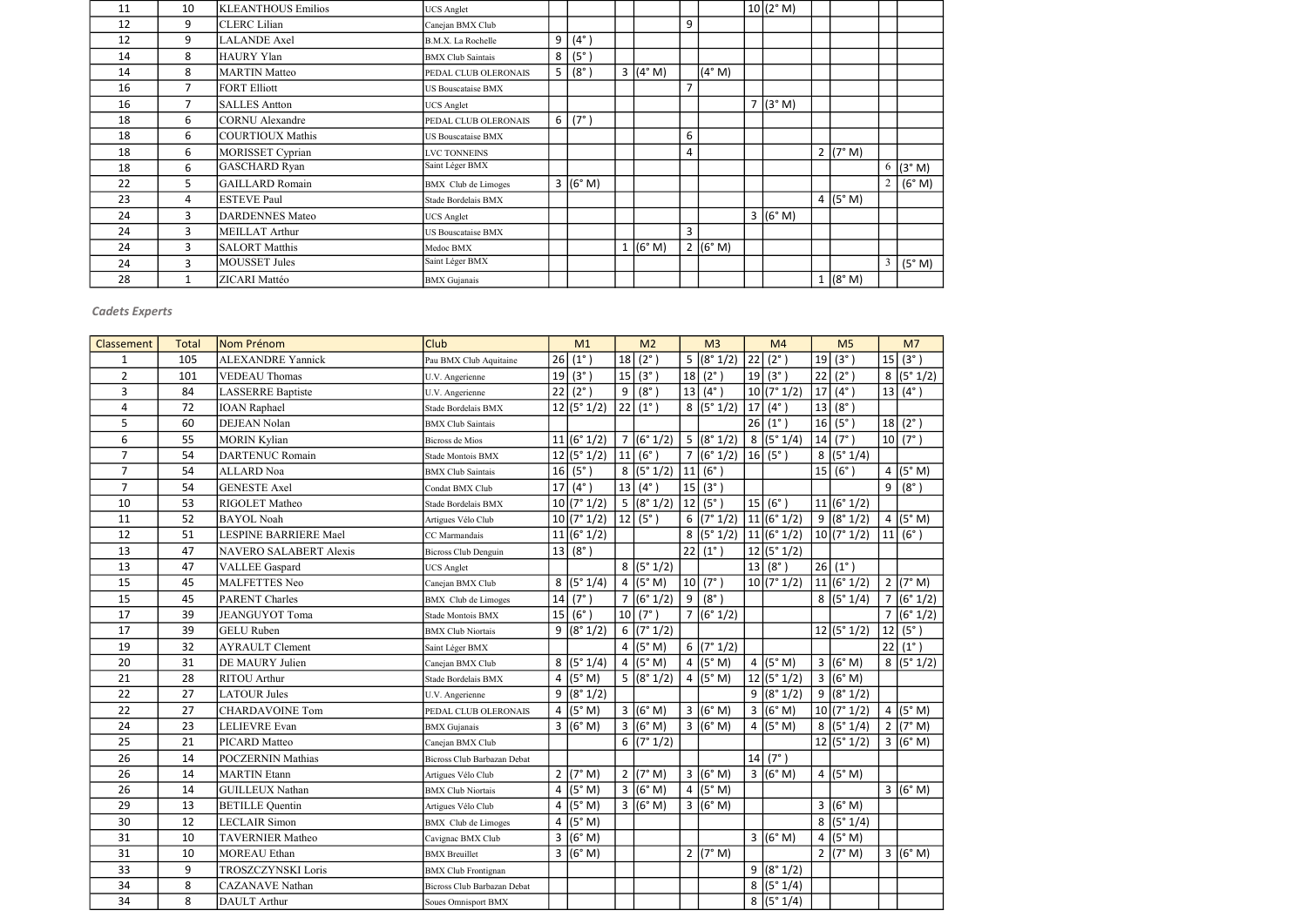| 34 | 8              | <b>DEBERNARD Eloi</b>           | <b>Descartes BMX</b>         | 8 (5°1/4)  |            |                    |                    |                    |          |
|----|----------------|---------------------------------|------------------------------|------------|------------|--------------------|--------------------|--------------------|----------|
| 34 | 8              | FRAYSSOU Corentin               | <b>BMX Club Saintais</b>     | 8 (5°1/4)  |            |                    |                    |                    |          |
| 34 | 8              | LEPAUL Théo                     | Bicross Club Barbazan Debat  |            |            |                    | 8 (5°1/4)          |                    |          |
| 34 | 8              | <b>VILLARD</b> Nael             | Cognac BMX                   | 2 $(7° M)$ | (8° M)     |                    |                    | 3 (6°M)            | 2 (7° M) |
| 40 | $\overline{7}$ | <b>LEBARBIER Mederic</b>        | <b>BMX</b> Breuillet         | 3 (6° M)   |            | 4 $(5° M)$         |                    |                    |          |
| 40 | $\overline{7}$ | <b>MONLEZUN Romain</b>          | Medoc BMX                    |            |            |                    | 3 (6° M)           | 4 $(5° M)$         |          |
| 42 | 6              | <b>GERVAIS BRENGUIER Matheo</b> | Medoc BMX                    |            |            |                    | 4 $(5° M)$         | 2 $(7° M)$         |          |
| 42 | 6              | <b>MAGNE</b> Maxence            | <b>Bicross Terrassonnais</b> | 3 (6° M)   | 1 (8° M)   | 2 $(7° M)$         |                    |                    |          |
| 44 | 5              | CANTAREL Sloan                  | Canejan BMX Club             |            |            |                    | 3 (6° M)           | $2 (7° \text{ M})$ |          |
| 45 | 4              | <b>DUMON</b> Timothee           | <b>US Bouscataise BMX</b>    |            | 4 $(5° M)$ |                    |                    |                    |          |
| 45 | 4              | <b>FORTRIE Matéo</b>            | Soues Omnisport BMX          |            |            |                    | 4 $(5° M)$         |                    |          |
| 45 | 4              | <b>LOGAN DIXON Ethan</b>        | <b>Bicross Terrassonnais</b> |            |            | $2 (7° \text{ M})$ |                    | 2 (7° M)           |          |
| 45 | 4              | <b>MEIGNIEN Axel</b>            | <b>UCS</b> Anglet            |            |            |                    | 4 $(5° M)$         |                    |          |
| 45 | 4              | PAUL MAHEO Ethan                | Cavignac BMX Club            |            | 2 (7° M)   | $2 (7° \text{ M})$ |                    |                    |          |
| 45 | 4              | <b>PEDENON Paulin</b>           | Bicross Terrassonnais        |            |            |                    |                    | 4 $(5° M)$         |          |
| 45 | 4              | RIVOIRE Nael                    | Cavignac BMX Club            | 2 (7° M)   |            |                    |                    | 2 (7° M)           |          |
| 45 | 4              | <b>SOUDIER Natan</b>            | Cavignac BMX Club            |            |            |                    |                    | 4 $(5° M)$         |          |
| 45 | 4              | <b>LANOIRE</b> Mael             | Artigues Vélo Club           |            | 2 $(7° M)$ | (8° M)             |                    |                    | 1 (8° M) |
| 54 | 3              | <b>QUENTEL Yann</b>             | Canejan BMX Club             |            |            |                    |                    | 3 (6° M)           |          |
| 55 | $\overline{2}$ | <b>GALLAS</b> Maxandre          | Stade Montois BMX            |            |            |                    | $2 (7° \text{ M})$ |                    |          |
| 56 | 1              | <b>BOINEAU GIRAUD Jimmy</b>     | Cavignac BMX Club            |            | 1 (8° M)   |                    |                    |                    |          |

| Classement     | <b>Total</b> | Nom Prénom                | <b>Club</b>               |    | M1                  | M <sub>2</sub> |                         | M <sub>3</sub> |                        |                | M <sub>4</sub>     |    | M <sub>5</sub>      |                | M <sub>7</sub>     |
|----------------|--------------|---------------------------|---------------------------|----|---------------------|----------------|-------------------------|----------------|------------------------|----------------|--------------------|----|---------------------|----------------|--------------------|
| $\mathbf{1}$   | 88           | <b>BATIER Louis</b>       | <b>US Bouscataise BMX</b> | 17 | $(4^{\circ})$       |                | 13 $(4^{\circ})$        |                | 16(5°)                 |                | 13 $(4^{\circ})$   | 15 | $(6^\circ)$         |                | $14   (2^{\circ})$ |
| $\overline{2}$ | 74           | <b>AUDINEAU Mathias</b>   | <b>BMX Club Niortais</b>  |    | 26   (1°)           |                |                         | 22             | $(2^{\circ})$          |                |                    | 26 | $(1^{\circ})$       |                |                    |
| 3              | 53           | <b>GUERINEAU Antoine</b>  | <b>BMX Club Niortais</b>  |    | 16   (5°)           |                | 15 (3°)                 |                |                        |                |                    | 22 | $(2^{\circ})$       |                |                    |
| 4              | 52           | <b>FERRER Doriann</b>     | <b>Bicross de Mios</b>    |    | 19(3°)              |                |                         |                |                        |                | 12   (5°)          |    | 16   (5°)           | 5 <sup>1</sup> | $(8^\circ)$        |
| 4              | 52           | <b>DURAND Hugo</b>        | Stade Bordelais BMX       |    | 10 (7°1/2)          | 11             | $(6^{\circ})$           | 11             | (6° 1/2)   10   (7°)   |                |                    |    | 10 (7°1/2)          |                |                    |
| 6              | 49           | <b>TUO Vincent</b>        | CC Marmandais             |    |                     | 18             | $(2^{\circ})$           |                | $17 (4^\circ)$         |                |                    |    | 14   (7°)           |                |                    |
| $\overline{7}$ | 48           | <b>DUFOYER Benjamin</b>   | <b>US Bouscataise BMX</b> |    |                     | 22             | $(1^{\circ})$           |                | $26 (1^{\circ})$       |                |                    |    |                     |                |                    |
| $\overline{7}$ | 48           | <b>BALLION Jules</b>      | <b>Bicross</b> de Mios    |    | 13   (8°)           | 12             | $(5^\circ)$             | 10             | (7° 1/2)               |                | 3 (6°M)            |    | 10 (7°1/2)          |                |                    |
| $\overline{7}$ | 48           | <b>LICKEL Thomas</b>      | Canejan BMX Club          |    | 12 (5°1/2)          |                |                         |                | 12 (5°1/2)             |                | $ 11 $ (6°)        |    | 4 ( $(5^{\circ}$ M) | 9              | $(4^{\circ})$      |
| 10             | 40           | <b>GABET Valentin</b>     | Bicross Club Denguin      |    | $22 (2^{\circ})$    |                |                         |                |                        |                | $18   (2^{\circ})$ |    |                     |                |                    |
| 11             | 38           | <b>GARNAUDIE Paul</b>     | BMX Club de Limoges       |    | 4 ( $(5^{\circ}$ M) |                | 8 (5°1/2)               |                | 15 (6°)                |                |                    |    | 11 (6°1/2)          |                |                    |
| 11             | 38           | LAFLEUR Ugo               | <b>BMX Club Niortais</b>  |    | 14   (7°)           |                |                         |                | 12   (5° 1/2)          |                |                    |    | 12 (5°1/2)          |                |                    |
| 11             | 38           | <b>VILLENEUVE Jimmy</b>   | <b>Bicross</b> de Mios    |    |                     |                |                         |                | 19(3°)                 |                |                    |    | 19   (3°)           |                |                    |
| 14             | 32           | RICHEDA Emilien           | CC Marmandais             |    | 3 (6° M)            |                | 6 $(7° 1/2)$            |                | 4(5° M)                |                |                    |    | 8 (5°1/4)           |                | $ 11 $ (3°)        |
| 15             | 31           | <b>LEMESLE Kyllian</b>    | Canejan BMX Club          |    | 7 (6°1/4)           |                |                         |                | 8 (5°1/4)              |                | 7(6°1/2)           |    | 9 (8°1/2)           |                |                    |
| 16             | 29           | SOUGNOUX Owen             | <b>Bicross</b> de Mios    |    |                     |                |                         |                | 7 6°1/4                | 9 <sup>1</sup> | $(8^\circ)$        |    | 13   (8°)           |                |                    |
| 16             | 29           | <b>AUBOUIN Clement</b>    | Saint Léger BMX           |    | 11 (6°1/2)          |                |                         |                |                        |                |                    |    |                     |                | 18 (1°)            |
| 18             | 28           | DE CLERCQ Anthony         | Bicross Terrassonnais     |    | 8 (5°1/4)           |                |                         | 4              | (5° M)                 |                |                    |    | 8 (5°1/4)           | 8              | $(5^{\circ})$      |
| 19             | 27           | <b>KORSOUN Cyril</b>      | Cavignac BMX Club         |    |                     |                |                         |                | 10 (7°1/2)             |                |                    |    | 17 $(4^{\circ})$    |                |                    |
| 19             | 27           | REGONDEAU Caroline        | <b>US Bouscataise BMX</b> |    | 7 (6°1/4)           |                | 7 (6°1/2)               |                | $\frac{1}{7}$ (6° 1/4) |                |                    |    |                     | $6 \mid$       | $(7^\circ)$        |
| 21             | 24           | <b>FELICI Mathias</b>     | Stade Bordelais BMX       |    | 8 (5°1/4)           |                | 8 (5°1/2)               |                | 8(5°1/4)               |                |                    |    |                     |                |                    |
| 21             | 24           | <b>LE CAMUS Corentin</b>  | Canejan BMX Club          |    |                     |                | 4 $(5° M)$              |                | 11 (6°1/2)             |                |                    |    | 9 (8°1/2)           |                |                    |
| 23             | 22           | <b>CHAUMELLE Tom</b>      | Stade Montois BMX         |    |                     |                |                         |                |                        |                | 22 (1°)            |    |                     |                |                    |
| 23             | 22           | <b>GROS</b> Titouan       | U.V. Angerienne           |    | 10 (7°1/2)          |                |                         |                | 4 $(5° M)$             |                | 8 (5°1/2)          |    |                     |                |                    |
| 23             | 22           | <b>NORZIUS Jefferson</b>  | Condat BMX Club           |    |                     | 9              | $(8^\circ)$             | 9              | (8° 1/2)               |                |                    |    | 4 ( $(5^{\circ}$ M) |                |                    |
| 26             | 21           | PIPART DUGALLEIX Arthur   | CC Marmandais             |    | 11 (6°1/2)          |                | 3 (6° M)                |                |                        |                | 7 (6°1/2)          |    |                     |                |                    |
| 27             | 19           | <b>LACOSTE</b> Lucie      | Bicross Club Denguin      |    |                     | 10             | $(7^\circ)$             |                | 9 (8°1/2)              |                |                    |    |                     |                |                    |
| 28             | 18           | <b>LYON Alex</b>          | Artigues Vélo Club        |    |                     |                | 7 (6°1/2)               |                |                        |                |                    |    | 11 (6°1/2)          |                |                    |
| 29             | 17           | <b>DALLA SANTA Matteo</b> | CC Marmandais             |    | 2 ( $7^{\circ}$ M)  |                | $\overline{5}$ (8° 1/2) |                | 3 (6° M)               |                | 2 ( $7^{\circ}$ M) |    | $2 (7° \text{ M})$  |                | 3 (6°M)            |
| 30             | 16           | <b>BIRGINIE Hugo</b>      | Canejan BMX Club          |    |                     |                |                         |                | 4 ( $(5^{\circ}$ M)    |                |                    |    | 12 (5°1/2)          |                |                    |
| 31             | 15           | DE ARAUJO Alexis          | Creuse Oxygene            |    | 7 (6°1/4)           |                |                         |                | 8 (5°1/4)              |                |                    |    |                     |                |                    |
| 31             | 15           | <b>DUFRESNE Valentin</b>  | <b>UCS</b> Anglet         |    |                     |                |                         |                |                        |                | $ 15 $ (3°)        |    |                     |                |                    |

# 17 et + Open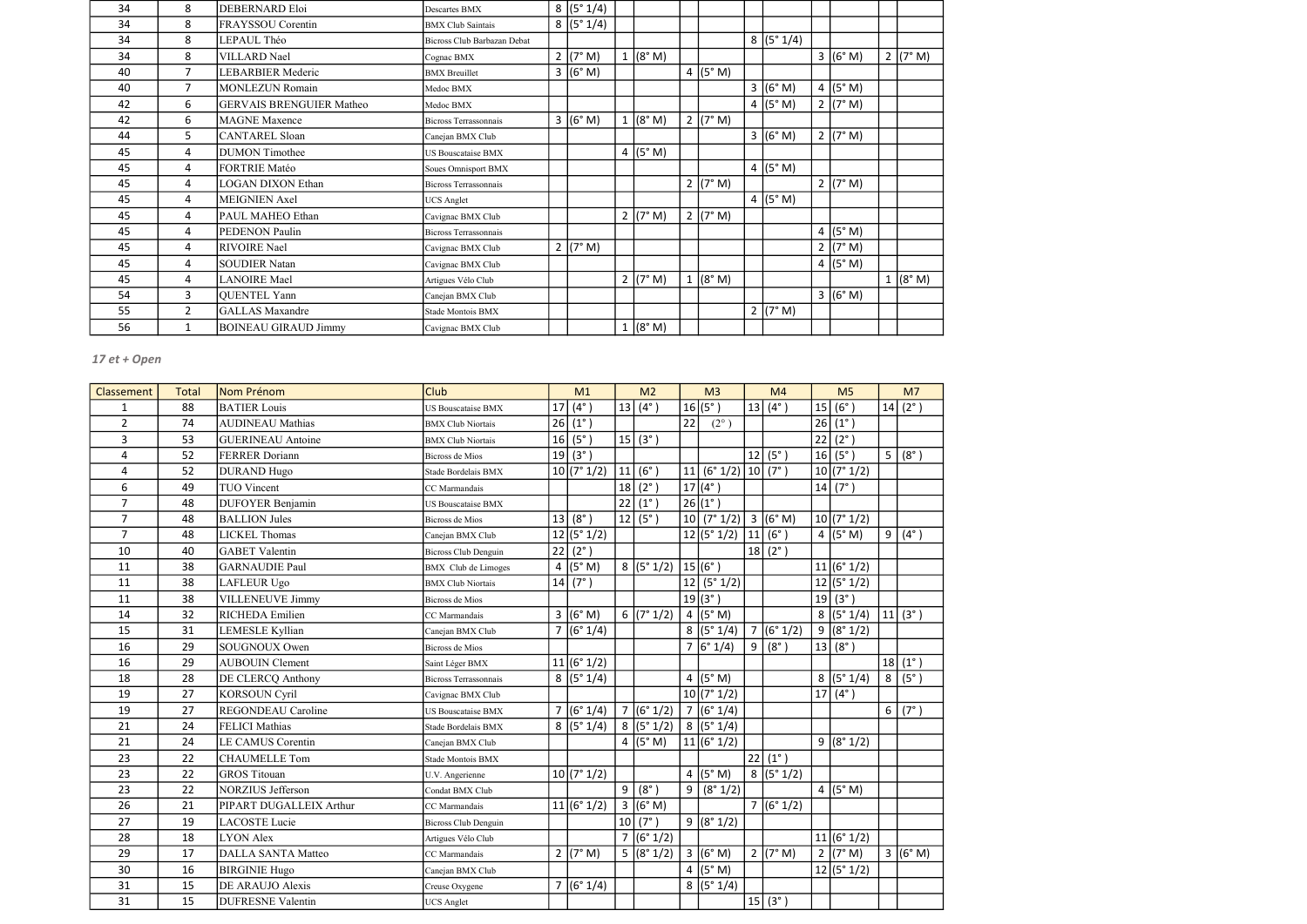| 31 | 15             | LE BAIL Yannis                  | <b>BMX</b> Breuillet       | 15  (6°)             |                        |                         |                    |                    |                     |                |             |
|----|----------------|---------------------------------|----------------------------|----------------------|------------------------|-------------------------|--------------------|--------------------|---------------------|----------------|-------------|
| 31 | 15             | PIC Melina                      | Stade Bordelais BMX        |                      | 4 $(5° M)$             |                         | $3 (6° \text{ M})$ |                    | 8 (5°1/4)           |                |             |
| 31 | 15             | <b>THEREZE Florian</b>          | Medoc BMX                  | 8 (5°1/4)            |                        | $\overline{7}$          | (6° 1/4)           |                    |                     |                |             |
| 31 | 15             | MARQUISAUD Laurenzio            | U.V. Angerienne            | 3 (6°M)              | 4 $(5° M)$             | $\overline{3}$          | (6° M)             |                    | 3 (6°M)             |                | 2 (7° M)    |
| 37 | 14             | <b>CAMPOS Jimmy</b>             | Stade Bordelais BMX        |                      |                        | 14 14                   |                    |                    |                     |                |             |
| 38 | 13             | <b>MACE Hugo</b>                | CC Marmandais              |                      | 3 (6° M)               |                         | 7(6°1/4)           |                    | 3 (6° M)            |                |             |
| 38 | 13             | PHAM Thanh Tam                  | Creuse Oxygene             | 9 (8°1/2)            |                        | $\overline{4}$          | (5° M)             |                    |                     |                |             |
| 38 | 13             | <b>SAEZ Theo</b>                | US Bouscataise BMX         |                      |                        | 13                      | (8°)               |                    |                     |                |             |
| 38 | 13             | <b>DA ROCHA Thomas</b>          | Canejan BMX Club           | 3 (6° M)             |                        | $\overline{2}$          | (7° M)             | $2 (7° \text{ M})$ | 3 (6°M)             |                | 3 (6°M)     |
| 42 | 12             | <b>ALLARD</b> Mathieu           | U.V. Angerienne            | 12 (5°1/2)           |                        |                         |                    |                    |                     |                |             |
| 42 | 12             | <b>DUFOURNEAU Lucas</b>         | <b>BMX</b> Club de Limoges | 8 (5°1/4)            |                        | $\overline{\mathbf{4}}$ | (5° M)             |                    |                     |                |             |
| 44 | 11             | <b>BONNAN Romain</b>            | <b>UCS</b> Anglet          |                      |                        | $\overline{3}$          | (6° M)             | 8 (5°1/2)          |                     |                |             |
| 45 | 10             | <b>ALLARD</b> Marie             | U.V. Angerienne            | 3 (6° M)             |                        | 3                       | (6° M)             |                    |                     |                | 4 $(5° M)$  |
| 45 | 10             | <b>THUARD Enzo</b>              | Canejan BMX Club           | 4 $(5° M)$           |                        |                         |                    |                    | 2 $(7° M)$          |                | 4 $(5° M)$  |
| 47 | 9              | <b>GATA ADEM Maxime</b>         | Artigues Vélo Club         |                      | 3 (6° M)               |                         | 3 (6° M)           |                    | 3 (6° M)            |                |             |
| 47 | 9              | <b>VERGER Nils</b>              | <b>BMX Club Niortais</b>   | 9 (8°1/2)            |                        |                         |                    |                    |                     |                |             |
| 49 | 8              | <b>BORDIN Nathan</b>            | CC Marmandais              |                      |                        |                         |                    |                    | 8 (5°1/4)           |                |             |
| 49 | 8              | <b>CESARI</b> Elouan            | US Bouscataise BMX         |                      |                        |                         | 8(5°1/4)           |                    |                     |                |             |
| 49 | 8              | PILLET Avril                    | Stade Bordelais BMX        |                      | 4 $(5° M)$             |                         |                    | 4 $(5° M)$         |                     |                |             |
| 52 | $\overline{7}$ | <b>BASTARD BENOIT Guillaume</b> | <b>BMX</b> Breuillet       | $\frac{1}{7}(6°1/4)$ |                        |                         |                    |                    |                     |                |             |
| 52 | $\overline{7}$ | <b>CHONE</b> Mathis             | Cavignac BMX Club          |                      | 5 (8°1/2)              |                         |                    |                    | $2 (7° \text{ M})$  |                |             |
| 52 | $\overline{7}$ | <b>CORNIERE</b> Lea             | Saint Léger BMX            |                      |                        |                         |                    |                    |                     | 7 <sup>1</sup> | $(6^\circ)$ |
| 55 | 6              | <b>AUGERE Mario</b>             | Bicross Club Denguin       | 4 $(5° M)$           |                        |                         |                    | $2 (7° \text{ M})$ |                     |                |             |
| 55 | 6              | <b>GARNIER Célia</b>            | U.V. Angerienne            |                      | $\frac{1}{6}$ (7° 1/2) |                         |                    |                    |                     |                |             |
| 57 | 5              | <b>LESPOUX Simon</b>            | Cavignac BMX Club          | 3 (6° M)             | 2 (7° M)               |                         |                    |                    |                     |                |             |
| 58 | $\overline{a}$ | <b>BIZOT COUPIER Mateo</b>      | Stade Montois BMX          |                      |                        |                         |                    |                    | 4 $(5° M)$          |                |             |
| 58 | 4              | <b>BOUCHER Thomas</b>           | <b>BMX Club Niortais</b>   |                      |                        |                         |                    |                    | 4 ( $(5^{\circ}$ M) |                |             |
| 58 | 4              | <b>CANDAU</b> Mathis            | <b>UCS</b> Anglet          |                      |                        |                         |                    | 4 $(5° M)$         |                     |                |             |
| 58 | 4              | <b>DANET</b> Mathis             | Cognac BMX                 | 4 ( $(5^{\circ}$ M)  |                        |                         |                    |                    |                     |                |             |
| 58 | 4              | <b>HONTAS Tom</b>               | <b>UCS</b> Anglet          |                      |                        |                         |                    | 4 $(5° M)$         |                     |                |             |
| 58 | 4              | <b>ILIC Milann</b>              | CC Marmandais              | 2 (7° M)             |                        |                         |                    |                    | 2 (7° M)            |                |             |
| 58 | 4              | <b>MARBACH Lucas</b>            | <b>BMX</b> Club de Limoges | 4 $(5° M)$           |                        |                         |                    |                    |                     |                |             |
| 58 | 4              | PIPERAUD Simon                  | Condat BMX Club            | 4 $(5° M)$           |                        |                         |                    |                    |                     |                |             |
| 58 | 4              | <b>SOUDIER Matis</b>            | Cavignac BMX Club          |                      |                        |                         |                    |                    | 4 $(5° M)$          |                |             |
| 67 | 3              | <b>COLBOC</b> Alexandre         | Cavignac BMX Club          |                      |                        |                         |                    |                    | 3 (6°M)             |                |             |
| 67 | $\mathbf{3}$   | LAJEUNESSE Theo                 | Medoc BMX                  |                      |                        |                         |                    | 3 (6° M)           |                     |                |             |
| 67 | 3              | <b>SANOU Ismael</b>             | Stade Bordelais BMX        |                      | 3 (6° M)               |                         |                    |                    |                     |                |             |
| 67 | 3              | <b>VINET LATRILLE Jules</b>     | <b>UCS</b> Anglet          |                      |                        |                         |                    | 3 (6° M)           |                     |                |             |
| 71 | $\overline{2}$ | <b>CICCARELLI David</b>         | US Bouscataise BMX         |                      |                        |                         | $2 (7° \text{ M})$ |                    |                     |                |             |
| 71 | $\overline{2}$ | <b>COURTY Enzo</b>              | Condat BMX Club            | 2 (7° M)             |                        |                         |                    |                    |                     |                |             |
| 71 | $\overline{2}$ | <b>DELAIGUE Luc</b>             | Cavignac BMX Club          |                      |                        |                         | $2 (7° \text{ M})$ |                    |                     |                |             |
| 71 | $\overline{2}$ | <b>MARION</b> Mael              | Saint Léger BMX            |                      |                        |                         |                    |                    |                     |                | 2 (7° M)    |
| 75 | $\mathbf{1}$   | <b>LOMMERE</b> Giovani          | <b>BMX</b> Gujanais        |                      |                        |                         |                    |                    | $1 (8° \text{ M})$  |                |             |
| 75 | $\mathbf{1}$   | MACHADO Cécilia                 | Soues Omnisport BMX        |                      |                        |                         |                    | 1 (8° M)           |                     |                |             |

| Classement | Total | Nom Prénom               | <b>Club</b>         | M <sub>1</sub>     |    | M <sub>2</sub> | M <sub>3</sub>  |                  | M <sub>4</sub> |             | M <sub>5</sub> |                 | M <sub>7</sub>  |
|------------|-------|--------------------------|---------------------|--------------------|----|----------------|-----------------|------------------|----------------|-------------|----------------|-----------------|-----------------|
|            | 59    | <b>PENEL Scotty</b>      | Medoc BMX           | $13   (4^{\circ})$ | 12 | $(5^\circ$     | 13              | $(4^{\circ}$     |                |             |                | $9 (4^\circ)$   | $(1^{\circ} M)$ |
|            | 50    | LAFRAGUETA Clement       | Stade Bordelais BMX |                    |    | $18(2^\circ)$  |                 | $18(2^{\circ})$  |                |             |                | $ 14 $ (2°)     |                 |
|            | 47    | <b>DESPEAUX</b> Matthieu | Stade Bordelais BMX | 10(7°)             |    | 15   (3°)      |                 | $22 (1^{\circ})$ |                |             |                |                 |                 |
|            | 34    | CAILLAUD Melvyn          | Stade Bordelais BMX |                    | 13 | $(4^\circ)$    | 15 <sup>1</sup> | $(3^\circ)$      |                |             |                | 6 $(7^{\circ})$ |                 |
|            | 29    | <b>CHAT</b> Matheo       | Bicross de Mios     |                    |    | 7 (6°1/2)      |                 | (6° 1/2)         |                | $ 10 $ (7°) |                |                 | (3° M)          |
|            | 28    | JAY Jérémy               | Stade Bordelais BMX | 8 (5°1/2)          | 11 | $(6^{\circ}$   | 9               | (8°              |                |             |                |                 |                 |
|            | 25    | <b>FORGE Lucas</b>       | BMX Club de Limoges | 6 $(5° 1/2)$       |    | 8 (5°1/2)      |                 | 11 (6°)          |                |             |                |                 |                 |
| 8          | 22    | <b>BOISDET</b> Lester    | Bi Club Chapellois  | 22 (1°)            |    |                |                 |                  |                |             |                |                 |                 |
| 8          | 22    | <b>CROUAIL Maxence</b>   | Stade Bordelais BMX | 4 $(5° M)$         |    | 7 (6°1/2)      |                 | 8 (5°1/2)        |                | 3 (6°M)     |                |                 |                 |

### ELITES REGIONAL